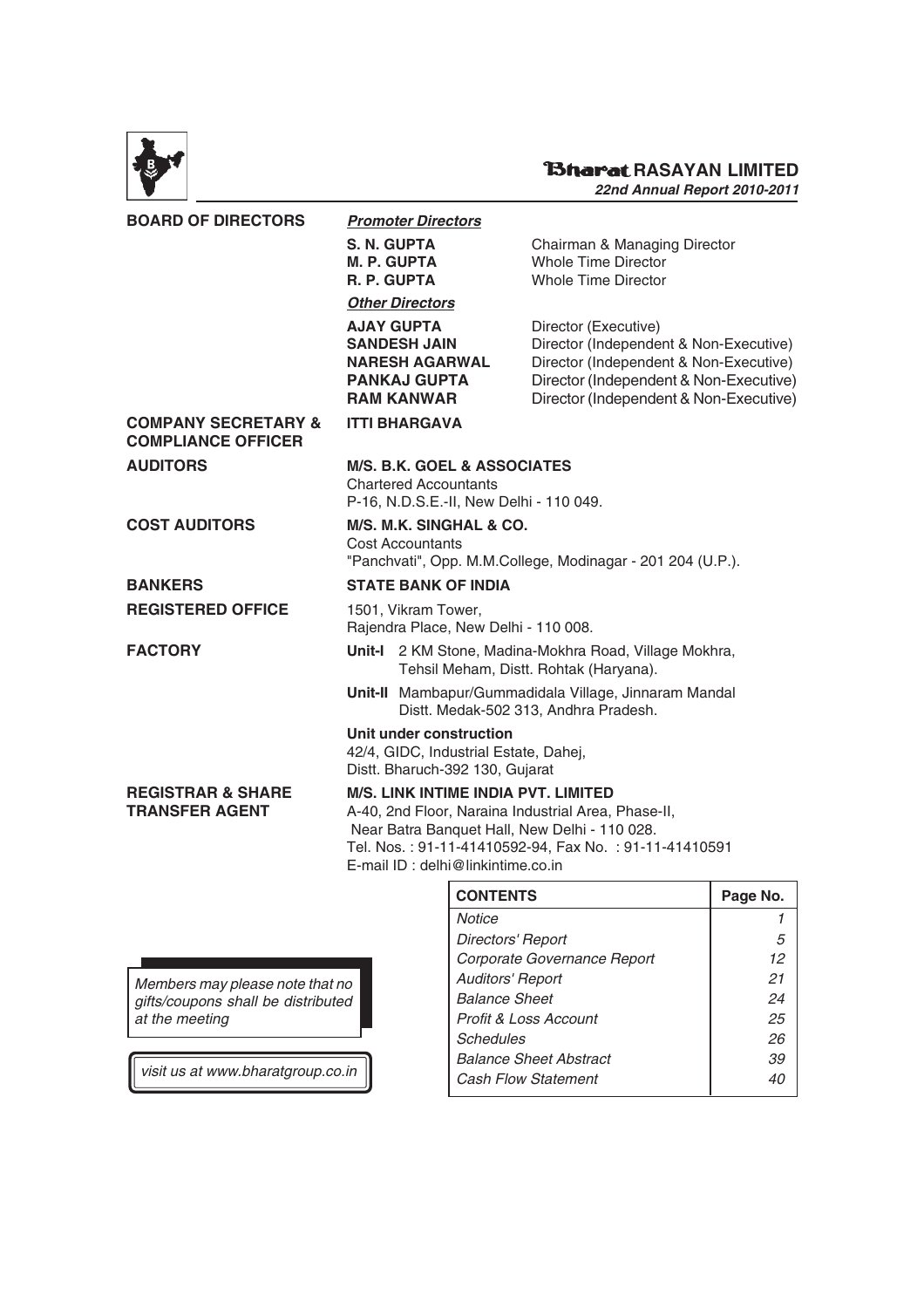

#### **NOTICE**

The 22nd Annual General Meeting of Bharat Rasayan Limited will be held at Satyam Banquets, 6, Bhera Enclave, Paschim Vihar, Outer Ring Road, New Delhi-110 087, on Thursday, the 29th September, 2011, at 10:30 A.M. to transact the following business:

#### **ORDINARY BUSINESS**

- 1. To receive, consider and adopt the audited Balance Sheet and Profit & Loss Account for the year ended 31st March, 2011 and the Directors' and Auditors' Reports thereon.
- 2. To consider declaration of dividend for the financial year ended 31.03.2011.
- 3. To appoint a Director in place of Shri Naresh Agarwal who retires by rotation and is eligible for reappointment.
- 4. To appoint a Director in place of Shri Pankaj Gupta who retires by rotation and is eligible for reappointment.
- 5. To appoint a Director in place of Shri Ajay Gupta who retires by rotation and is eligible for reappointment.
- 6. To appoint a Director in place of Shri Ram Kanwar who retires by rotation and is eligible for reappointment.
- 7. To appoint Auditors of the Company and to fix their remuneration.

#### **SPECIAL BUSINESS**

8. To consider and, if thought fit, to pass, with or without modification(s), the following resolution as a Special Resolution:

"RESOLVED THAT pursuant to Section 31 of the Companies Act, 1956 and all other applicable provisions, if any, for the following Article 3 of the Articles of Association of the Company:

*3. The Authorised Share Capital of the Company is* `*10,00,00,000/- (Rupees Ten Crores) divided into 1,00,00,000/- (One Crore) Equity Shares of* `*10/- (Rupees Ten) each.*

the following Article:

#### *3. The Authorised Share Capital of the Company is as mentioned in Clause V of the Memorandum of Association.*

be and is hereby substituted."

9. To consider and, if thought fit, to pass, with or without modification(s), the following resolution as an Ordinary Resolution:

"RESOLVED THAT in accordance with provisions of Sections 198, 269 and 309 read with Schedule XIII and other applicable provision of the Companies Act, 1956 and pursuant to Article No. 116 of the Articles of Association of the Company, approval of the members be and is hereby accorded for revision in the remuneration of Shri Ajay Gupta, Executive Director of the Company with retrospective effect from 01.04.2009 on the following terms and conditions:

| <b>Perquisites</b>                         |                                 |
|--------------------------------------------|---------------------------------|
| Salary alongwith HRA and Special Allowance | ₹1.03.385-12%-15%-20%-₹2.00.507 |

| 1. | Medical Reimbursement | ₹15,000/- per annum |
|----|-----------------------|---------------------|
|    | Books & Periodicals   | ₹24,000/- per annum |

- 3. Contribution to EPF upto 12% of the Basic as per Employees' Provident Fund Scheme 1952, Bonus and Gratuity Fund as per Company's Rules in force from time to time.
- 4. Use of Company Car, Mobile and Telephone at his residence for official purpose.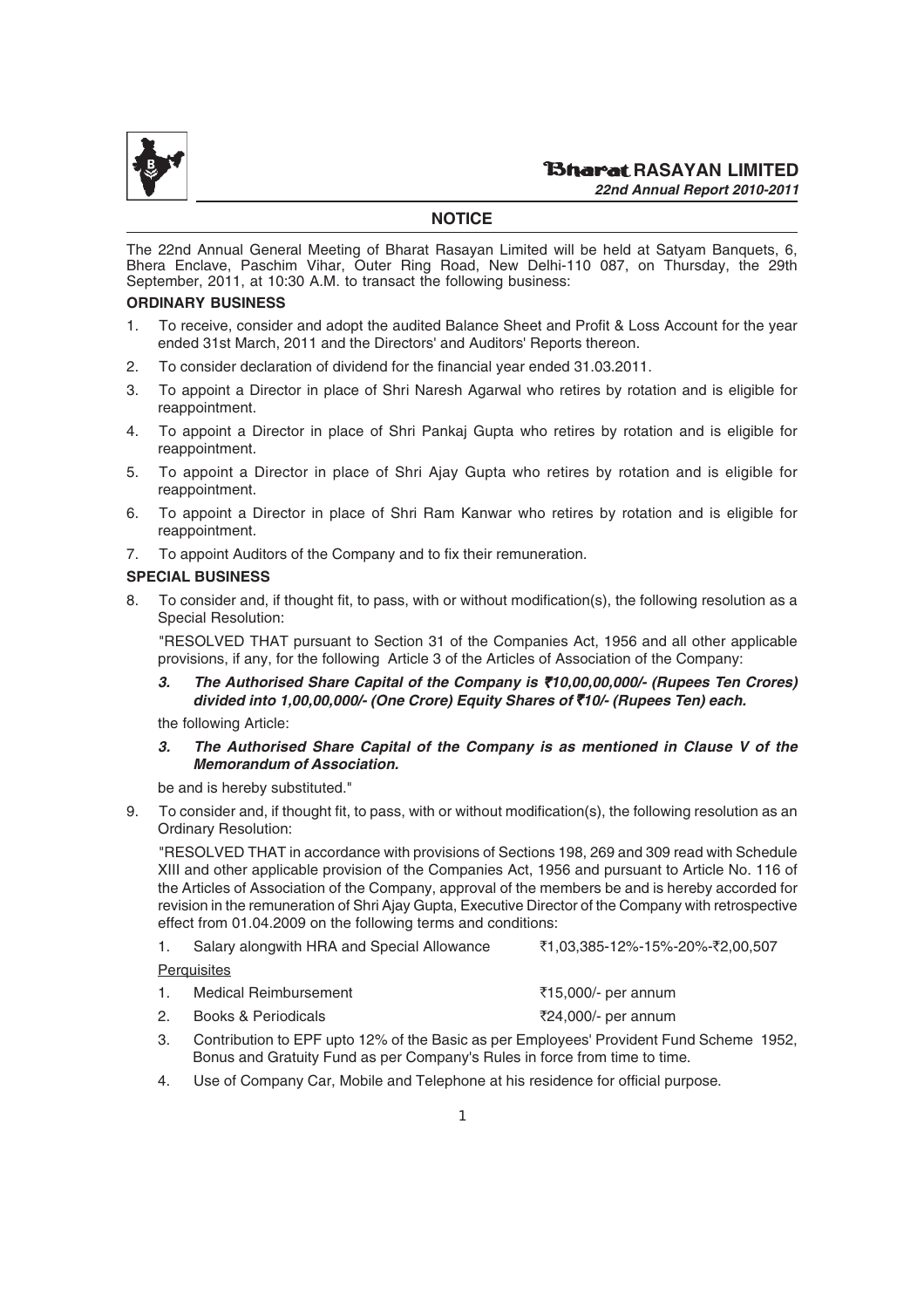

RESOLVED FURTHER THAT in the event of loss or inadequacy of profit in any financial year, Shri Ajay Gupta will be entitled to receive minimum remuneration permissible under Section-II of Part-II of Schedule-XIII to the Companies Act, 1956, as amended or as may be amended from time to time."

10. To consider and, if thought fit, to pass, with or without modification(s), the following resolution as an Ordinary Resolution:

"RESOLVED THAT pursuant to Section 293(1)(e) of the Companies Act, 1956, approval of members be and is hereby granted for contribution upto ₹80,00,000/- (Rupees Eighty Lacs only) to Charitable and Other Funds."

**1501, Vikram Tower Rajendra Place NEW DELHI-110 008. (ITTI BHARGAVA) AUGUST 26, 2011** COMPANY SECRETARY

*Regd. Office* BY ORDER OF THE BOARD

#### **EXPLANATORY STATEMENT**

#### **The explanatory statement as required under Section 173(2) of the Companies Act, 1956, in respect of Special Business**

#### **ITEM NO. 8**

Hon'ble High Court of Delhi has sanctioned the Scheme of Amlagamtion of M/s Siris Crop Sciences Limited with the Company, M/s Bharat Rasayan Limited, which has resulted into increase in the Authorised Share Capital of the Company, hence the Capital Clause of the Memorandum of Association stands amended subsequent to the abovemetioned sanctioned Scheme.

To give effect to the amended Capital Clause, the existing Article 3 of Articles of Association is proposed to be amended by way of substitution of Article 3 with new Article 3 in its place as given in the resolution at Item No. 8.

The Board of Directors commends this resolution for adoption by the members.

None of the Director is interested or concerned in this resolution.

#### **ITEM NO. 9**

Considering the dedicated and significant services rendered by Shri Ajay Gupta (who was appointed on 12.05.2008 on a monthly remuneration of  $\bar{\tau}$ 1,03,385/- p.m alongwith perquisites as approved by the shareholders in their meeting) to the Company and having regard to his knowledge and experience, the Board considered and permitted the revision in the remuneration of Shri Ajay Gupta, with effect from 01.04.2009, according to the grading system as per the Company's Rule in force time to time, subject to the approval of shareholders. The revision in the remuneration shall however be limited to the provisions of Sections 198, 269 and 309 read with Schedule-XIII and all other applicable provisions of the Companies Act, 1956.

The Board of Directors commends this resolution for adoption by the members.

None of the Director is interested or concerned in this resolution.

#### **ITEM NO. 10**

The Company is often called upon to fulfill certain obligations for social welfare and to further charity work of charitable organizations. To fulfill the social responsibilities it is necessary to make certain contributions to charitable and other funds. Your Company has planned to make contribution up to `80,00,000/- (Rupees Eighty Lacs only) to Charitable and Other Funds.

The Board of Directors commends this resolution for adoption by the members.

None of the Director is interested or concerned in this resolution.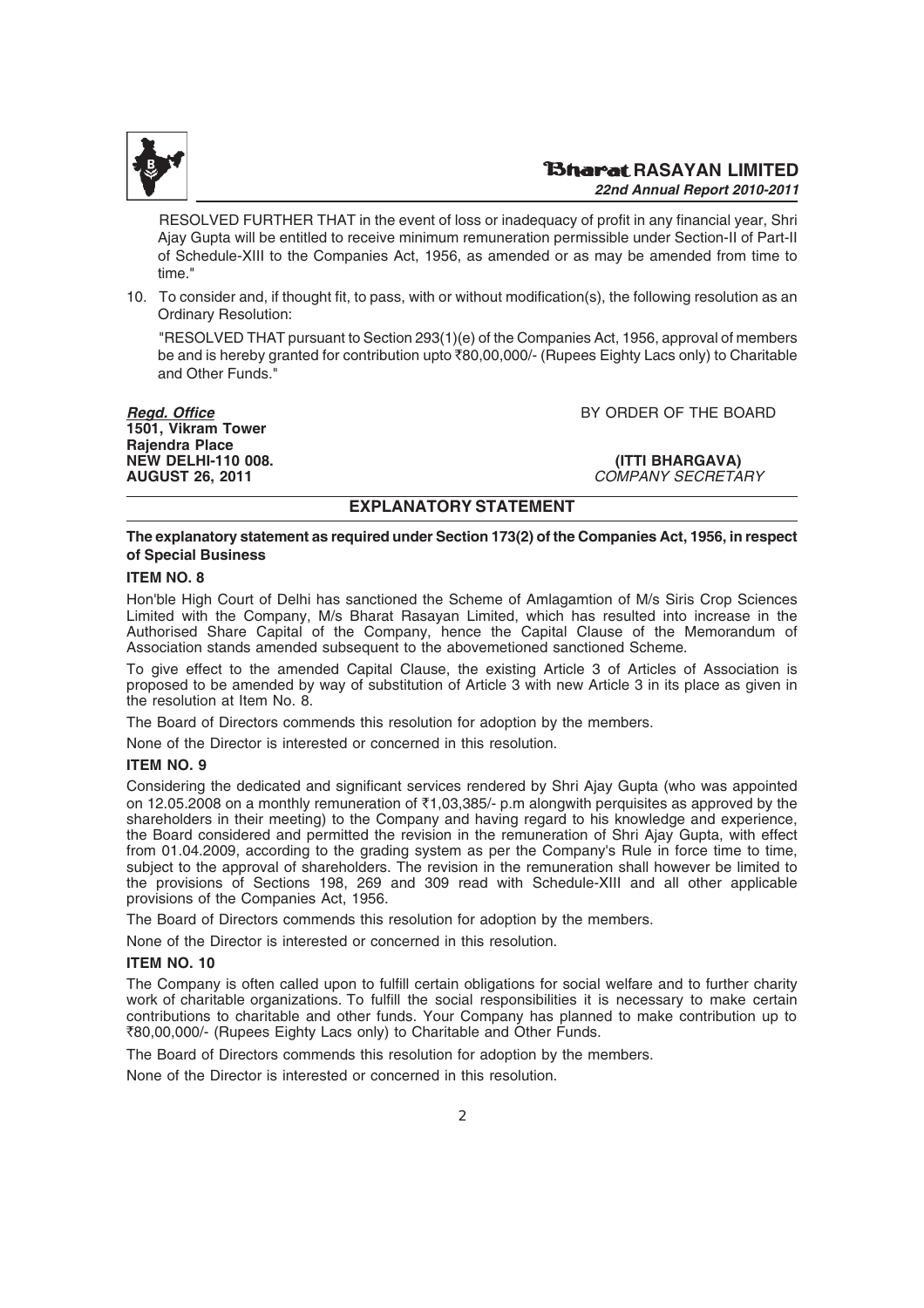

#### **NOTES:**

- 1. A member entitled to attend and vote at the meeting is entitled to appoint a proxy to attend and vote, instead of himself/herself, and such proxy need not be a member of the Company. Proxies in order to be effective, must be delivered at the Registered Office of the Company, not less than 48 hours before the time of the meeting.
- 2. Corporate Members are requested to send a duly certified copy of the Board Resolution authorising their representative(s) to attend and vote on their behalf at the Meeting.
- 3. Members/Proxies should bring the attendance slip duly completed. Members who hold shares in dematerialised mode are requested to bring their Client-ID and DP-ID numbers also for easy reference.
- 4. The copies of the annual report will not be distributed at the Annual General Meeting. Members are, therefore, requested to bring their copies of the annual report to the meeting. However, detailed Annual Accounts will be available for inspection and copy can be obtained on demand.
- 5. Members intending to seek any information on the annual accounts at the meeting are requested to intimate the Company at least seven days before the date of the meeting.
- 6. As per the Green Initiative taken by the Government to ensure paperless compliance by the Companies, the government has issued a **Circular bearing No. 18/2011 dated 29.04.2011 of Ministry of Corporate Affairs (MCA), all members are requested to provide/update their E-mail address(es) with the Company and with the concerned depository(ies) for sending of Notices and Annual Report(s)** to save the natural resources of the nation.
- 7. Nominations Members holding shares in physical mode and desirous of making a nomination in respect of their shareholdings in the Company, as permitted under Section 109A of the Companies Act, 1956, may obtain the prescribed Form-2B, from the Company or download from the website of Ministry of Corporate Affairs (MCA) viz. **www.mca.gov.in**. Members holding shares in dematerialised mode may approach their Depository Participant (DP) in this regard.
- 8. M/s. Link Intime India Pvt. Limited acts as a Registrar and Share Transfer Agent on behalf of the Company and is a common agency for dealing with demat and physical shares.
- 9. The share transfer books and register of members of the Company will remain close from 24.09.2011 to 29.09.2011 (both days inclusive).
- 10. The Unclaimed Dividend for the financial years ended on 31.03.2008, 31.03.2009 and 31.03.2010 lying in the Unpaid Dividend Account will be transferred to the Investors Education and Protection Fund (IEPF) Account of the Central Government after completion of seven years from the date of their respective transfer to Unpaid Dividend Account. Members who have not encashed their dividend may lodge their claim with the Company immediately.
- 11. The Dividend, if approved by the members in the ensuing Annual General Meeting, will be paid on or before 28th October, 2011 to those shareholders whose names appear:
	- a) as Member in the Register of Members of the Company after giving effect to all valid share transfers in physical form which are lodged with the Company/Registrar & Share Transfer Agent on or before 24th September, 2011; and
	- b) in respect of the shares in electronic form on the basis of beneficial ownership furnished by National Securities Depositories Limited (NSDL) and Central Depositories Services (India) Limited (CDSL) for this purpose as at the end of 24th September, 2011.

Members are requested to notify immediately any change of address(es) to their Depository Participants (DPs) in respect of their electronic share accounts and to the Company Secretary or Registrar & Share Transfer Agent, M/s. Link Intime India Pvt. Limited, in respect of their physical shares quoting their folio number.

12. The register of Directors' Shareholding shall remain open and accessible during the continuance of the meeting to any person having the right to attend the meeting.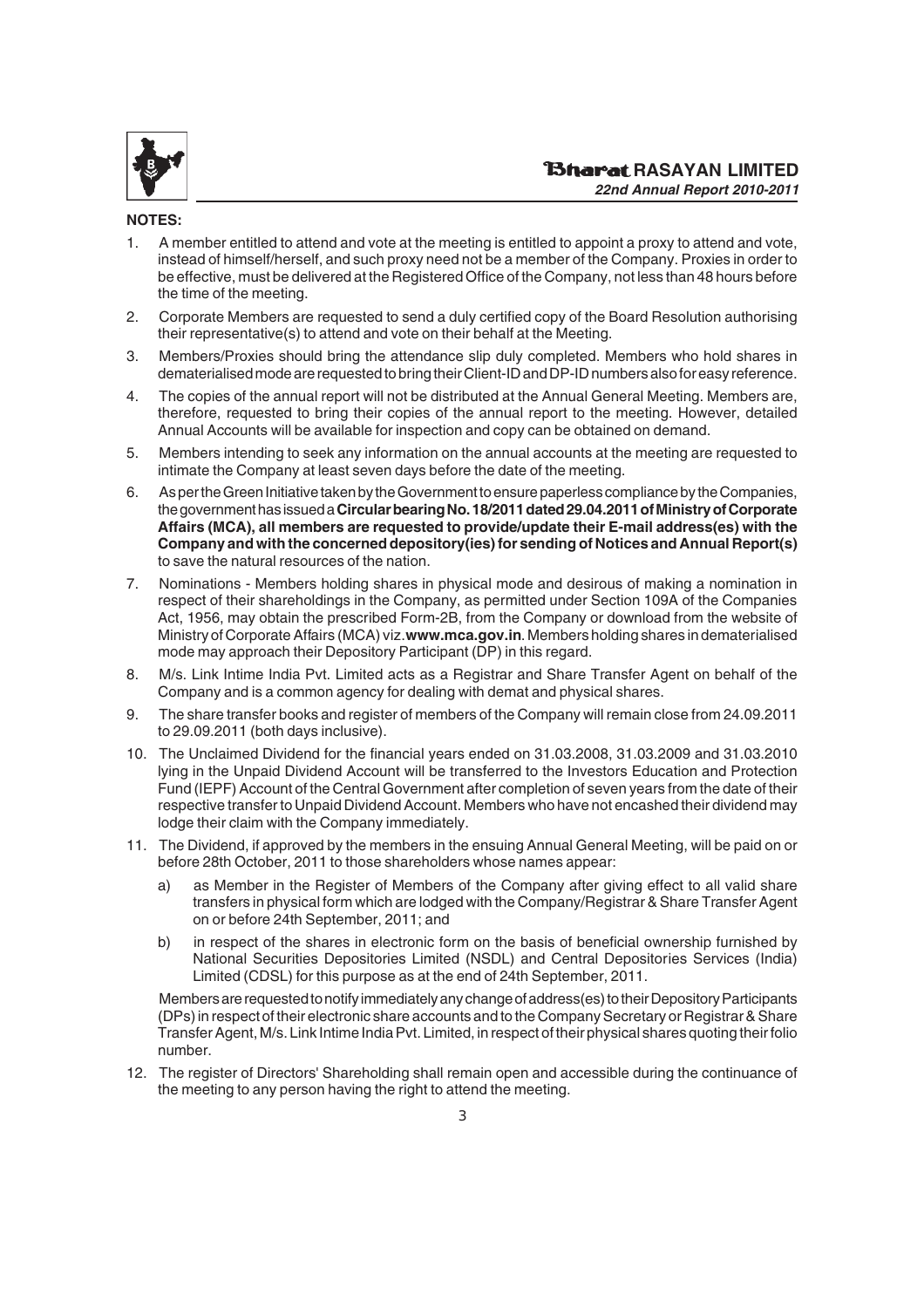

- 13. The Securities and Exchange Board of India (SEBI) has mandated the submission of Permanent Account Number (PAN) by every participant in securities market. Members holding shares in electronic form are, therefore, requested to submit the PAN to their Depository Participants with whom they are maintaining their demat account(s). Members holding shares in physical form can submit their PAN details to the Company / Registrar and Share Transfer Agent, M/s. Link Intime India Pvt. Limited.
- 14. Information required to be furnished under the Listing Agreement in respect of following Directors proposed to be appointed / reappointed as Directors:

| <b>Particulars</b>                           | <b>Name of the Directors</b>                                                                                                   |                                                                                                              |  |  |  |
|----------------------------------------------|--------------------------------------------------------------------------------------------------------------------------------|--------------------------------------------------------------------------------------------------------------|--|--|--|
|                                              | <b>Shri Naresh Agarwal</b>                                                                                                     | Shri Pankaj Gupta                                                                                            |  |  |  |
| Age                                          | 29 Years                                                                                                                       | 27 Years                                                                                                     |  |  |  |
| Qualification                                | Post Graduate                                                                                                                  | BBA, LL.B                                                                                                    |  |  |  |
| Experience                                   | 6 Years                                                                                                                        | 5 Years                                                                                                      |  |  |  |
| Directorship                                 | since 30.09.2005                                                                                                               | since 24.11.2007                                                                                             |  |  |  |
| Work exposure                                | <b>Business Development</b>                                                                                                    | Legal matters                                                                                                |  |  |  |
| Directorship in other<br>companies           | No                                                                                                                             | <b>No</b>                                                                                                    |  |  |  |
| Partnership/Proprietorship                   | <b>No</b>                                                                                                                      | <b>No</b>                                                                                                    |  |  |  |
| Member of any<br>Committee in the<br>Company | <b>Audit Committee</b><br>Ĭ.<br><b>Remuneration Committee</b><br>ä,<br>Shareholders' & Investors'<br>÷,<br>Grievance Committee | <b>Audit Committee</b><br><b>Remuneration Committee</b><br>Shareholders' & Investors'<br>Grievance Committee |  |  |  |

| <b>Particulars</b>                           | <b>Name of the Directors</b>                                              |                                    |  |  |  |
|----------------------------------------------|---------------------------------------------------------------------------|------------------------------------|--|--|--|
|                                              | Shri Ajay Gupta                                                           | <b>Shri Ram Kanwar</b>             |  |  |  |
| Age                                          | 50 Years                                                                  | 67 Years                           |  |  |  |
| Qualification                                | B.Tech. (Chemical Engineering),<br>Diploma in Management                  | M.A. (Economics)                   |  |  |  |
| Experience                                   | 28 Years                                                                  | 36 years                           |  |  |  |
| Directorship                                 | since 12,05,2008                                                          | since 10.07.2008                   |  |  |  |
| Work exposure                                | Looking after the Production and<br>General Administration of the factory | <b>Overall Business Strategies</b> |  |  |  |
| Directorship in other<br>Companies           | No                                                                        | No.                                |  |  |  |
| Partnership/Proprietorship                   | <b>No</b>                                                                 | No                                 |  |  |  |
| Member of any<br>Committee in the<br>Company | No                                                                        | No                                 |  |  |  |

**1501, Vikram Tower Rajendra Place NEW DELHI-110 008.**<br> **AUGUST 26, 2011**<br> **AUGUST 26, 2011** 

**BY ORDER OF THE BOARD** 

**COMPANY SECRETARY**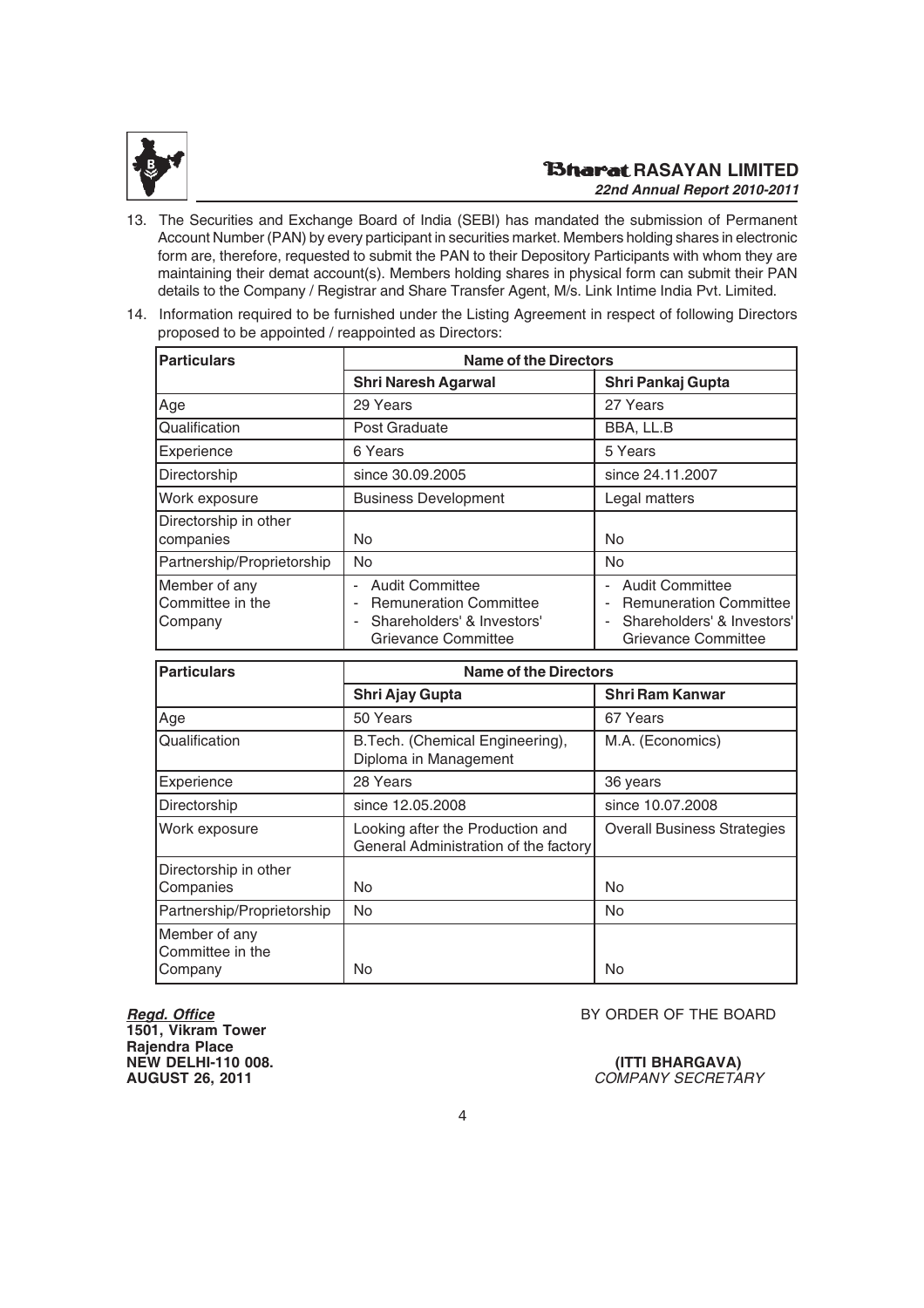

#### **DIRECTORS' REPORT**

#### **TO THE MEMBERS OF BHARAT RASAYAN LIMITED**

Your Directors have pleasure in presenting their 22nd Annual Report together with the Audited Accounts of the Company for the year ended 31st March, 2011:

#### **FINANCIAL RESULTS** (*\* In Lacs)

| $($ $($ $\cdots$ $\cdots$ $\cdots$ $\cdots$ $\cdots$ $\cdots$ $\cdots$ $\cdots$ $\cdots$ $\cdots$ $\cdots$ $\cdots$ $\cdots$ $\cdots$ $\cdots$ $\cdots$ $\cdots$ $\cdots$ $\cdots$ $\cdots$ $\cdots$ $\cdots$ $\cdots$ $\cdots$ $\cdots$ $\cdots$ $\cdots$ $\cdots$ $\cdots$ $\cdots$ $\cdots$ $\cdots$ $\cdots$ $\cdots$ $\cdots$ $\cd$ |            |                                  |        |                                  |  |
|------------------------------------------------------------------------------------------------------------------------------------------------------------------------------------------------------------------------------------------------------------------------------------------------------------------------------------------|------------|----------------------------------|--------|----------------------------------|--|
| Particulars                                                                                                                                                                                                                                                                                                                              |            | For the year<br>ended 31.03.2011 |        | For the year<br>ended 31.03.2010 |  |
| Sales & Other Income                                                                                                                                                                                                                                                                                                                     |            | 9807.72                          |        | 10287.03                         |  |
| Profit before interest & depreciation                                                                                                                                                                                                                                                                                                    |            | 990.00                           |        | 971.62                           |  |
| Less: Interest                                                                                                                                                                                                                                                                                                                           | 5.68       |                                  | 15.25  |                                  |  |
| : Depreciation                                                                                                                                                                                                                                                                                                                           | 181.40     | 187.08                           | 87.59  | 102.84                           |  |
| Profit before income tax                                                                                                                                                                                                                                                                                                                 |            | 802.92                           |        | 868.78                           |  |
| Less: Provision for Taxation - Current Year                                                                                                                                                                                                                                                                                              | 166.04     |                                  | 295.98 |                                  |  |
| - Previous Year                                                                                                                                                                                                                                                                                                                          | <b>Nil</b> |                                  | 0.34   |                                  |  |
| Add: MAT Credit c/f                                                                                                                                                                                                                                                                                                                      | (86.21)    | 79.83                            | Nil    | 296.32                           |  |
|                                                                                                                                                                                                                                                                                                                                          |            | 723.09                           |        | 572.46                           |  |
| Add: Deferred Tax Assets / (Liabilities)                                                                                                                                                                                                                                                                                                 |            | (134.19)                         |        | 8.35                             |  |
| <b>Profit after tax</b>                                                                                                                                                                                                                                                                                                                  |            | 588.90                           |        | 580.81                           |  |
| Provision for dividend distribution tax                                                                                                                                                                                                                                                                                                  | 8.27       |                                  | 12.70  |                                  |  |
| <b>Provision for Dividend</b>                                                                                                                                                                                                                                                                                                            | 50.98      | 59.25                            | 76.48  | 89.18                            |  |
|                                                                                                                                                                                                                                                                                                                                          |            | 529.65                           |        | 491.63                           |  |
| Surplus brought forward from previous year                                                                                                                                                                                                                                                                                               |            | 23.79                            |        | 32.16                            |  |
| Profit available for appropriation                                                                                                                                                                                                                                                                                                       |            | 553.44                           |        | 523.79                           |  |
| <b>Appropriations</b>                                                                                                                                                                                                                                                                                                                    |            |                                  |        |                                  |  |
| <b>Transferred to General Reserve</b>                                                                                                                                                                                                                                                                                                    |            | 70.00                            |        | 500.00                           |  |
| Balance being surplus carried over to the Balance Sheet                                                                                                                                                                                                                                                                                  |            | 483.44                           |        | 23.79                            |  |

#### **FINANCIAL HIGHLIGHTS**

The gross receipts for the financial year 2010-11 of the Company were  $\overline{3}98.07$  Crores as compared to `102.87 Crores in the previous year, registering a marginal decline of 4.66%. Exports during the year were ₹28.01 Crores as compared to ₹31.34 Crores in the previous year, leading a decline of 10.62%. Downfall in gross receipts was due to obstacles created by some local miscreants which effected the production for approx. four months.

Further, Company's Profit after tax has increased to  $\overline{5}5.89$  Crores as compared to  $\overline{5}5.81$  Crores in the previous year, and Company has maintained a growth trend and registered a growth of 1.39%, on account of Amalgamation of your Company with M/s Siris Crop Sciences Limited.

#### **EXPANSION OF MANUFACTURING FACILITIES**

**New Manufacturing Plant at Dahej (Gujarat) -** The Company's new manufacturing Plant at Dahej (Gujarat) is under construction at fast pace. The plant was set up under a wholly owned subsidiary of the Company, M/s. Siris Crop Sciences Limited, which was amalgamated with your Company as per the Scheme of Amalgamation sanctioned by Hon'ble High Court of Delhi on July 19, 2011.

The project is being set up on an industrial plot developed by Gujarat Industrial Development Corporation (GIDC), admeasuring approx. 26 acres in the Chemical Approved Industrial Zone situated at Dahej, Gujarat, 40 Km from Bharuch.

The new project which being in chemical approved industrial zone would result in easy accessibility of resources and fast statutory approvals of manufacturing pesticides. With inherent strong advantages of this project, expanded capacity, regular involvement of management and concerted efforts of the employees of the Company, it is highly expected that new project will enhance economic value addition and shareholder value.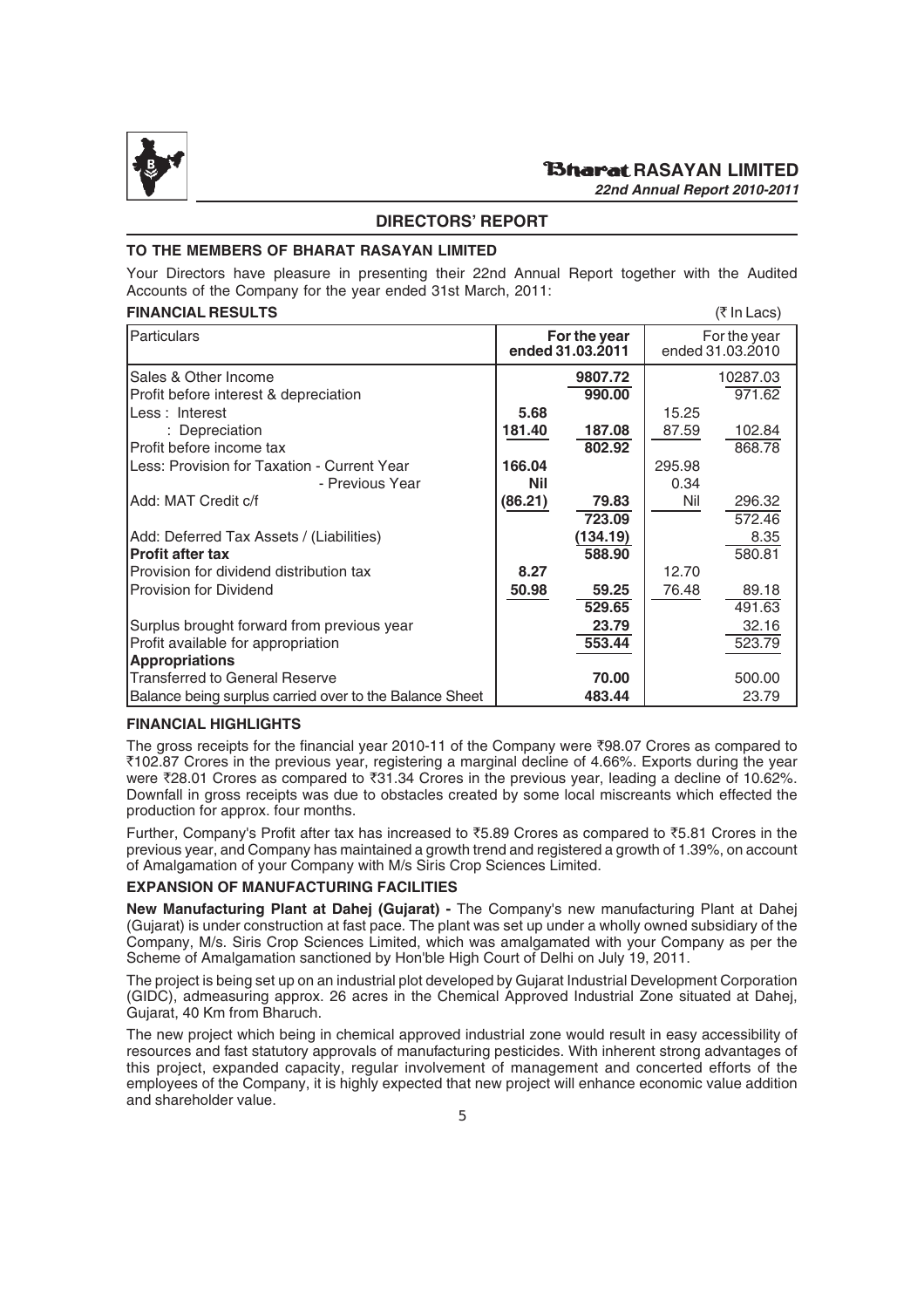

#### **SCHEME OF ARRANGEMENT**

#### **Scheme of Arrangement between M/s. Bharat Rasayan Limited and M/s. Siris Crop Sciences Limited**

In terms of the Scheme of Arrangement between M/s. Bharat Rasayan Limited (BRL) and M/s. Siris Crop Sciences Limited (SIRIS) for Amalgamation of M/s. Siris Crop Sciences Limited with M/s. Bharat Rasayan Limited ("Scheme") as sanctioned by the Hon'ble High Court of Delhi on July 19, 2011, the business undertakings of SIRIS consisting of two units situated at Mambapur/Gummadidala Village, Jinnaram Mandal, Distt. Medak-502 313, Andhra Pradesh, and at 42/4, GIDC, Industrial Estate, Dahej, Distt. Bharuch-392 130, Gujarat (which is under construction) stands transferred and vested into your Company with effect from the appointed date of the Scheme, i.e. April 1, 2010.

As per the above mentioned Scheme, Siris Cop Sciences Limited was amalgamated into the Company.

#### **MANAGEMENT DISCUSSION AND ANALYSIS REPORT**

Management Discussion and Analysis Report in terms of Clause-49 of the Listing Agreement with Stock Exchange(s) is enclosed as *Annexure-I.*

#### **DIVIDEND**

Your Directors are pleased to recommend dividend of 12%, i.e.  $\bar{\zeta}$ 1.20 per share. The Company's net outgoing on account of dividend (excluding tax on distributed profits) will be  $\overline{5}$ 50.98 Lacs.

#### **FIXED DEPOSITS**

The Company has accepted Fixed Deposits of  $\overline{55.60}$  Lacs during the year under Section 58A of the Companies Act, 1956 read with the Companies (Acceptance of Deposit) Rules, 1975, there was no overdue deposits with the Company.

#### **INSURANCE**

The Company continues to carry adequate insurance cover for all its assets against foreseeable perils. The Company continues to maintain Public Liability Policy as per the provisions of Public Liability Insurance Act.

#### **POLLUTION CONTROL**

The Company has taken various initiatives to keep the environment free from pollution. It has installed various devices in the factory to control the pollution.

#### **COST AUDIOTRS**

M/s. M.K.Singhal & Co., Cost Accountants have been appointed as Cost Auditors of the Company for the financial year 2011-12, for an audit of Cost Accounts maintained by the Company.

#### **AUDITORS & AUDITORS' REPORT**

M/s. B.K.Goel & Associates, Chartered Accountants, the auditors of the Company retire at the forthcoming Annual General Meeting and being eligible offer themselves for re-appointment. Your Directors commends for their re-appointment.

The report of the Auditors is self-explanatory and does not call for any comments from the Directors.

#### **STATUTORY STATEMENTS**

**a) Conservation of energy, technology absorption and foreign exchange earnings/outgo**

Statements pursuant to Section 217(1)(e) of the Companies Act, 1956, are given in *Annexure-II*.

**b) Particulars of employees pursuant to Section 217(2A) of the Companies Act, 1956, read with Companies (Particulars of Employees) Rules, 1975**

As such there is no employee covered under the said Rules.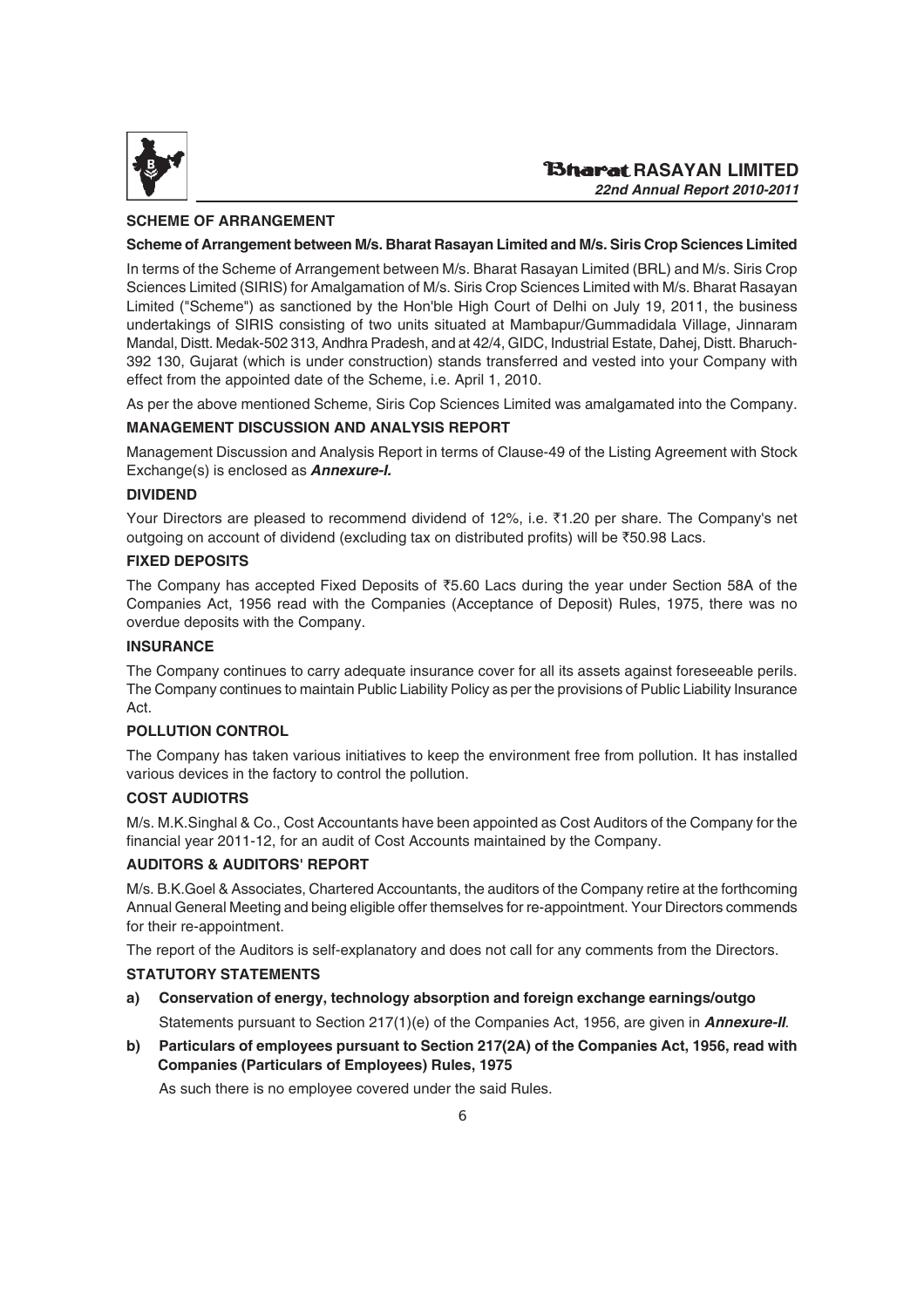

# **c) Directors' responsibility statement pursuant to Section 217(2AA) of the Companies Act, 1956**

Your Directors confirm:

- 1. that in the preparation of the Annual Accounts the applicable Accounting Standards have been followed. There were no material departures requiring any explanation.
- 2. that the Directors have selected such accounting policies and applied them consistently and made judgements and estimates that are reasonable and prudent so as to give a true and fair view of the state of affairs of the Company as at 31st March, 2011 and of the profit of the Company for the year ended on that date.
- 3. that the Directors have taken proper and sufficient care for the maintenance of adequate accounting records in accordance with the provisions of the Companies Act, 1956, for safeguarding the assets of the Company and for preventing and detecting fraud and other irregularities.
- 4. that the Directors have prepared the annual accounts on a going concern basis.

#### **CORPORATE GOVERNANCE**

Your Company has been committed to the principles of good corporate governance and the Board of Directors always believes in the transparency, accountability and integrity. Pursuant to Clause 49 of the Listing Agreement, a Report on Corporate Governance and Auditors' Certificate on it is given in *Annexure-III*.

#### **DIRECTORATE**

Shri Naresh Agarwal, Shri Pankaj Gupta, Shri Ajay Gupta and Shri Ram Kanwar retire by rotation at the forthcoming Annual General Meeting of the Company and being eligible offer themselves for reappointment.

#### **ACKNOWLEDGEMENTS**

Your Directors wish to place on record their appreciation of the support extended by the Company's Bankers, customers, suppliers, all other service providers and associates and last but not the least, the shareholders. Your Directors also take this opportunity to place on record their sincere appreciation to employees of the Company, at all levels, for their concerted efforts and services rendered to the Company during the year.

ON BEHALF OF THE BOARD

**NEW DELHI (S. N. GUPTA) AUGUST 26, 2011.** CHAIRMAN & MANAGING DIRECTOR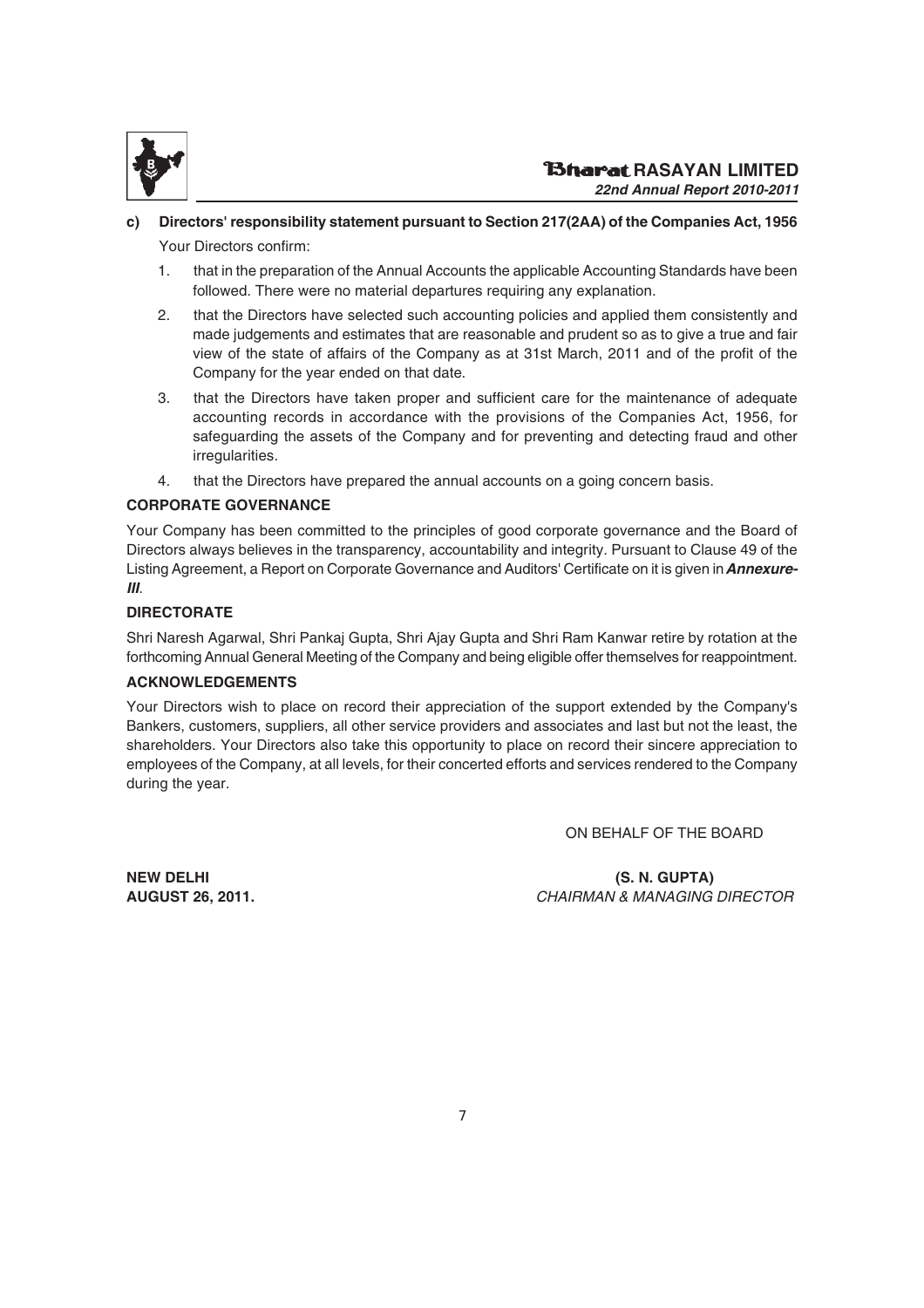

### **ANNEXURE - I TO THE DIRECTORS' REPORT**

#### **MANAGEMENT DISCUSSION AND ANALYSIS REPORT**

#### **Industry Structure and Development**

The Company is engaged in the business of agrochemicals. In Indian agrochemicals industry, there is equal presence of Multinational as well as Indian Companies. The MNCs have focused on high-end speciality products whereas Indian players have focused on generic and off-patent products. With the growth of Indian economy and the emphasis placed by the Government on improving productivity in the Agriculture Sector, the agrochemicals industry has a pivotal role to play.

The industry has built up large capacities and has many players resulting in high level of competition. Due to seasonal nature of the business and uncertainties involved in the coverage of monsoon, a large inventory is required to be maintained.

#### **Financial Performance with respect to operational performance**

The gross receipts for the financial year 2010-11 of the Company were  $\overline{3}98.07$  Crores as compared to `102.87 Crores in the previous year, registering a marginal decline of 4.66%. Exports during the year were  $\overline{2}8.01$  Crores as compared to  $\overline{2}31.34$  Crores in the previous year, leading a decline of 10.62%. Downfall in gross receipts was due to obstacles created by some local miscreants which effected the production for approx. four months.

#### **Outlook**

The demand in agrochemical sector is continuously increasing with supporting factors like thrust given by the Central Government to the agriculture sector, overall good monsoon.

Moreover, considering upcoming new expanded project of the Company and Amalgamation synergies the outlook for the current year 2011-12 appears to be a good year.

#### **Risk, Concern and Threats**

The overall pesticides business is highly dependent on Agro-Chemical Conditions like monsoon and sudden change in weather affects the demand for the agrochemicals and this kind of risk remains in this industry.

Even though, the agrochemical industry plays a very positive role to increase the productivity of the agriculture but there is always a negative perception in the minds of the people and environmentalists about its effects on environment and agriculture produce.

Some other factors like falling prices of pesticides due to economic slowdown, foreign players venturing into Indian pesticides segment, unforeseen Regulatory Changes also affects the Company.

The industry has to maintain a large inventory and offers extended credit due to seasonality of agricultural operations.

#### **SWOT ANALYSIS**

#### **Strength**

1. Your Company is one of the foremost Companies in India that has a large manufacturing range of agrochemicals. It is one of the few companies manufacturing its own technical grade pesticides from basic raw materials. This gives it an inherent advantage over quality and prices and this leads to manufacturing quality products at competitive prices.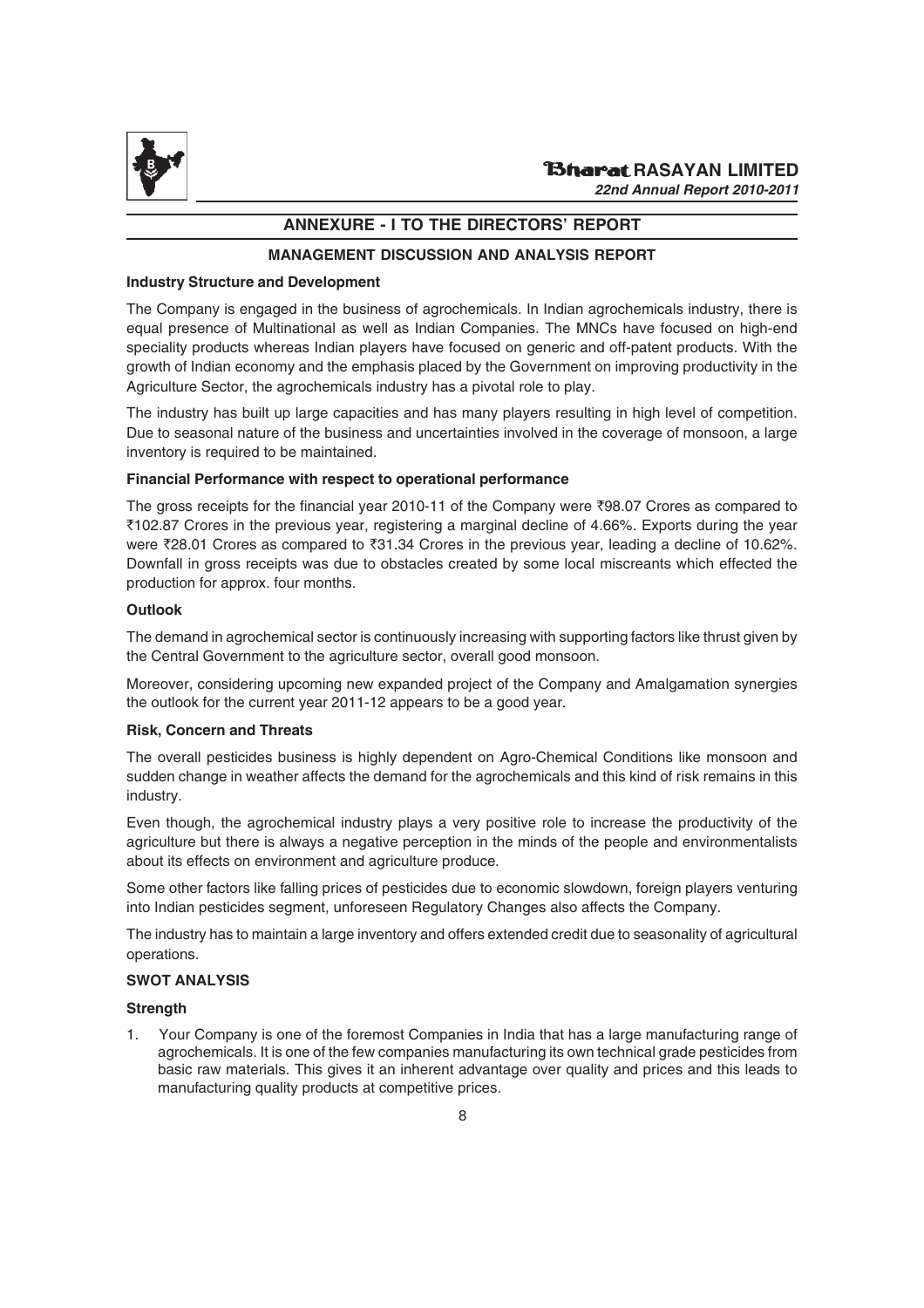

- 2. The Company's products have been widely accepted in foreign markets also and it has excellent track record of sales of Products.
- 3. The Company is led by highly qualified & dedicated team of professionals.
- 4. The Company has well equipped laboratory with latest analytical equipments.
- 5. The Company's In-house Research & Development Unit is recognized by Ministry of Science & Technology, Govt. of India, Department of Scientific & Industrial Research, New Delhi.

#### **Weakness**

In today's modern economy with the changing preferences, the business environment is changing at a very fast pace. The multinational companies have been expending huge amounts on R&D for developing new molecules and your Company is manufacturing the generic range products and is subject to competition from China. The Company has to gear up its R&D efforts to align itself to the WTO/Patent Regime that will affect most of the manufacturing sectors in India.

#### **Opportunities**

- 1. Growth in Pesticides market in India.
- 2. Several agriculture oriented policy initiatives under implementation by the Government and the availability of credit to the agriculture sector as priority sector are expected to improve the prospects of Agrochemicals industry as a whole.
- 3. Enhanced awareness among the farming community regarding usage of pesticides for better yields.
- 4. Export potential of generic pesticides.

#### **Adequacy and Internal Controls System**

During the year, the Board and Audit Committee have vigorously interacted with the auditors of the Company to review the overall systems and all major findings and suggestions are complied with and reported to the Audit Committee on a quarterly basis. Further, the Company has proper and adequate system of internal controls to ensure that all assets are safeguarded and protected against loss from unauthorized use and that the transactions are authorized, recorded and reported correctly.

#### **Human Resources Development**

Your Company believes that human resources are the most precious assets of your Company. Your Company's ongoing thrust is to maintain productive work culture and to orient the employees to effectively face the new and emerging challenges emanating from the competitive environment. Number of employees on Company Roll as on 31.03.2011 was 236. Besides, the Company also employed casual workers through contractors during the year. The job description of each member has been defined and performance indicators are monitored accordingly to improve motivation level and to encourage talent. The Company has been continuously conducting in-house and external training programmes through Workshops, Conferences, Seminars etc. for its people so as to develop their skills and capabilities.

#### **Cautionary Statement**

Statements in the Management Discussion and Analysis describing the Company's objectives, projections and expectations may be forward looking statements within the meaning of applicable laws and regulations. Actual results might differ from those expressed or implied. The important factors that could make a difference to the Company's operations include climatic conditions, economic conditions affecting demand/supply, global players and price conditions in the domestic and overseas markets in which the Company operates, changes in the Government regulations, tax laws and other statues and other incidental factors.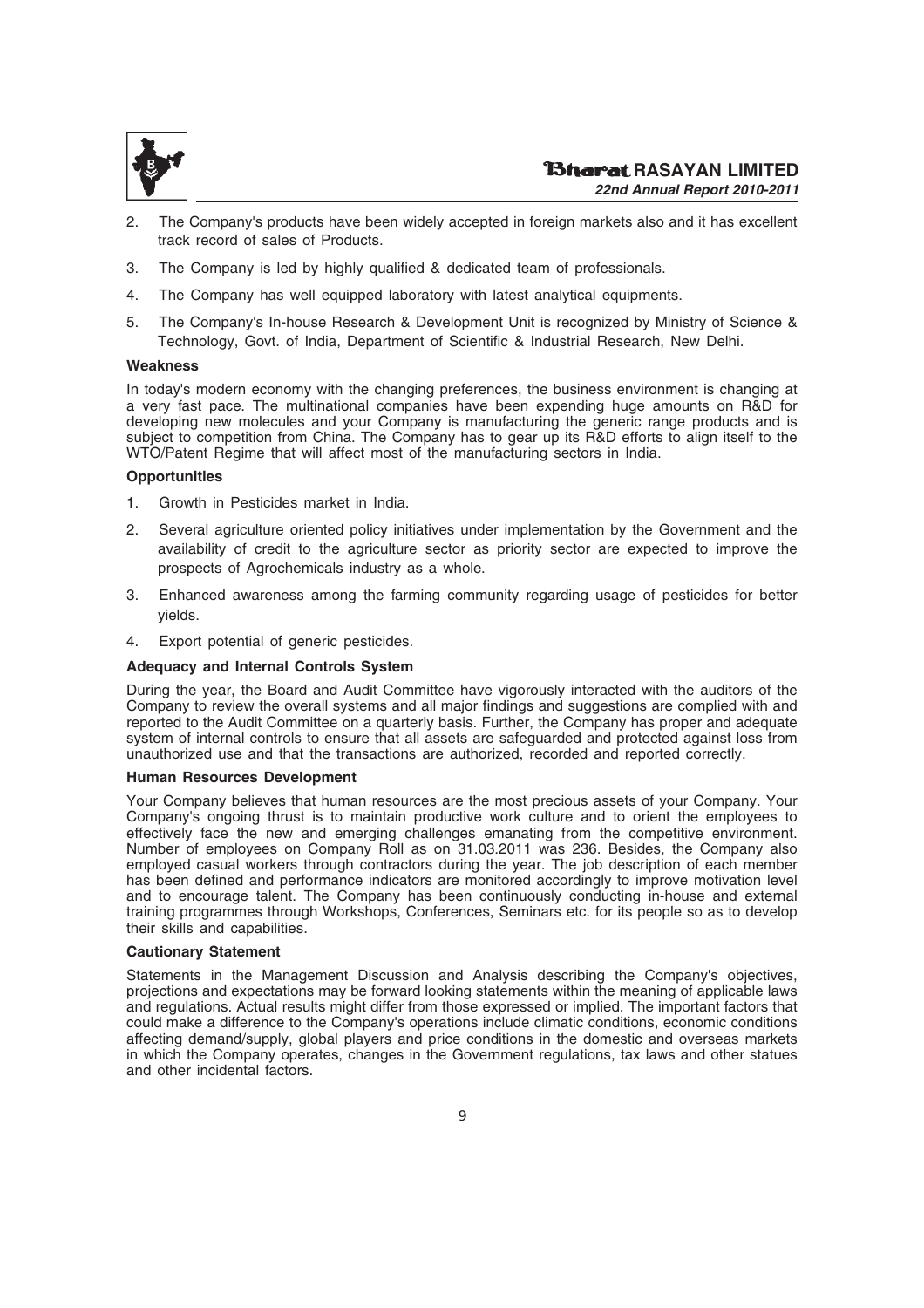

#### **ANNEXURE-II TO THE DIRECTORS' REPORT**

**INFORMATION REQUIRED UNDER SECTION 217(1)(e) OF THE COMPANIES ACT, 1956, READ WITH THE COMPANIES (DISCLOSURE OF PARTICULARS IN THE REPORT OF BOARD OF DIRECTORS) RULES, 1988.**

#### **A. CONSERVATION OF ENERGY**

- (a&b) Energy conservation has been an important thrust area of the management and is being continuously monitor and efforts to conserve and optimize the use of energy through improved operational methods and other means are being continued on an ongoing basis. Wherever possible, energy conservation measures have already been implemented.
- (c) The energy consumption and the cost of production is being kept under control.
- (d) Total energy consumption and energy consumption per unit of production as per **Form-A** given herewith:

|    | <b>Particulars</b>                        |                                                                                                                               | For the                           | For the                           |
|----|-------------------------------------------|-------------------------------------------------------------------------------------------------------------------------------|-----------------------------------|-----------------------------------|
|    |                                           |                                                                                                                               | year ended                        | year ended                        |
|    |                                           |                                                                                                                               | 31.03.2011                        | 31.03.2010                        |
| А. |                                           | POWER AND FUEL CONSUMPTION                                                                                                    |                                   |                                   |
|    | 1. Electricity                            |                                                                                                                               |                                   |                                   |
|    | (a)                                       | <b>Purchased</b>                                                                                                              |                                   |                                   |
|    |                                           | Unit (KWH)<br>(i)<br>(ii) Total amount $(\bar{x})$<br>(iii) Rate/unit                                                         | 3043382.00<br>17229871.00<br>5.66 | 3241636.00<br>15656394.00<br>4.83 |
|    | (b)                                       | Own generation                                                                                                                |                                   |                                   |
|    |                                           | Through diesel generator/ Furnace Oil (FO)<br>(i)<br>Unit (KWH)<br>Units per Itr. of diesel oil/Furnace Oil (FO)<br>Cost/unit | 1187449.00<br>3.18<br>12.83       | 2701421.00<br>3.31<br>10.16       |
|    |                                           | Through Steam turbine/generator<br>(ii)                                                                                       | N.A.                              | N.A.                              |
|    | 2. Coal                                   |                                                                                                                               |                                   |                                   |
|    |                                           | Quantity (tones) (Pet Coke/Wood)<br>Total cost $(\overline{\tau})$<br>Average rate (In Kgs)                                   | 1763.43<br>13530625.00<br>7.67    | 5398.60<br>20344140.00<br>3.77    |
|    |                                           | 3. Furnace oil                                                                                                                |                                   |                                   |
|    |                                           | Quantity (Kgs/Ltrs)<br>Total amount $(3)$<br>Average rate                                                                     | 420107.00<br>12193333.00<br>29.02 | 675660.00<br>17093556.00<br>25.30 |
|    |                                           | 4. Others / Internal generations                                                                                              | N.A.                              | N.A.                              |
| В. |                                           | <b>CONSUMPTION PER UNIT OF PRODUCTION</b>                                                                                     |                                   |                                   |
|    | Electricity<br>Coal<br><b>Furnace Oil</b> |                                                                                                                               | 0.81<br>1.21<br>0.28              | 0.72<br>2.14<br>0.27              |

#### **FORM A**

#### **Form for disclosure of particulars with respect to conservation of energy**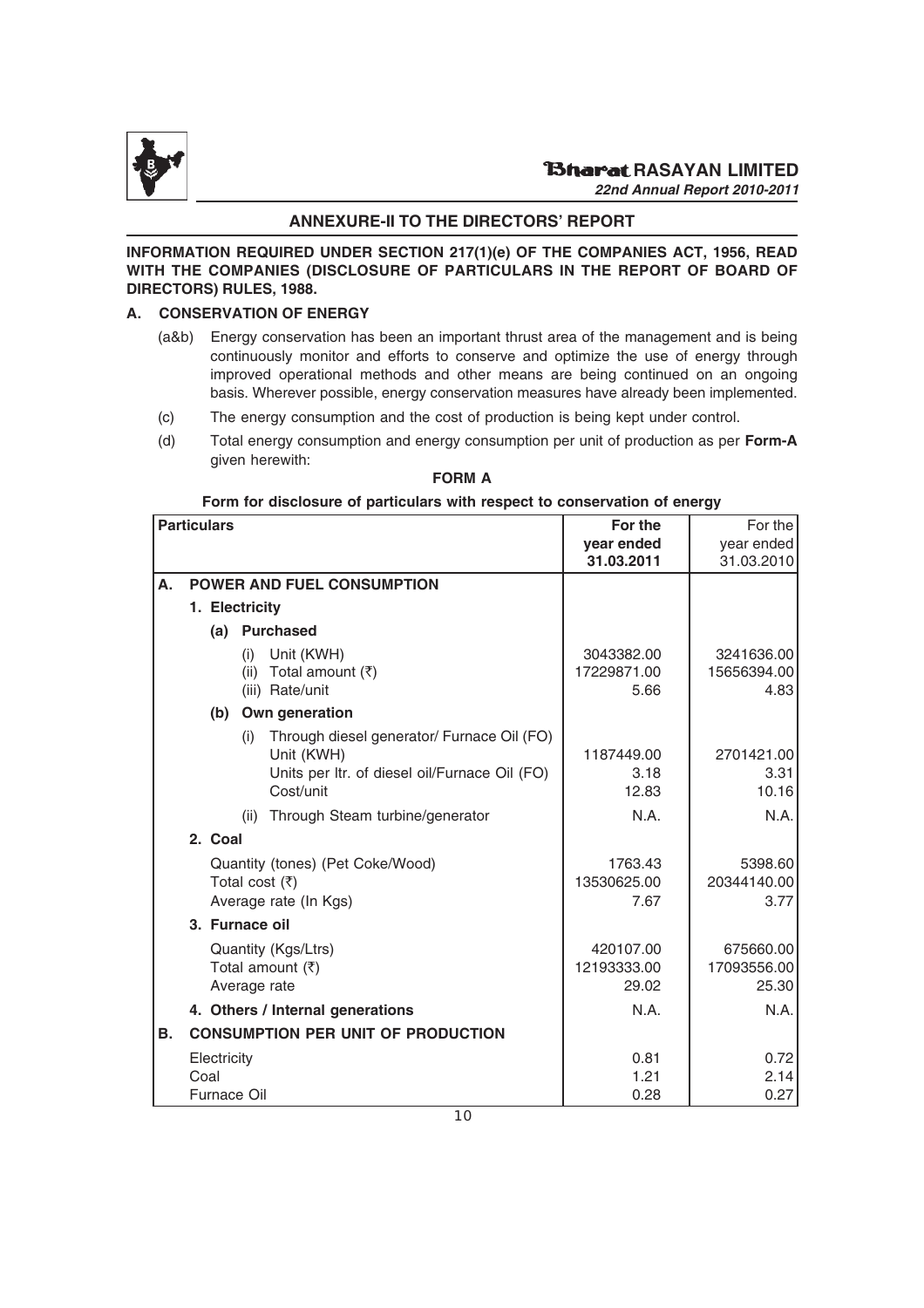

#### **B. TECHNOLOGY ABSORPTION**

#### **FORM 'B'**

#### **Research & Development (R&D)**

- (1) R&D efforts of the Company are directed towards quality assurance, improvement of existing products and development of new processes for products.
- (2) Improvement in the product quality and cost reduction.
- (3) Studies for introduction of new products are carried out on an ongoing basis.
- (4) Expenditure on R&D by Company's In-house R&D Unit:

| (a) Capital                                                                                 | ∶    ₹6.56 lacs   |
|---------------------------------------------------------------------------------------------|-------------------|
| (b) Recurring                                                                               | $\pm$ ₹41.20 lacs |
| (c) Total                                                                                   | $\pm 7.76$ lacs   |
| (d) $\overline{1}$ Total R&D expenditure (as % of total expenditure) $\overline{1}$ : 0.53% |                   |
|                                                                                             |                   |

#### **Technology Absorption, Adaptation & Innovation**

- (1) The Company has no technical collaboration and the processes are carried out on the standard known technology and efforts are made to improve upon the same on an ongoing basis.
- (2) The Company has been in a position to cater to the requirements of customers, both Indian and foreign.
- (3) The Company has not imported any technology so far.

#### **C. FOREIGN EXCHANGE EARNINGS & OUTGO**

- (1) The Company is in constant touch with the overseas markets. Efforts are being made to develop new markets and consolidate the existing one by marketing products confirming to international standards.
- (2) Total foreign exchange used  $\bar{x}$ 1678.99 lacs (previous year  $\bar{x}$ 1923.60 lacs)
- (3) Total foreign exchange earned  $\bar{\tau}$ 2801.60 lacs (previous year  $\bar{\tau}$ 3134.08 lacs)

ON BEHALF OF THE BOARD

**NEW DELHI (S. N. GUPTA) AUGUST 26, 2011.** CHAIRMAN & MANAGING DIRECTOR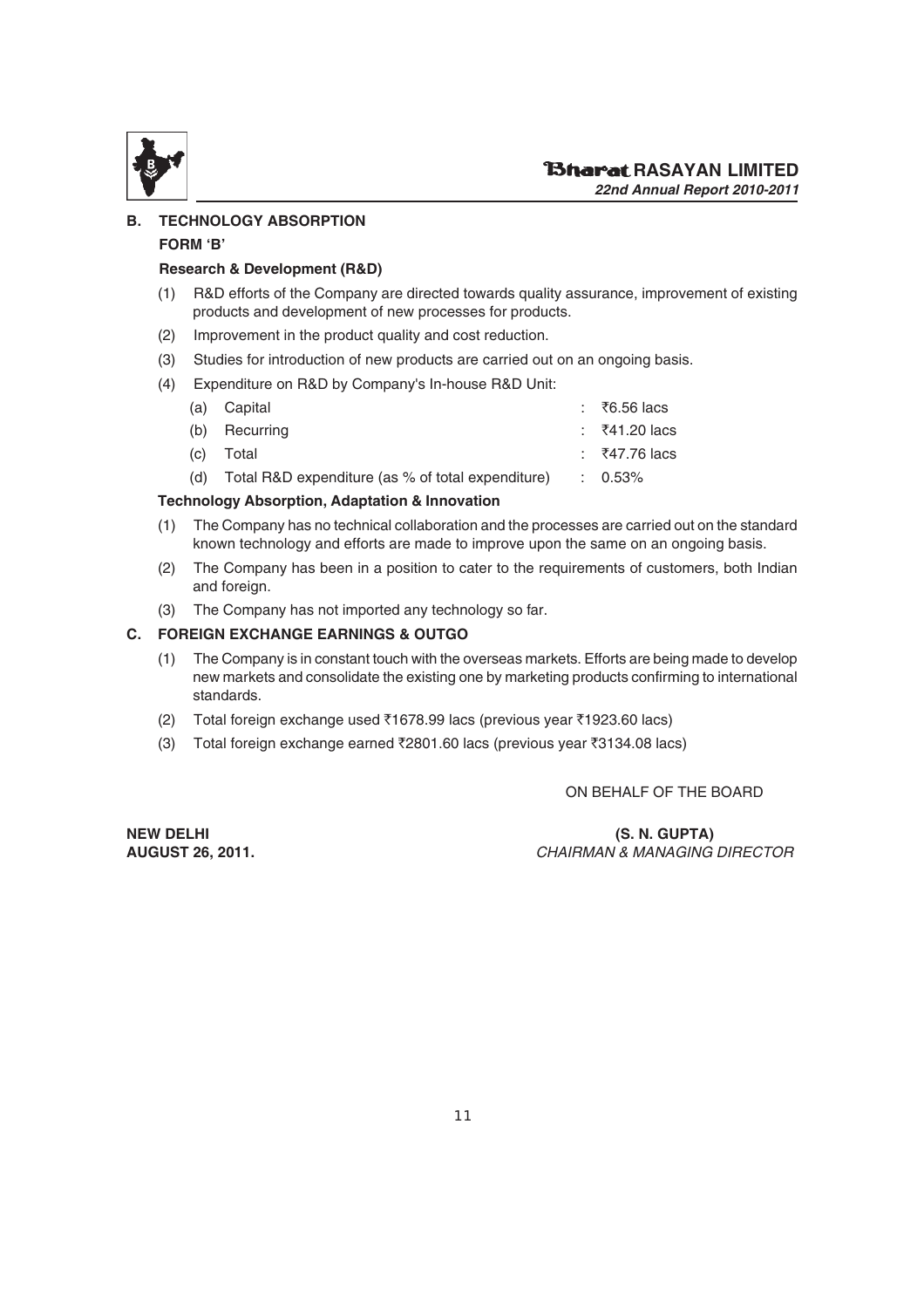

# **ANNEXURE-III TO THE DIRECTORS' REPORT**

**REPORT ON CORPORATE GOVERNANCE**

(Pursuant to Clause-49 of the Listing Agreement)

#### **1. COMPANY'S PHILOSOPHY ON CODE OF GOVERNANCE**

Your Company believes that good Corporate Governance strengthens the Investors' trust and ensures a long term partnership that helps in Company's objectives. The Company's Philosophy on Corporate Governance lays strong emphasis on transparency, accountability, integrity, full disclosures and independent monitoring the state of affairs. The philosophy is manifested in its operations through exemplary standards of ethical behaviour, both within the organisation as well as in external relationships.

#### **2. BOARD OF DIRECTORS**

#### **a) Composition and Category of Directors**

Presently the Board of Directors of your Company comprises of Eight (8) Directors, of which Four (4) are Executive Directors and the rest are Independent and Non-Executive Directors. There is no nominee director, appointed by any Financial Institution on the Board. Thus the requirements of the Listing Agreement are duly complied with. As on 31.03.2011, the composition of the Board of Directors was as under:

|     |                    | Sr. Name of the Director   Category of Directorship | No. of Directorships of other |            |
|-----|--------------------|-----------------------------------------------------|-------------------------------|------------|
| No. |                    |                                                     | Companies                     | Committees |
|     | Mr. S.N. Gupta     | Chairman & Managing Director                        | 5                             | None       |
| 2.  | Mr. M.P. Gupta     | <b>Executive Director</b>                           | 5                             | None       |
| З.  | Mr. R.P. Gupta     | <b>Executive Director</b>                           | 4                             | None       |
| 4.  | Mr. Ajay Gupta     | <b>Executive Director</b>                           | None                          | None       |
| 5.  | Mr. Sandesh Jain   | Independent/Non-Executive Director                  | 3                             |            |
| 6.  | Mr. Naresh Agarwal | Independent/Non-Executive Director                  |                               | None       |
|     | Mr. Pankaj Gupta   | Independent/Non-Executive Director                  | None                          | None       |
| 8.  | Mr. Ram Kanwar     | Independent/Non-Executive Director                  | None                          | None       |

**b)** Mr. S.N.Gupta is an Executive Chairman of the Company.

#### **c) Meetings and Attendance**

During the financial year 2010-11, Eighteen (18) Board Meetings were held. The dates on which the said meetings were held are as follows:

| 115.04.2010 | 30.04.2010 | 08.06.2010              |                                                   | 15.07.2010   23.07.2010   26.07.2010 |                         |
|-------------|------------|-------------------------|---------------------------------------------------|--------------------------------------|-------------------------|
| 129.07.2010 | 14.08.2010 |                         | 26.08.2010   18.09.2010   25.09.2010   22.10.2010 |                                      |                         |
| 128.10.2010 | 15.11.2010 | 30.11.2010   24.01.2011 |                                                   |                                      | 15.02.2011   31.03.2011 |

The Annual General Meeting was held on 20.08.2010.

The attendance of the Directors in the meetings was:

| Sr. | Name of the Director | Category of Directorship           | Attendance at |                                       |
|-----|----------------------|------------------------------------|---------------|---------------------------------------|
| No. |                      |                                    | Board         | A.G.M. held<br>Meetings on 20.08.2010 |
|     | 1. Mr. S.N. Gupta    | Chairman & Managing Director       | 18            | Yes                                   |
| 2.1 | Mr. M.P. Gupta       | <b>Executive Director</b>          | 18            | Yes                                   |
| З.  | Mr. R.P. Gupta       | <b>Executive Director</b>          | 17            | Yes                                   |
| 4.  | Mr. Ajay Gupta       | <b>Executive Director</b>          | 13            | <b>No</b>                             |
| 5.  | Mr. Sandesh Jain     | Independent/Non-Executive Director | 17            | Yes                                   |
| 6.  | Mr. Naresh Agarwal   | Independent/Non-Executive Director | 09            | <b>No</b>                             |
|     | Mr. Pankaj Gupta     | Independent/Non-Executive Director | 17            | No                                    |
|     | 8. Mr. Ram Kanwar    | Independent/Non-Executive Director | 05            | Yes                                   |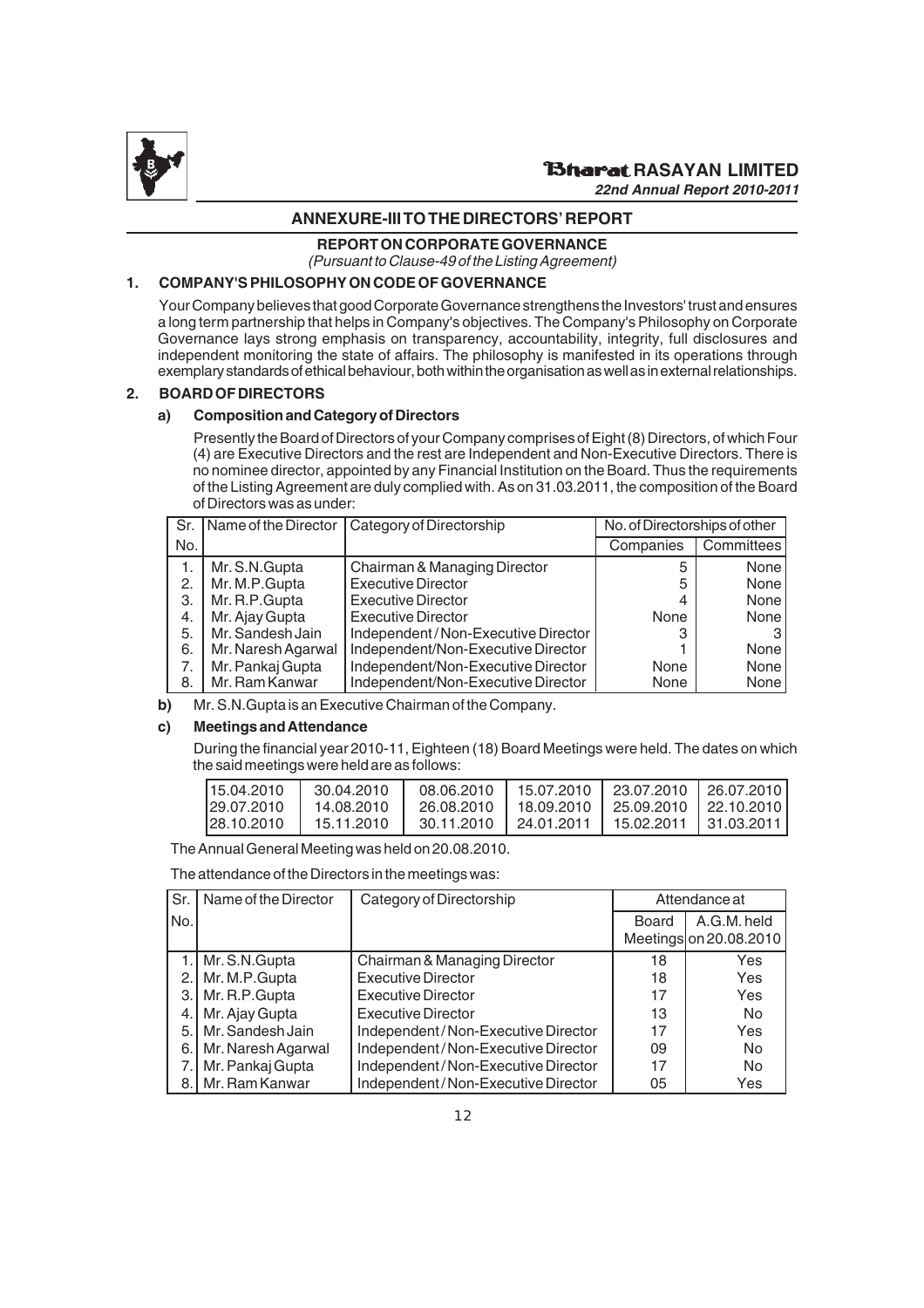

#### **3. AUDIT COMMITTEE**

#### **i) Composition and Category of Members**

Presently the Audit Committee comprises of three members all of which are Independent/ Non-Executive Directors. As on 31.03.2011, the composition of the Audit Committee was as under:

| Sr. No.   Name of the Member    | Category of Member                   |
|---------------------------------|--------------------------------------|
| 1.   Mr. Sandesh Jain, Chairman | Independent / Non-Executive Director |
| 2.   Mr. Naresh Agarwal         | Independent / Non-Executive Director |
| Mr. Pankaj Gupta                | Independent / Non-Executive Director |

Mr. Sandesh Jain is a Chairman of the Committee and the Company Secretary acts as the Secretary of the Audit Committee.

#### **ii) Meetings and Attendance**

During the financial year 2010-11, Five (5) meetings were held. The dates on which the said meetings were held are as follows:

| 14.08.2010   15.11.2010   15.02.2011<br>26.07.2010<br>30.04.2010 |  |  |
|------------------------------------------------------------------|--|--|
|------------------------------------------------------------------|--|--|

The attendance of the members in the meetings was:

| Category of Member                                                                         | Numbers of<br>Meetings<br>Attended |
|--------------------------------------------------------------------------------------------|------------------------------------|
| Independent / Non-Executive Director                                                       | 05                                 |
| Independent / Non-Executive Director                                                       | 05                                 |
| Independent / Non-Executive Director                                                       | 05                                 |
| Sr. No.   Name of the Member<br>Mr. Sandesh Jain<br>Mr. Naresh Agarwal<br>Mr. Pankaj Gupta |                                    |

#### **iii) Brief description of terms of reference**

The terms of reference to the Audit Committee are as per guidelines given in the Code of Corporate Governance and Clause 49 of the Listing Agreement.

#### **4. REMUNERATION COMMITTEE**

#### **i) Composition and Category of Members**

Presently the Remuneration Committee comprises of three (3) members all of which are Independent/Non-Executive Directors. As on 31.03.2011, the composition of the Remuneration Committee was as under:

|    | Sr. No.   Name of the Member | Category of Member                   |
|----|------------------------------|--------------------------------------|
|    | Mr. Sandesh Jain, Chairman   | Independent / Non-Executive Director |
| 2. | Mr. Naresh Agarwal           | Independent / Non-Executive Director |
| З. | Mr. Pankaj Gupta             | Independent / Non-Executive Director |
|    |                              |                                      |

Mr. Sandesh Jain is a Chairman of the Committee and the Company Secretary acts as the Secretary of the Remuneration Committee.

#### **ii) Meetings and Attendance**

During the financial year 2010-11, One (1) meeting was held. The date on which the said meeting was held is 25.09.2010.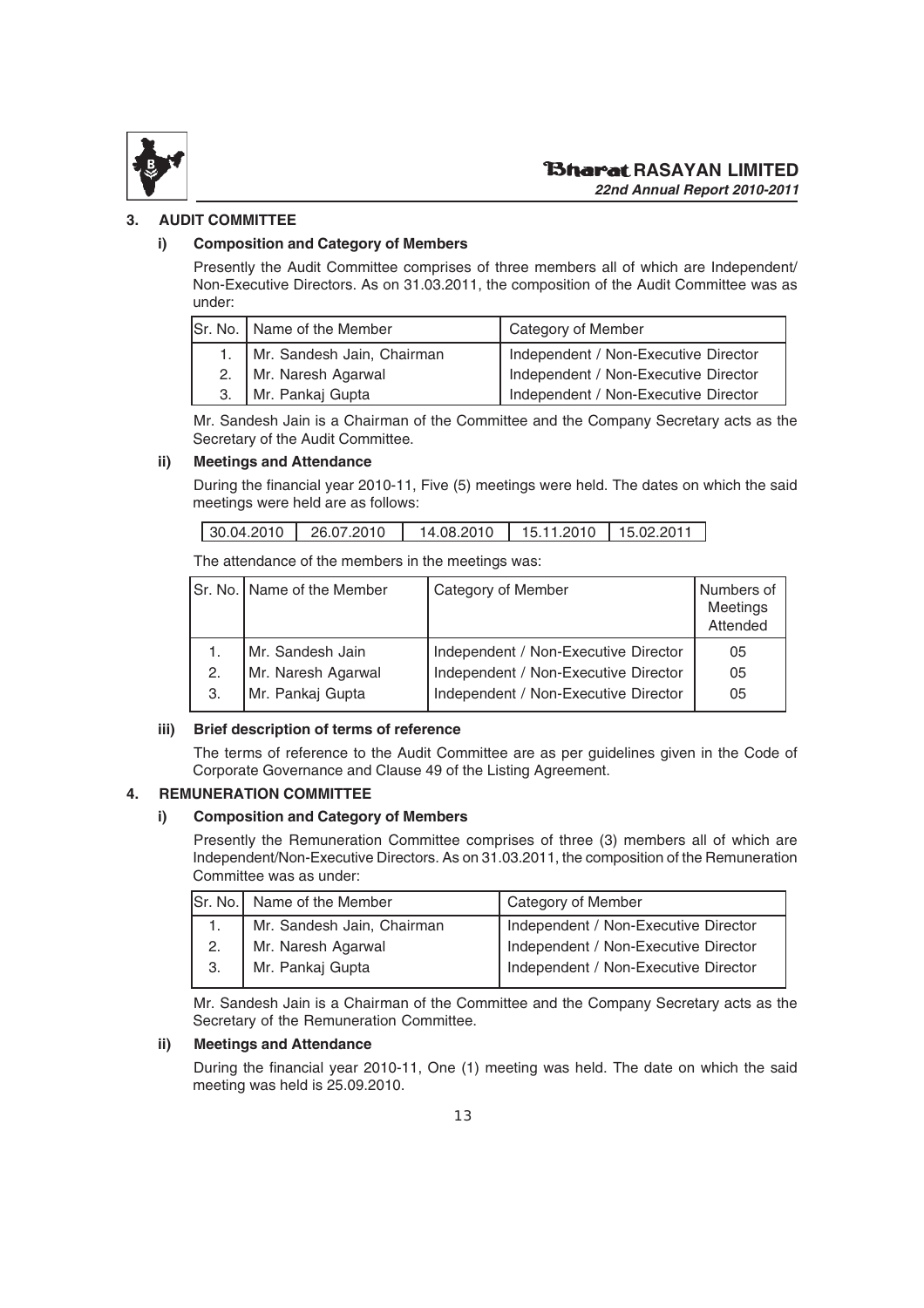

#### **RASAYAN LIMITED** *22nd Annual Report 2010-2011*

The attendance of the members in the meetings was:

|    | Sr. No.   Name of the Member   Category of Member |                                      | Numbers of<br><b>Meetings Attended</b> |
|----|---------------------------------------------------|--------------------------------------|----------------------------------------|
|    | Mr. Sandesh Jain                                  | Independent / Non-Executive Director | 01                                     |
|    | Mr. Naresh Agarwal                                | Independent / Non-Executive Director | 01                                     |
| 3. | Mr. Pankaj Gupta                                  | Independent / Non-Executive Director | 01                                     |

#### **iii) Brief description of terms of reference**

The terms of reference to the Remuneration Committee are as per guidelines given in the Code of Corporate Governance and Clause 49 of the Listing Agreement.

**iv)** The Remuneration Committee has power to determine the Company's policy on specific remuneration packages for Executive Directors including pension rights and any compensation payment and such other terms of reference as may be assigned to it by the Board of Directors from time to time.

#### **v) Details of remuneration to the whole time directors during the year 2010-11:**

# **(Amount in** `**) Particulars Mr. S.N.Gupta Mr. M.P.Gupta Mr. R.P.Gupta Mr. Ajay Gupta** Salary 1,793,088 1,432,791 1,672,743 Employer Nil | 9,360 | 9360 | 9,360 contribution to P/F Bonus Nil Nil Nil 8,400 **Total 3,954,874 1,802,448 1,442,151 1,690,503**

All the whole-time directors have been provided the Company's telephone at their residences for official use.

No sitting fee has been given to any director during the year under review.

#### **5. SHAREHOLDERS' COMMITTEE**

#### **A) Shareholders and Investors' Grievance Committee**

#### **i) Composition and Category of Members**

The Shareholders and Investors' Grievance Committee of the Board of Directors comprised of three (3) members. As on 31.03.2011, the composition of the Committee was as under:

|    | Sr.No. Name of the Member  | Category of Member                   |
|----|----------------------------|--------------------------------------|
|    | Mr. Pankaj Gupta, Chairman | Independent / Non-Executive Director |
| 2. | Mr. Naresh Agarwal         | Independent / Non-Executive Director |
| 3. | Mr. M.P.Gupta              | <b>Executive Director</b>            |

Mr. Pankaj Gupta is the Chairman of the Committee. The Compliance Officer acts as a Secretary of the Shareholders and Investors' Grievance Committee.

#### **ii) Meetings and Attendance**

During the financial year 2010-11, Four (4) meetings were held. The dates on which the said meetings were held are as follows:

|  | .2010<br>∵ 04.04 ل | $0.010$ ، $0.010$ | 0.2010 | ∴ 1.2011∪. ِ |
|--|--------------------|-------------------|--------|--------------|
|--|--------------------|-------------------|--------|--------------|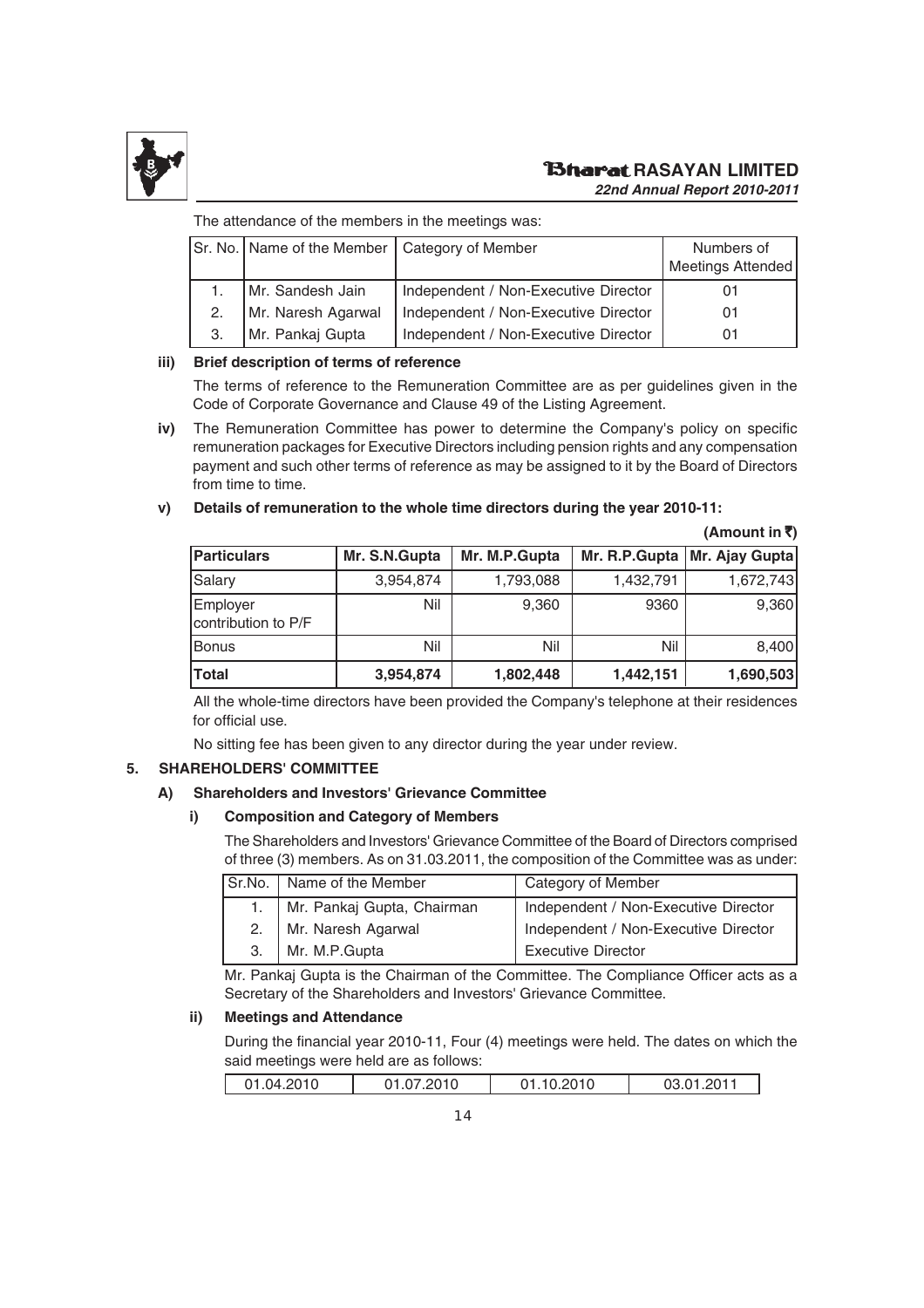

The attendance of the Members in the meetings was:

| No. | Sr.   Name of the Member | Category of Member                   | Numbers of<br>Meetings<br>Attended |
|-----|--------------------------|--------------------------------------|------------------------------------|
|     | Mr. Pankaj Gupta         | Independent / Non-Executive Director |                                    |
| 2.  | Mr. Naresh Agarwal       | Independent / Non-Executive Director | 3                                  |
| 3.  | Mr. M.P.Gupta            | <b>Executive Director</b>            |                                    |

#### **iii) Brief description of terms of reference**

The terms of reference of the Investors' Grievance Committee are as per the guidelines given in the Listing Agreement with the Stock Exchanges and includes looking into Investors' Complaints/Grievances, approval and registration of transfers and/or transmission of securities and allotment of further securities and all incidental head thereto.

- **iv)** During the financial year 2010-11, the Shareholders & Investors' Grievance Committee Meeting of the Company took on record the status of Eight (8) complaints/requests received from the shareholders. The average time taken to resolve the complaints was 7 days.
- **v)** There was no complaint, which was not resolved to the satisfaction of the shareholder.
- **vi)** The Company had no pending share transfers and transmission of shares at the close of the financial year.

#### **B) Shares Transfer Committee**

The Company has also formed the Shares Transfer Committee and the Board has delegated the power of shares transfer to this committee. As on date Mr. M.P.Gupta, Mr. R.P.Gupta, Whole Time Directors and Mr. Sandesh Jain, Director of the Company are its members. The Committee is meeting on an average basis three (3) times in a month to transact the cases related with shares transfers and dematerialisation of shares.

#### **6. GENERAL BODY MEETINGS**

| No. of<br><b>AGM</b> | Year ended | Venue                                                                                    | Date and<br>Time        | <b>Whether Special</b><br>Resolution passed? |
|----------------------|------------|------------------------------------------------------------------------------------------|-------------------------|----------------------------------------------|
| 21st                 | 31.03.2010 | Satyam Banquets<br>6, Bhera Enclave, Outer Ring Road,<br>Paschim Vihar, New Delhi-110087 | 20.08.2010<br>10:30A.M. | No                                           |
| 20th                 | 31.03.2009 | Satyam Banquets<br>6, Bhera Enclave, Outer Ring Road,<br>Paschim Vihar, New Delhi-110087 | 25,09,2009<br>10:30A.M. | Yes                                          |
| 19 <sub>th</sub>     | 31.03.2008 | Satyam Banquets<br>6, Bhera Enclave, Outer Ring Road,<br>Paschim Vihar, New Delhi-110087 | 29.09.2008<br>10:30A.M. | <b>No</b>                                    |

#### **7. DISCLOSURES**

#### **i) Details of materially significant related party transactions**

None of the transactions with any of the related parties mentioned in the Notes to the Accounts were in conflict with the interest of the Company. The transactions entered into are based on consideration of various business exigencies such as synergy in operations sectoral specialization etc. and are negotiated on arms length basis and are only intended to further the interest of the Company.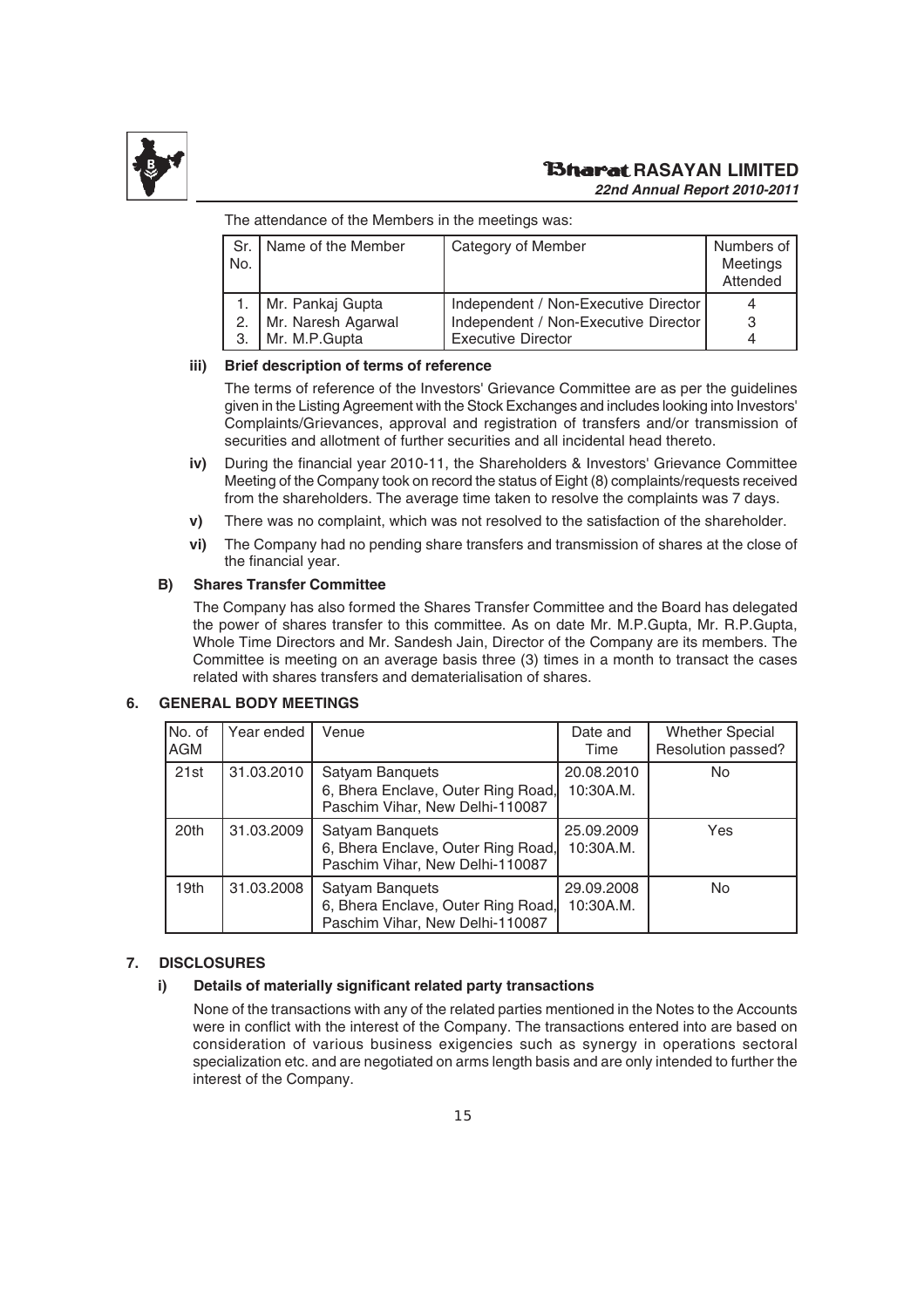

#### **ii) Compliance by the Company**

The Company has complied with the requirements of Stock Exchanges, SEBI and other Statutory Authority(ies) during the preceding three financial years on all matters related to Capital Markets and no penalities/strictures were imposed on the Company.

#### **8. CODE OF CONDUCT FOR DIRECTORS AND SENIOR MANAGEMENT**

The Board at its meeting held on December 1, 2005 has adopted the Code of Conduct. This Code is a comprehensive code applicable to all Directors, Executives as well as Non-Executives, as well as members of Senior Management.

A copy of the Code of Conduct has been put on the Company's Website, viz. **www.bharatgroup.co.in**.

The Code has been circulated to all the members of the Board and Senior Management and they have affirmed the Compliance of the same. A declaration signed by the Chairman & Managing Director is given below:

**"I hereby confirm that the Company has obtained from all the members of the Board and Senior Management, affirmation that they have complied with the Code of Conduct for Directors and Senior Management in respect of financial year 2010-11."**

> **(S.N.GUPTA)** Chairman & Managing Director

#### **9. WHISTLER BLOWER MECHANISM**

The Company promotes ethical behavior in all its business activities and has put in places mechanism of reporting illegal or unethical behavior. Employees are free to report violation of laws, rules and regulations or unethical conduct to their immediate Supervisors/notified Persons/Audit Committee. The report received from any employee will be reviewed by the Directors/Senior Management/Audit Committee and are obligated to maintain confidentiality of such reporting and ensure that the Whistler Blower are not subjected to any discriminatory practice.

#### **10. MEANS OF COMMUNICATION**

- i) The quarterly, half-yearly and annual financial results are generally published in the widely circulating national and local newspapers such as **"The Financial Express"** - English Edition and **"Jansatta"** - Hindi Edition. These are not sent to the shareholders.
- ii) **Website :** The Company's financial results/official news releases and other important investor related information are periodically displayed and updated on the Company's website, viz. **www.bharatgroup.co.in**.
- iii) Presentation made to institutional investors or to the analysts: Not Applicable.
- iv) Management Discussion and Analysis Report forms part of Directors' Report.

#### **11. GENERAL SHAREHOLDERS' INFORMATION**

#### **i) Annual General Meeting**

The next annual general meeting is scheduled to be held at Satyam Banquets, 6, Bhera Enclave, Paschim Vihar, Outer Ring Road, New Delhi-110 087, on Thursday, the 29th September, 2011, at  $10:30$  A M.

#### **ii) Financial Calender for the year 2011-12**

#### **a) Financial Reporting for -**

| ÷ | Till 14th August, 2011   |
|---|--------------------------|
|   | Till 14th November, 2011 |
|   | Till 14th February, 2012 |
| ÷ | Till 15th May, 2012      |
|   |                          |

**b) Annual General Meeting for the**

**year ended 31.03.2011** : End of September, 2011

16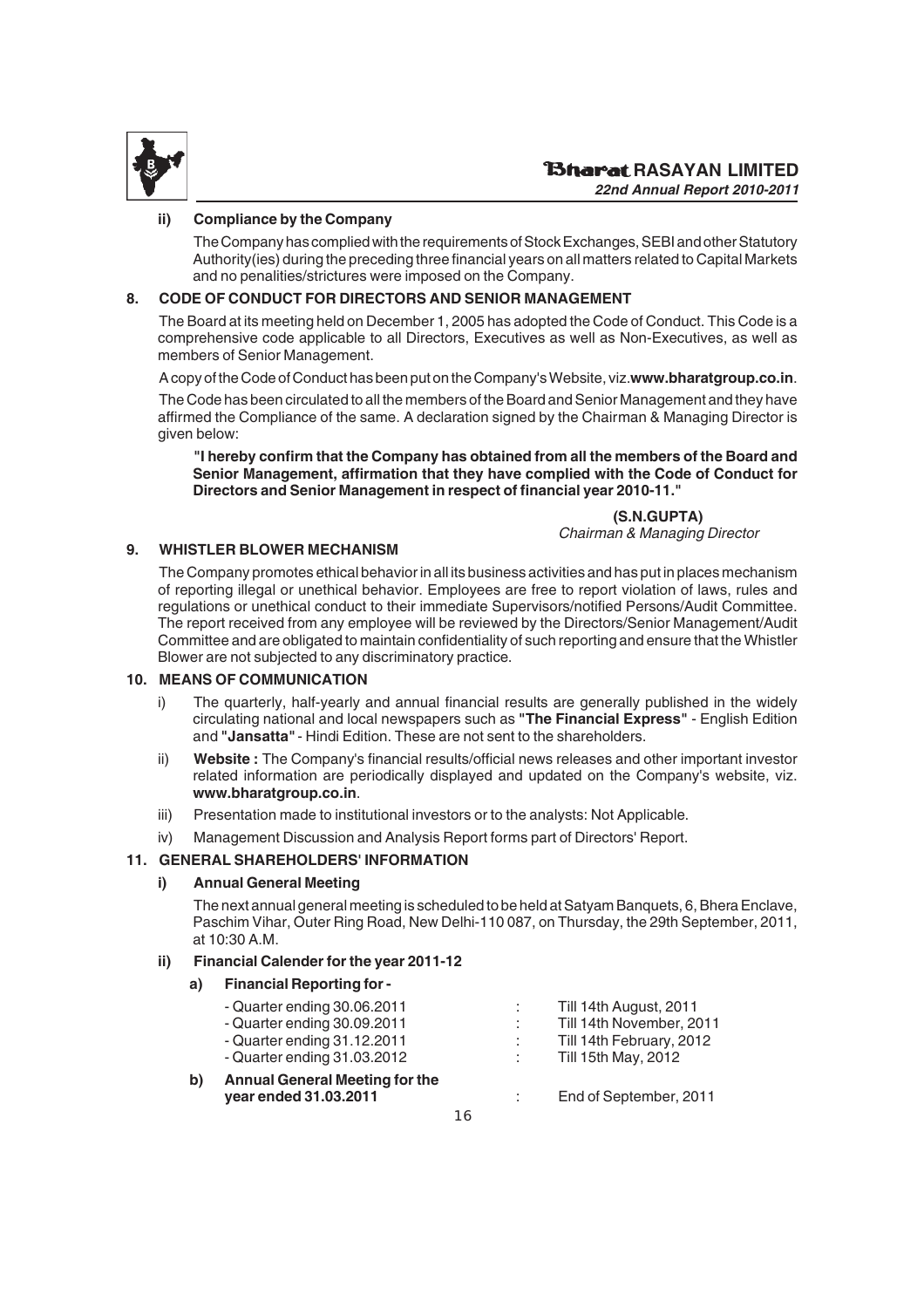

#### **iii) Book Closure Date**

The register of members and share transfer books of the Company will remain closed from 24.09.2011 to 29.09.2011 (both days inclusive).

#### **iv) Dividend**

#### *i) Dividend Payment Date*

The Dividend, if approved by the members in the ensuing Annual General Meeting, will be paid on or before 28th October, 2011 to those shareholders whose names appear:

- a) as Member in the Register of Members of the Company after giving effect to all valid share transfers in physical form which are lodged with the Company/Registrar & Share Transfer Agent on or before 24th September, 2011; and
- b) in respect of the shares in electronic form on the basis of beneficial ownership furnished by National Securities Depositories Limited (NSDL) and Central Depositories Services (India) Limited (CDSL) for this purpose as at the end of 24th September, 2011.

#### *ii) Unclaimed Dividend*

The Unclaimed Dividend for the financial years ended on 31.03.2008, 31.03.2009 and 31.03.2010 lying in the Unpaid Dividend Account will be transferred to the Investors Education and Protection Fund (IEPF) Account of the Central Government after completion of seven years from the date of their respective transfer to Unpaid Dividend Account. Members who have not encashed their dividend may lodge their claim with the Company immediately. Thereafter no claim shall lie either with the Central Government or with the Company in respect of such dividend.

#### **v) Listing on Stock Exchange**

Company's shares are listed at **National Stock Exchange of India Limited (NSE)** and upto date annual listing fees has been paid to them.

#### **vi) Stock Code**

National Stock Exchange of India Limited : **BHARATRAS**

#### **vii) Market Price Data and Sensex Comparison (High/Low)**

Monthly High and Low quotations of shares traded and Sensex on NSE during the financial year 2010-11 are as follows:

| Month and Year      | <b>NSE Market Price Data</b> |            |             | NSE[S&P Nifty] Indices |
|---------------------|------------------------------|------------|-------------|------------------------|
|                     | High (in ₹)                  | Low (in ₹) | <b>High</b> | Low                    |
| April, 2010         | 88.95                        | 75.00      | 5399.65     | 5160.90                |
| May, 2010           | 124.00                       | 65.05      | 5278.70     | 4786.45                |
| June, 2010          | 124.00                       | 91.55      | 5366.75     | 4961.05                |
| <b>July, 2010</b>   | 113.20                       | 90.10      | 5477.50     | 5225.60                |
| <b>August, 2010</b> | 112.35                       | 90.00      | 5549.80     | 5348.90                |
| September, 2010     | 98.05                        | 87.25      | 6073.50     | 5403.05                |
| October, 2010       | 100.30                       | 88.00      | 6284.10     | 5937.10                |
| November, 2010      | 99.75                        | 72.75      | 6338.50     | 5690.35                |
| December, 2010      | 92.50                        | 73.30      | 6147.30     | 5721.15                |
| January, 2011       | 102.00                       | 72.50      | 6181.05     | 5416.65                |
| February, 2011      | 89.75                        | 72.05      | 5599.25     | 5177.70                |
| March, 2011         | 94.00                        | 75.30      | 5872.00     | 5348.20                |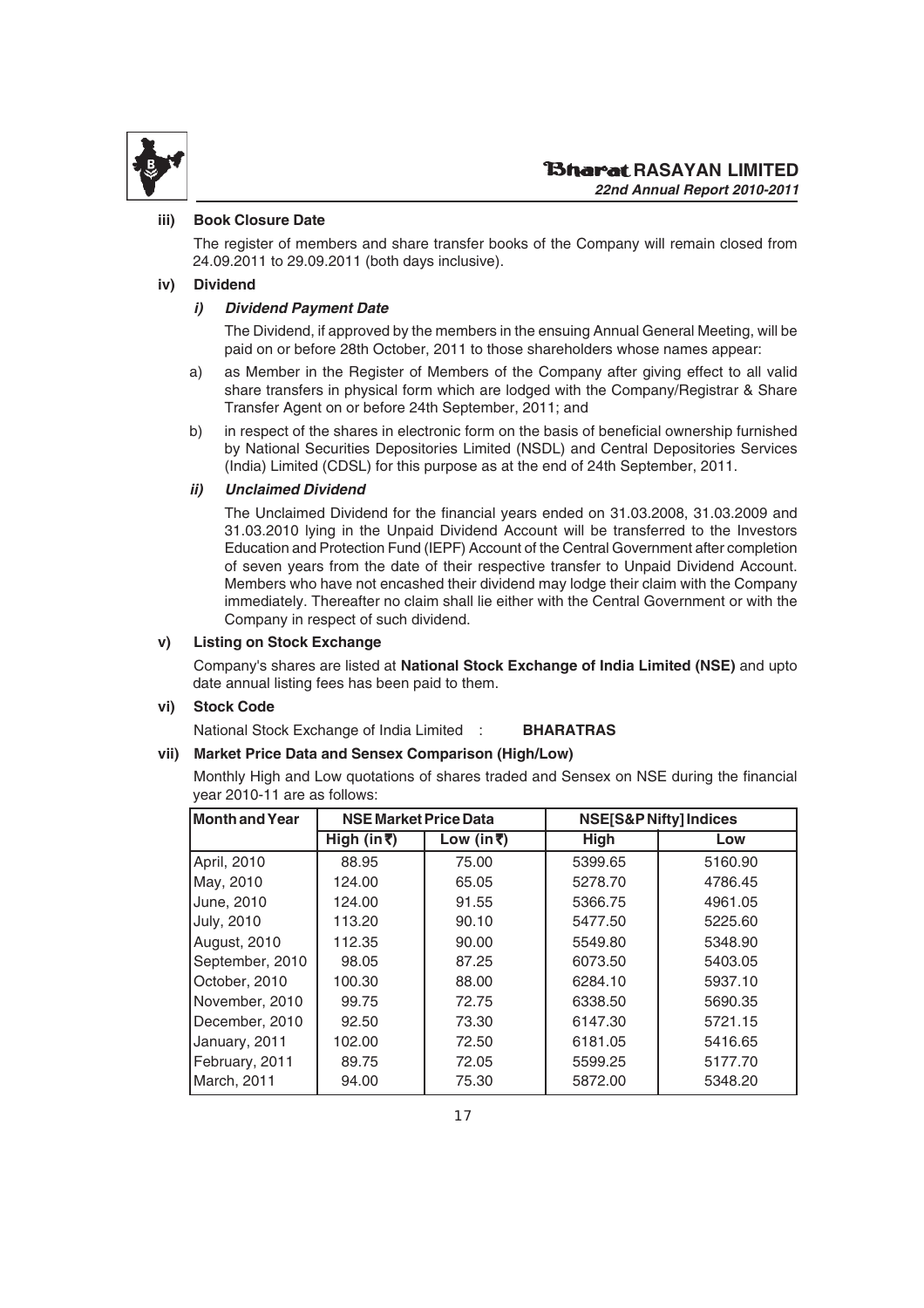

**viii)** As per the Green Initiative taken by the Government to ensure paperless compliance by the Companies, the government has issued a **Circular bearing No. 18/2011 dated 29.04.2011 of Ministry of Corporate Affairs (MCA), all members are requested to provide/update their E-mail address(es) with the Company and with the concerned depository(ies) for sending of Notices and Annual Report(s)** to save the natural resources of the nation.

#### **ix) Registrar and Share Transfer Agent and Share Transfer System of the Company**

The shares are accepted for registration and transfer at the registered office and also at the office of Registrar and Share Transfer Agent (RTA) - **M/s. Link Intime India Pvt. Limited (LIIPL)**. LIIPL has a separate department headed by the Deputy Head - Share Registry, and assisted by dealing assistants to attend the investors' queries on issue of share certificates, share transfers and related matters. LIIPL is fully equipped with the latest computers and professional manpower to undertake the activities of share transfers and redressal of shareholders' grievances. LIIPL processes the shares for transfer and forwards the same to the Company for approval of the Shares Transfer Committee of the Board set up for the purpose. The Committee meets periodically for approving shares transfer and other related activities.

This Committee is working under the Chairmanship of Mr. M.P.Gupta, Executive Director. The shareholders who donot get prompt response from the R&T Agent may write to Mr. Pankaj Gupta, Non-Executive Director and Chairman of Shareholders and Investors' Grievance Committee at the Registered Office of the Company.

The address and other details of our Registrar and Share Transfer Agent (RTA) is as follows:

#### **M/s. Link Intime India Pvt. Limited**

A-40, 2nd Floor, Naraina Industrial Area, Phase-II, Near Batra Banquet Hall, New Delhi-110 028. Tel. Nos. : 91-11-41410592-94, Fax No. : 91-11-41410591 E-mail : delhi@linkintime.co.in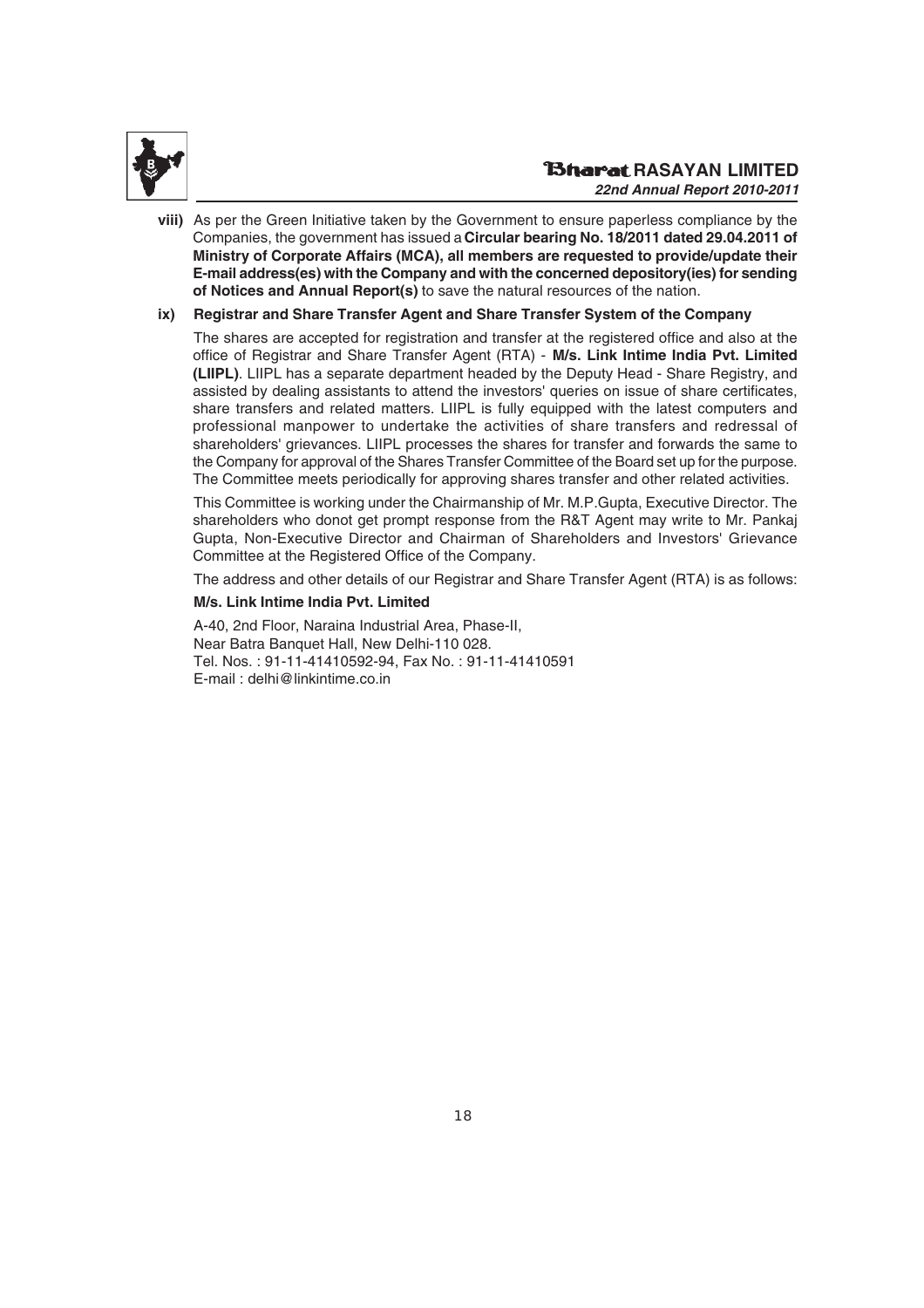

# **RAGARASAYAN LIMITED** *22nd Annual Report 2010-2011*

|                          | Distribution of Sharenoiding as on 31.93.2011                                    |                   |                   |                   |                                   |                                     |                                             |                                                 |
|--------------------------|----------------------------------------------------------------------------------|-------------------|-------------------|-------------------|-----------------------------------|-------------------------------------|---------------------------------------------|-------------------------------------------------|
| Cate-                    | areholder<br>Category of SI                                                      | No. of            | <b>Total</b>      | No. of            |                                   | Total shareholding                  |                                             | <b>Shares Pledged</b>                           |
| gory<br>Code             |                                                                                  | share-            | No. of            | shares held       |                                   | number of shares<br>as a % of total |                                             | or otherwise                                    |
|                          |                                                                                  | holders           | shares            | in Demat          |                                   |                                     |                                             | encumbered                                      |
|                          |                                                                                  |                   |                   | Mode              | As a %                            | Asa% of                             | No.of                                       | As a                                            |
|                          |                                                                                  |                   |                   |                   | of $(A+B)$                        | $(A+B+C)$                           | <b>Shares</b>                               | $\delta$                                        |
| €                        | €                                                                                | €                 | $\sum_{i=1}^{n}$  | $\epsilon$        | $\widehat{\boldsymbol{\epsilon}}$ | ĴΞ                                  | (III)                                       | <b>OOL-LIVI MIIN.</b><br>Ш<br>$\widetilde{\Xi}$ |
| €                        | SHAREHOLDING OF PROMOTER AND                                                     |                   |                   |                   |                                   |                                     |                                             |                                                 |
|                          | <b>PROMOTER GROUP</b>                                                            |                   |                   |                   |                                   |                                     |                                             |                                                 |
| ε                        | Indian                                                                           |                   |                   |                   |                                   |                                     |                                             |                                                 |
| $\widehat{\mathfrak{G}}$ | Undivided Family<br>Individuals / Hindu<br>Bodies Corporate                      | $\overline{10}$ က | 2804546<br>372221 | 2804546<br>372221 | 66.0089%<br>8.7607%               | 66.0089%<br>8.7607%                 | $\mathbf{L}_{\mathrm{c}}$<br>$\blacksquare$ | $\blacksquare$<br>t.                            |
|                          | Sub-Total (A)(1)                                                                 | $\frac{8}{1}$     | 3176767           | 3176767           | 74.7696%                          | 74.7696%                            | ٠                                           |                                                 |
| $\widehat{\mathfrak{D}}$ | Foreign                                                                          |                   |                   |                   |                                   |                                     |                                             |                                                 |
|                          | Sub-Total (A)(2)                                                                 | ٠                 |                   | ٠                 | ٠                                 | ı                                   | ٠                                           | ٠                                               |
|                          | $[(A)=(A)(1)+(A)(2)]$<br>ig of Promoter &<br>Total shareholdir<br>Promoter Group | $\frac{8}{1}$     | 3176767           | 3176767           | 74.7696%                          | 74.7696%                            | ٠                                           |                                                 |
| ⊜                        | <b>OLDING</b><br>PUBLIC SHAREH                                                   |                   |                   |                   |                                   |                                     |                                             |                                                 |
| $\widehat{\tau}$         | Institutions                                                                     |                   |                   |                   |                                   |                                     |                                             |                                                 |
|                          | Sub-Total (B)(1)                                                                 | ٠                 | ٠                 | ٠                 | ٠                                 | ٠                                   | <i<br>≥</i<br>                              | Ϋ́Ν                                             |
| <u> ସ</u>                | Non-Institutions                                                                 |                   |                   |                   |                                   |                                     | $\overline{A}$                              | ∠<br>Z                                          |
| $\mathbf{a}$             | <b>Bodies Corporate</b>                                                          | 8                 | 475108            | 472608            | 11.1823%                          | 11.1823%                            |                                             |                                                 |
| $\widehat{e}$            | Individuals                                                                      |                   |                   |                   |                                   |                                     |                                             |                                                 |
| $\widehat{\phantom{m}}$  | Individual shareholders holding nominal                                          |                   |                   |                   |                                   |                                     |                                             |                                                 |
|                          | ₹1 lakh<br>share capital upto                                                    | 4023              | 582049            | 272595            | 13.6993%                          | 13.6993%                            |                                             |                                                 |
| ≘                        | Individual shareholders holding nominal                                          |                   | 13893             | 13893             | 0.3270%                           | 0.3270%                             |                                             |                                                 |
| $\widehat{\mathbf{c}}$   | & Clearing Members<br>share capital in excess of ₹1 lakh<br>Any Other - NRIs     | $\frac{15}{2}$    | 923               | 923               | 0.0217%                           | 0.0217%                             | τ.<br>п.                                    |                                                 |
|                          | Sub-Total (B)(2)                                                                 | 4101              | 1071973           | 760019            | 25.2304%                          | 25.2304%                            | ٠                                           |                                                 |
|                          |                                                                                  |                   |                   |                   |                                   |                                     |                                             |                                                 |
|                          | Total Public Shareholding [(B)=(B)(1)+(B)(2)                                     | 4101              | 1071973           | 760019            | 25.2304%                          | 25.2304%                            | <i<br>≥</i<br>                              | <i<br>≥</i<br>                                  |
|                          | $TOTAL(A) + (B)$                                                                 | 4119              | 4248740           | 3936786           | 100.0000%                         | 100.0000%                           |                                             |                                                 |
| $\widehat{\mathbf{C}}$   | Y CUSTODIAN AND<br><b>DEPOSITORY</b><br>SHARES HELD B<br>AGAINST WHICH           |                   |                   |                   |                                   |                                     |                                             |                                                 |
|                          | BEEN ISSUED<br>RECEIPTS HAVE                                                     |                   |                   |                   | Ϋ́<br>Z                           |                                     | $\overline{4}$                              | <<br>≥<br>Z                                     |
|                          | $(A) + (B) + (C)$<br><b>GRAND TOTAL</b>                                          | 4119              | 4248740           | 3936786           | 100.0000% 100.0000%               |                                     |                                             |                                                 |

21 02 2011 **x) Distribution of Shareholding as on 31.03.2011** سناما صطاء af Ch **Nietributic** 

 $\widehat{\mathbf{x}}$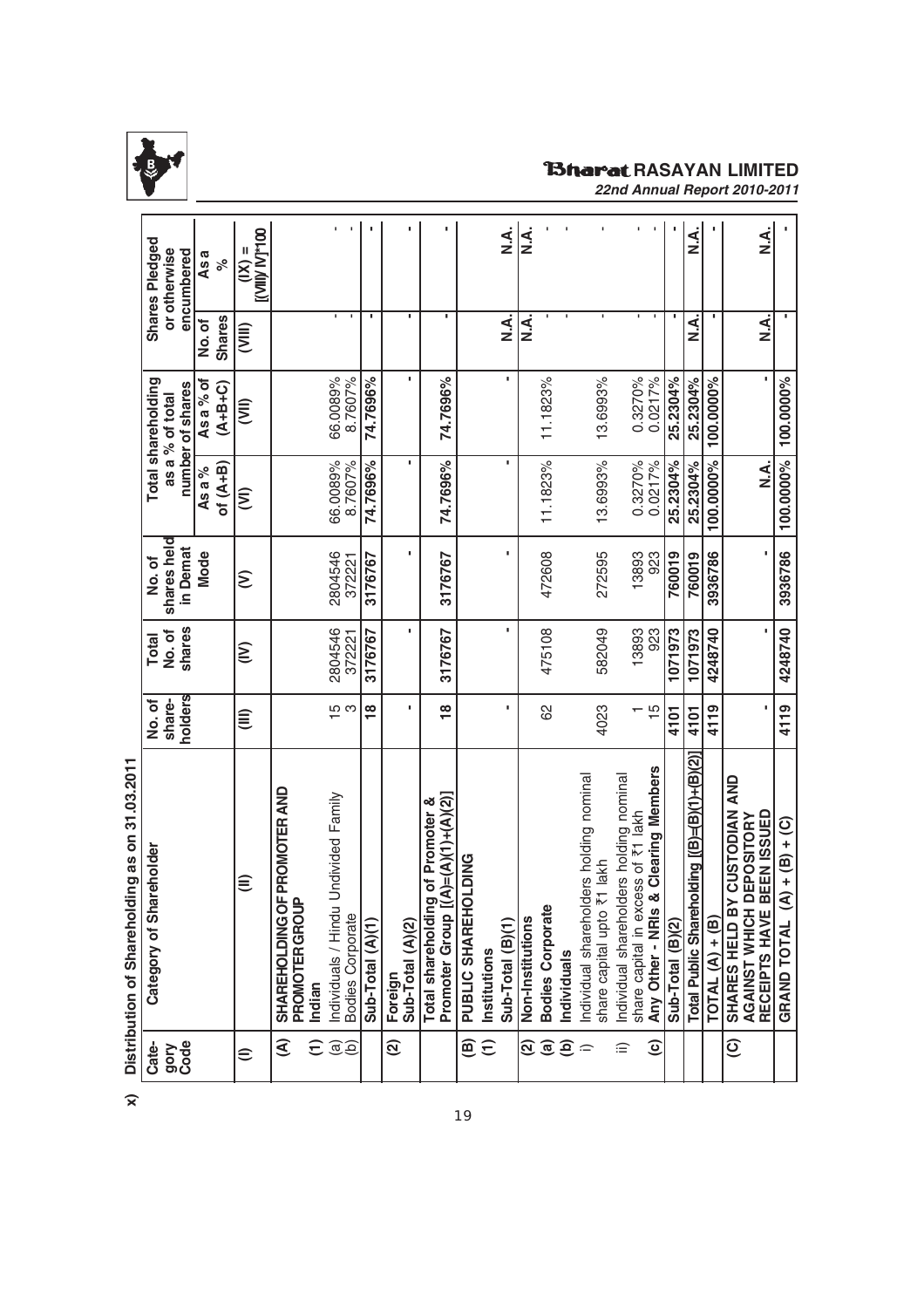

#### **xi) Dematerialisation of shares and liquidity**

The ISIN of the Company's shares is INE838B01013. After dematerialisation of shares the shareholders must contact their DPs for any information/ instructions in respect of their shareholdings.

As on 31.03.2011, the status of dematerialisation of equity shares of the Company was as under:

| Sr. | Particulars                                 |                       | <b>Shareholders</b>        | Shareholding                      |                          |  |
|-----|---------------------------------------------|-----------------------|----------------------------|-----------------------------------|--------------------------|--|
| No. |                                             | (In Nos.)             | $(\ln \frac{9}{6})$        | $($ In Nos. $)$                   | $(\ln \frac{9}{6})$      |  |
|     | 1. IN.S.D.L.<br>2. IC.D.S.L.<br>3. Physical | 1.409<br>487<br>2.223 | 34.21%<br>11.82%<br>53.97% | 36,01,928<br>3,34,858<br>3.11.954 | 84.78%<br>7.88%<br>7.34% |  |
|     | Total                                       | 4.119                 | 100.00%                    | 42,48,740                         | 100.00%                  |  |

**xii) Outstanding GDR/ADR/Warrants or any convertible instruments, conversion date and impact on equity**

The Company has not issued any GDR or ADR Warrants or any convertible instruments.

#### **xiii) Plant Location**

- 2 KM Stone, Madina-Mokhra Road, Village Mokhra, Tehsil Meham, Distt. Rohtak (Haryana). - 42/4, GIDC Industrial Estate, Dahej, Distt. Bharuch- 392 130, Gujarat.

- Mambapur/Gummadidala Village, Jinnaram Mandal, Distt. Medak-502 313, Andhra Pradesh. **xiv) Address for Correspondence**

1501, Vikram Tower, Rajendra Place, New Delhi-110 008.

ON BEHALF OF THE BOARD

### **NEW DELHI (S.N.GUPTA) CHAIRMAN & MANAGING DIRECTOR**

#### **AUDITORS' CERTIFICATE ON CORPORATE GOVERNANCE**

#### **To the Members of BHARAT RASAYAN LIMITED**

We have examined the compliance of conditions of Corporate Governance by Bharat Rasayan Limited for the year ended on 31st March, 2011, as stipulated in Clause-49 of the Listing Agreement of the said Company with stock exchanges.

The compliance of conditions of Corporate Governance is the responsibility of the Company's management. Our examination has been in the manner described in the Guidance Note on Certification of Corporate Governance issued by the Institute of Chartered Accountants of India and has been limited to a review of procedures and implementation thereof, adopted by the Company for ensuring the compliance with the conditions of the Corporate Governance as stipulated in the said clause. It is neither an audit nor an expression of opinion on the financial statements of the Company.

In our opinion and to the best of our information and according to the explanations given to us, and based on our reliance upon the representations made by the management, we certify that the Company has complied with the conditions of Corporate Governance as stipulated in the above mentioned listing agreement.

The Share Transfer Agent of the Company has certified the number of complaints received from the investors and the number of complaints resolved during the financial year and that there are no complaints pending as at the year end as stated in the Company's report on Corporate Governance.

We further state that such compliance is neither an assurance as to the future viability of the Company nor the efficiency or effectiveness with which the management has conducted the affairs of the Company.

For **B.K.GOEL & ASSOCIATES** CHARTERED ACCOUNTANTS

**NEW DELHI, (B.K.GOEL) AUGUST 26, 2011** Proprietor

Membership No.082081 [Firm Regn. No. 016642N]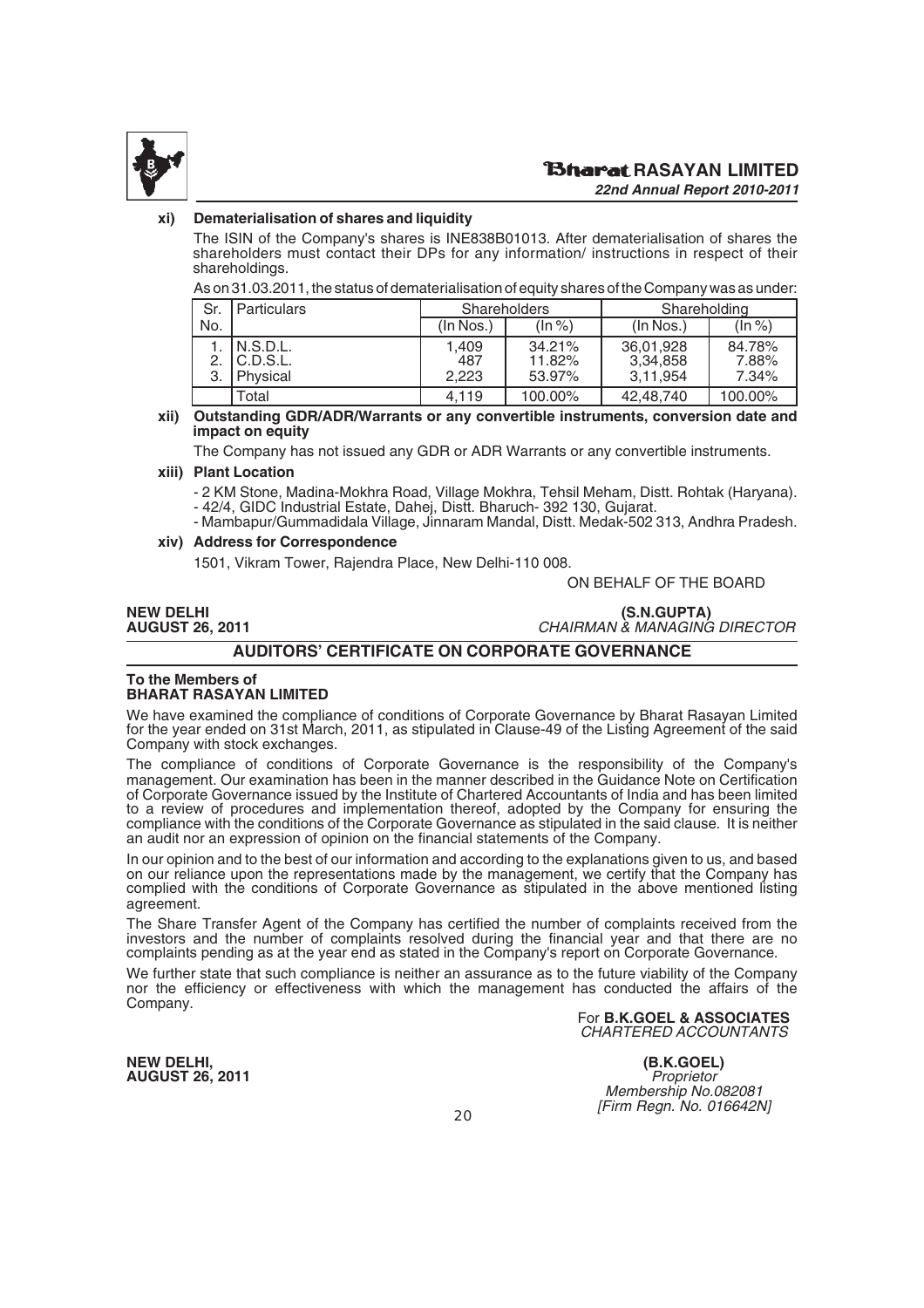

#### **RASAYAN LIMITED** *22nd Annual Report 2010-2011*

#### **AUDITORS' REPORT**

### **TO THE MEMBERS OF BHARAT RASAYAN LIMITED**

#### **Friends,**

We have audited the attached Balance Sheet of Bharat Rasayan Limited (as an amalgamated company after amalgamation of Siris Crop Sciences Limited as an amalgamating company) as at 31st March, 2011, the Profit & Loss Account and the Cash Flow Statement for the year ended on that date annexed thereto. These Financial Statements are the responsibility of the Company's management. Our responsibility is to express an opinion on these financial statements based on our audit.

We conducted our audit in accordance with auditing standards generally accepted in India. Those standards require that we plan and perform the audit to obtain reasonable assurance about whether the financial statements are free of material misstatement. An Audit includes examining on a test basis evidence supporting the amounts and disclosures in the financial statements. An audit also includes assessing the accounting principles used and significant estimates made by management, as well as evaluating the overall financial statement presentation. We believe that our audit provides a reasonable basis for our opinion and report that:

- 1. As required by the Companies (Auditors' Report) Order 2003, as amended by the Companies (Auditor's Report) order (Amendment) 2004 issued by the Central Government in terms of section 227(4A) of the Companies Act, 1956 and on the basis of such examination of the books and records of the Company as we considered appropriate and according to information and explanations given to us during the course of our audit, we enclose in the Annexure a statement on the matters specified in paragraph 4 and 5 of the said order.
- 2. We have not audited the financial statements of the erstwhile amalgamating company Siris Crop Sciences Limited for the year ended 31.03.2011 because the Scheme of Amalgamation was subject to sanction by Hon'ble High Court of Delhi. These financial statements as a stand alone unit have been audited by the other auditors whose report have been furnished to us and our opinion in so far as it relates to the respective amounts merged with the amalgamated company after giving effect to the changes in accounting policies discussed in notes and the effect of amalgamation on "pooling of interest method" is based solely on the report

of the other auditors.

- 3. Further to our comments in the Annexure referred to in paragraph 1 above, we state that:
	- a) We have obtained all the information and explanations which to the best of our knowledge and belief were necessary for the purpose of our audit.
	- b) In our opinion proper books of accounts as required by law have been kept by the Company so far as appears from our examination of such books.
	- c) The Balance Sheet and Profit & Loss Account and Cash Flow Statement referred to in this report are in agreement with the books of accounts.
	- d) In our opinion, the Balance Sheet, Profit & Loss Account and Cash Flow Statement dealt with by this report comply with the applicable accounting standards referred to in sub-section (3C) of Section 211 of the Companies Act, 1956.
	- e) In our opinion and to the best of our information and according to the explanations given to us, the said Balance Sheet, Profit & Loss Account and Cash Flow Statement read together with significant accounting policies & notes thereon give the information required by the Companies Act, 1956, in the manner so required and give a true and fair view:-
		- 1) in so far as it relates to the Balance Sheet, of the state of affairs of the Company as at 31st March, 2011.
		- 2) in so far as it relates to the Profit & Loss account, of the Profit for the year ended on 31st March, 2011.
		- 3) in so far as it relates to the Cash Flow Statement, of the cash flows for the year ended on that date:
- 4. On the basis of written representations received from the directors, as on 31st March, 2011 and taken on record by the Board of Directors, we report that none of the director is disqualified as on 31st March, 2011 from being appointed as a director in terms of clause (g) of sub-section (1) of section 274 of the Companies Act, 1956.

For **B.K.GOEL & ASSOCIATES** CHARTERED ACCOUNTANTS

**NEW DELHI, (B.K.GOEL)**<br>**AUGUST 26. 2011.** Proprietor **AUGUST 26, 2011.** Proprietor

Membership No.082081 [Firm Regn. No. 016642N]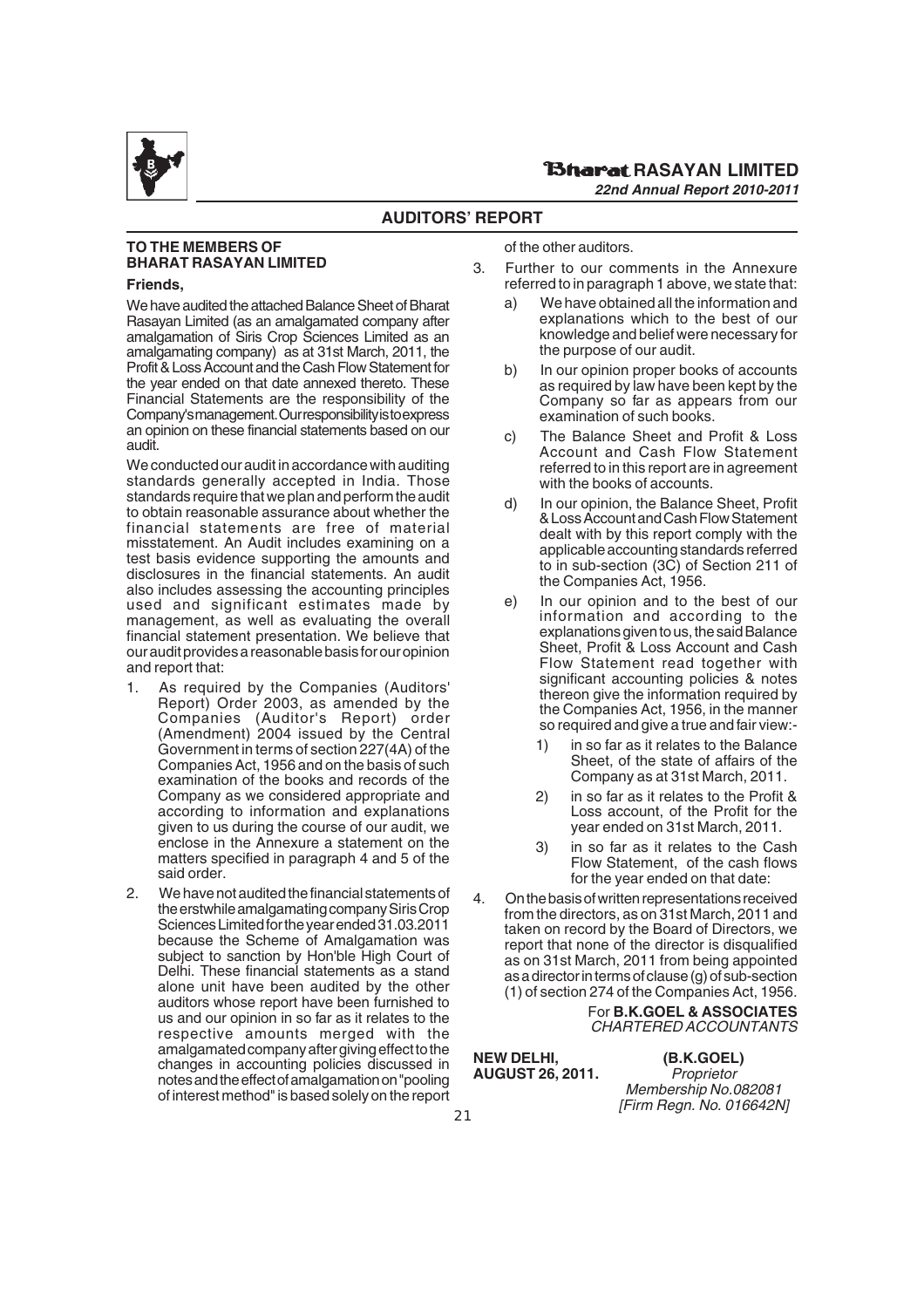

### **ANNEXURE TO THE AUDITORS' REPORT**

- (a) According to the information and explanations given to us and as certified by the management, the Company has maintained proper records showing full particulars including quantitative details and situation of Fixed Assets.
	- (b) According to the information and explanations given to us, the management has conducted physical verification of major fixed assets during the year, which in our opinion, is reasonable having regard to the size of the Company and the nature of its assets. No material discrepancies were said to have noticed on such verification.
	- (c) According to the information and explanations given to us the Company has not disposed off substantial part of fixed assets.
- ii. (a) Physical verification of inventories has been conducted at reasonable intervals during the year by the management. In our opinion, the frequency of verification is reasonable.
	- (b) In our opinion, and according to the information and explanations given to us, the procedures of physical verification of inventories followed by the management are reasonable and adequate in relation to the size of the Company and the nature of its business.
	- (c) In our opinion, the Company is maintaining proper records of inventories, and based on the information and explanation given to us discrepancies noticed on physical verification were not material in relation to the operation of the Company and the same have been properly dealt with in the book of accounts.
- iii. According to the information and explanations given to us the Company had granted loans by way of Inter Corporate Deposit to one Company named Siris Crop Sciences Limited which by virtue of Scheme of Amalgamation sanctioned by Hon'ble High Court of Delhi on 19.07.2011 w.e.f 01.04.2010 amalgamated with your Company. Hence the provisions of this clause are no more applicable.
- iv. In our opinion and according to the information and explanations given to us, there are adequate internal control commensurate with the size of the Company

and the nature of its business with regard to purchase of inventory and fixed assets and for the sale of goods and services. During the course of our audit, we have not observed any continuing failure to correct major weaknesses in internal control system of the Company.

- v. a) According to the information and explanations given to us, we are of the opinion that the particulars of all contracts or arrangements that need to be entered in the register maintained under section 301 of the Companies Act, 1956 have been so entered.
	- b) In our opinion and according to the information and explanations given to us, the transactions made in pursuance of contracts or arrangements entered in the register maintained under Section 301 of the Companies Act, 1956, and exceeding the value of  $\overline{55.00}$  Lacs in respect of any such party during the year have been made at prices which are reasonable heaving regard to prevailing market prices at the relevant time.
- vi. In our opinion and according to the information and explanations given to us, the Company has complied with the provisions of Sections 58A and 58AA and other relevant provisions of the Companies Act, 1956 and the Companies ( Acceptance of Deposits) Rules, 1975, with regard to the deposits accepted from the public. According to the information and explanations given to us, no order has been passed by the Company Law Board or National Company Law Tribunal or Reserve Bank of India or any Court or any other Tribunal on the Company in respect of the said deposits.
- vii. In our opinion, the Company has an internal audit system commensurate with the size and nature of its business.
- viii. We have broadly reviewed the books of account maintained by the Company in respect of its products where, pursuant to the Rules made by the Central Government of India, the maintenance of cost records has been prescribed under Section 209(1)(d) of the Companies Act, 1956, and are of the opinion that prima-facie, the prescribed accounts and records have been made and maintained. We have not however made a detailed examination of the records with a view to determine whether they are accurate or complete.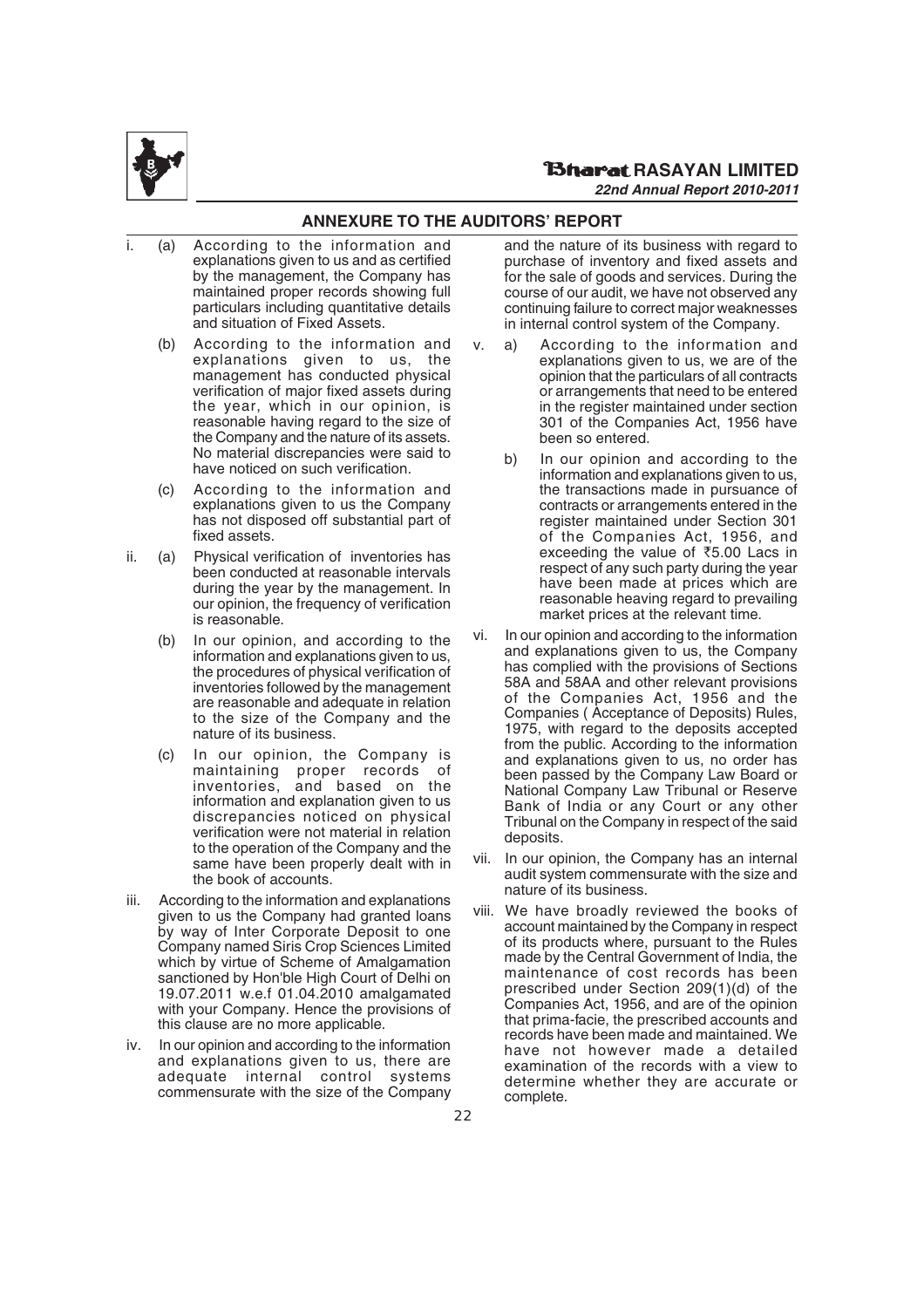

#### **RAGARIAN LIMITED** *22nd Annual Report 2010-2011*

- (a) The Company is regular in depositing with appropriate authorities undisputed statutory dues including provident fund, investor education and protection fund, employees' state insurance, income tax, sales tax, wealth tax, custom duty, excise duty, cess and other material statutory dues applicable to it. Some disputed issues on deductions U/s 80IA and 80HHC for Asstt Year 1997-98 to 2001- 02 has been decided against the Company by Hon'ble High Court of Delhi. Quantum for tax liability giving effect to the orders has not yet decided and paid.
	- (b) According to the information and explanations given to us, no undisputed amounts payable in respect of income tax, sales tax, wealth tax, service tax, custom duty, excise duty and cess were in arrears, as at 31.03.2011 for a period of more than six months from the date they became payable.
- x. The Company is a profit making company and having Nil accumulated losses up to 31.03.2011. Further the Company has not incurred cash losses during the financial year covered by our audit and the immediately preceding financial year.
- xi. In our opinion and according to the information and explanations given to us the Company has not defaulted in repayment of dues to any financial institution, bank or debenture holders.
- xii. We are of the opinion that the Company has maintained adequate records where the Company has granted loans and advances on the basis of security by way of pledge of shares, debentures and other securities.
- xiii. The provisions of special Statute applicable to Chit Fund/Nidhi/Mutual benefit fund/ Societies are not applicable to the Company.
- xiv. The Company has dealt with trading in marketable bonds/securities in its own name for which proper records have been maintained. Trading in the said bonds/ securities was executed by the Company with intend to invest its surplus funds with a view to earn income from investment.
- xv. According to the information and explanations given to us, the Company has not given any guarantees for loans taken by others from Banks or other financial institutions.
- xvi. The Company has neither taken any term loans during the year nor outstanding such term loan carried over from earlier years.
- xvii. According to the information and explanations given to us and on an overall examination of the balance sheet of the Company, we report that no funds raised on short term basis have been used for long term investment.
- xviii. The Company has not made any preferential allotment of shares during the year.
- xix. The Company has not issued any debentures during its lifetime.
- xx. The Company has not raised any money by way of any public issue during the year.
- xxi. During the course of our examination of the books and records of the Company, carried out in accordance with the generally accepted auditing practices in India, and according to the information and explanations given to us, we have neither come across any instance of fraud on or by the Company, noticed or reported during the year, nor have we been informed of any such case by the management.

#### For **B.K.GOEL & ASSOCIATES** CHARTERED ACCOUNTANTS

**NEW DELHI, (B.K.GOEL) AUGUST 26, 2011.** Proprietor

Membership No.082081 [Firm Regn. No. 016642N]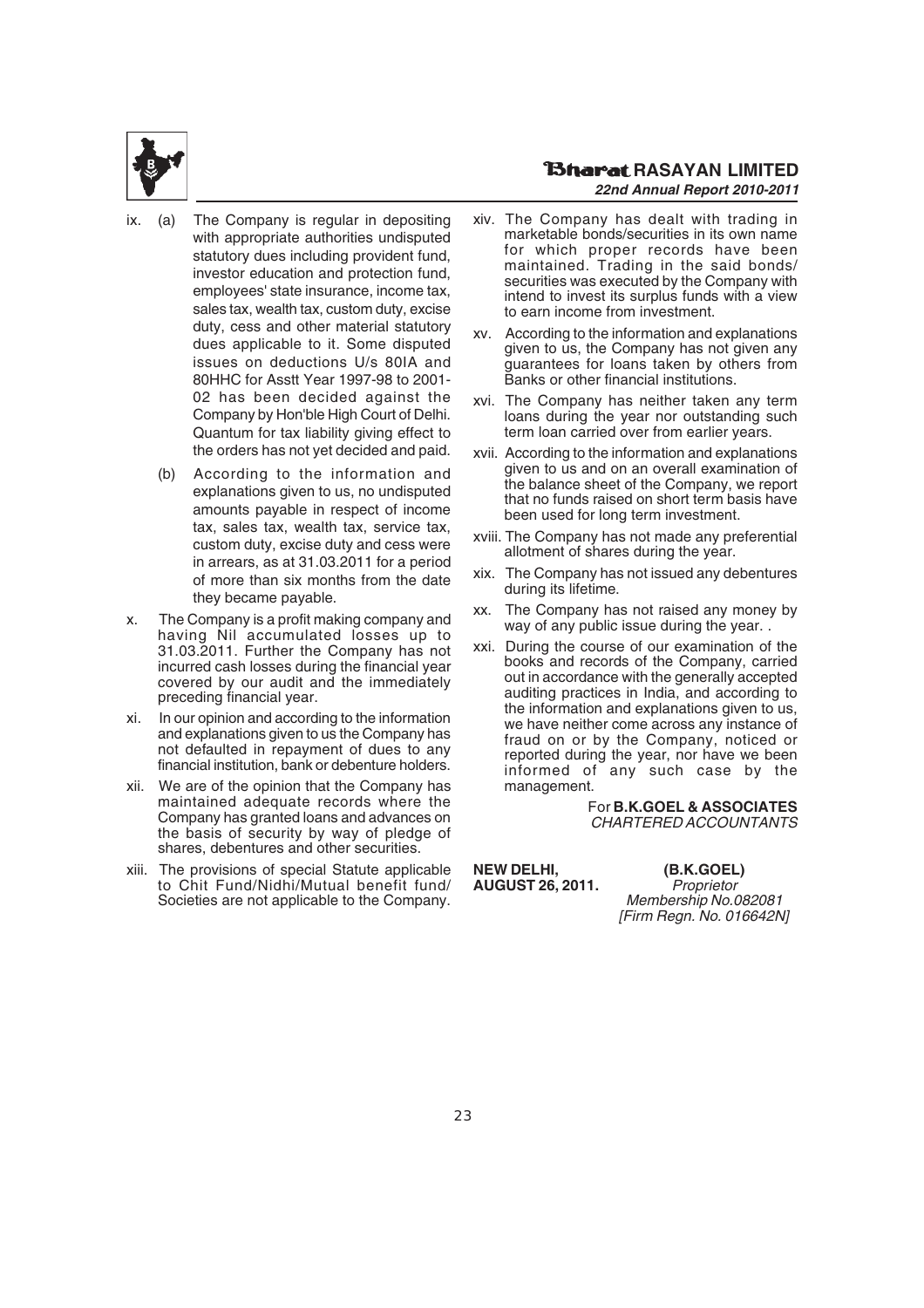

# **RAGINAL RASAYAN LIMITED**

|                                                                                                                                                                                                          |                         |                                                                                   | <b>BALANCE SHEET AS AT 31st MARCH, 2011</b>          |                                                                                   |                          |
|----------------------------------------------------------------------------------------------------------------------------------------------------------------------------------------------------------|-------------------------|-----------------------------------------------------------------------------------|------------------------------------------------------|-----------------------------------------------------------------------------------|--------------------------|
| Particulars                                                                                                                                                                                              | Schedule<br>No.         |                                                                                   | As at 31.03.2011<br>(₹)                              |                                                                                   | As at 31.03.2010<br>(₹)  |
| <b>SOURCES OF FUNDS</b><br><b>Shareholders' Funds</b>                                                                                                                                                    |                         |                                                                                   |                                                      |                                                                                   |                          |
| <b>Share Capital</b><br>Reserves & Surplus                                                                                                                                                               | $\mathbf{1}$<br>2       | 42,487,400<br>394,860,295                                                         | 437, 347, 695                                        | 42,487,400<br>387,378,733                                                         | 429,866,133              |
| <b>Loan Funds</b><br>Secured Loans<br><b>Unsecured Loans</b>                                                                                                                                             | 3<br>4                  | 84,001,471<br>610,000                                                             | 84,611,471                                           | 37,771,121<br>50,000                                                              | 37,821,121               |
| Deferred Tax Liability (See Note No. 28) 21                                                                                                                                                              |                         |                                                                                   | 18,609,587<br>540,568,753                            |                                                                                   | 5,949,078<br>473,636,332 |
| <b>APPLICATION OF FUNDS</b><br><b>Fixed Assets</b><br>Gross Block<br>Less: Depreciation                                                                                                                  | 5                       | 449,058,457<br>216,769,855                                                        |                                                      | 200,111,516<br>144,254,531                                                        |                          |
| <b>NET BLOCK</b>                                                                                                                                                                                         |                         |                                                                                   | 232,288,602                                          |                                                                                   | 55,856,985               |
| Investment (At Cost)                                                                                                                                                                                     | 6                       |                                                                                   | 11,115,400                                           |                                                                                   | 114, 153, 545            |
| <b>Current Assets, Loans &amp; Advances</b><br>Inventories<br>Machinery Spare Parts & Others (WIP) -<br><b>Sundry Debtors</b><br>Cash & Bank Balances<br><b>Other Current Assets</b><br>Loans & Advances | 7<br>8<br>9<br>10<br>11 | 118,223,486<br>10,574,072<br>159,305,773<br>4,403,610<br>6,534,497<br>106,016,677 |                                                      | 126,402,576<br>9,375,755<br>169,231,114<br>20,723,206<br>5,110,526<br>102,268,679 |                          |
| TOTAL - [A]                                                                                                                                                                                              |                         | 405,058,115                                                                       |                                                      | 433,111,856                                                                       |                          |
| <b>Current Liabilities &amp; Provisions</b><br>Liabilities<br>Provisions                                                                                                                                 | 12<br>13                | 96,706,057<br>11,862,235                                                          |                                                      | 119,622,260<br>9,863,794                                                          |                          |
| TOTAL - [B]                                                                                                                                                                                              |                         | 108,568,292                                                                       |                                                      | 129,486,054                                                                       |                          |
| <b>NET CURRENT ASSETS [A-B]</b><br><b>MISC. EXPENDITURE</b><br>(To the extent not written off)                                                                                                           |                         |                                                                                   | 296,489,823<br>674,928                               |                                                                                   | 303,625,802              |
| <b>Significant accounting policies</b><br>and notes to accounts                                                                                                                                          | 21                      |                                                                                   | 540,568,753                                          |                                                                                   | 473,636,332              |
| Annexure to our report of even date                                                                                                                                                                      |                         |                                                                                   | FOR & ON BEHALF OF THE BOARD                         |                                                                                   |                          |
| for B.K. GOEL & ASSOCIATES<br>CHARTERED ACCOUNTANTS                                                                                                                                                      |                         |                                                                                   |                                                      |                                                                                   |                          |
| <b>B.K.GOEL</b><br>Proprietor<br>Membership No. 082081<br>[Firm Regn. No. 016642N]<br><b>NEW DELHI</b><br><b>AUGUST 26, 2011</b>                                                                         |                         | <b>ITTI BHARGAVA</b><br>Company<br>Secretary                                      | <b>M.P. GUPTA</b><br>R. P. GUPTA<br><b>Directors</b> | S. N. GUPTA Chairman & Managing Director                                          |                          |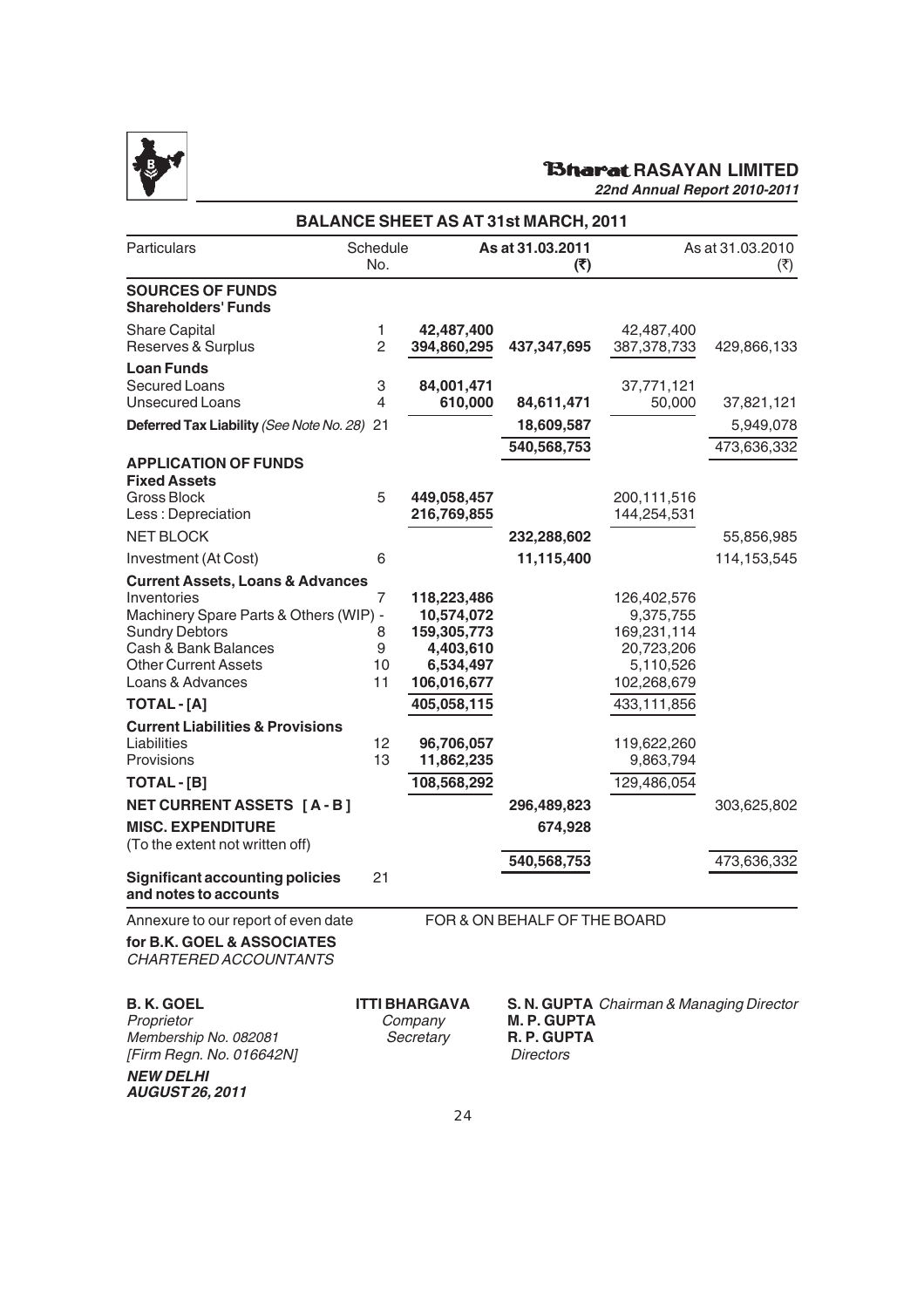

# **RAGARASAYAN LIMITED**

|                                                                                             | Schedule<br>No.                       |                           | <b>Year ended</b><br>31.03.2011<br>(5)        |                        | Year ended<br>31.03.2010<br>( ₹)         |
|---------------------------------------------------------------------------------------------|---------------------------------------|---------------------------|-----------------------------------------------|------------------------|------------------------------------------|
| <b>INCOME</b>                                                                               |                                       |                           |                                               |                        |                                          |
| Income from operation<br>Other Income                                                       | 20<br>19                              | 939,249,843<br>41,522,219 | 980,772,062                                   | 1,014,644,583          | 14,058,803 1,028,703,386                 |
| <b>EXPENDITURE</b>                                                                          |                                       |                           |                                               |                        |                                          |
| Cost of goods consumed/sold                                                                 | 14                                    | 633,843,368               |                                               | 704,387,356            |                                          |
| <b>Manufacturing Expenses</b>                                                               | 15                                    | 95,117,920                |                                               | 103,869,749            |                                          |
| <b>Personnel Expenses</b>                                                                   | 16                                    | 69,623,834                |                                               | 49,295,028             |                                          |
| Administrative & Selling Expenses                                                           | 17                                    | 83,187,361                |                                               | 73,988,639             |                                          |
| Interest                                                                                    | 18                                    | 567,820                   |                                               | 1,525,326              |                                          |
| Depreciation                                                                                | 5                                     | 18,139,713                | 900,480,016                                   | 8,758,654              | 941,824,752                              |
| Profit before tax                                                                           |                                       |                           | 80,292,046                                    |                        | 86,878,634                               |
| Less: Provision for Taxation - Current Year<br>Less: Provision for Taxation - Previous Year |                                       | 16,603,619                |                                               | 29,598,351<br>33,518   |                                          |
| Add: MAT Credit c/f                                                                         |                                       | (8,620,775)               | 7,982,844                                     |                        | 29,631,869                               |
| Add/(Less): Deferred Tax Assets/(Liability)                                                 |                                       |                           | (13, 418, 627)                                |                        | 834,459                                  |
| Profit after tax<br>Adjustments after tax                                                   |                                       |                           | 58,890,575                                    |                        | 58,081,224                               |
| Provision for Dividend Distibution Tax<br>Provision for Dividend                            |                                       | 827,102<br>5,098,488      | 5,925,590                                     | 1,270,193<br>7,647,732 | 8,917,925                                |
|                                                                                             |                                       |                           | 52,964,985                                    |                        | 49,163,299                               |
| Add: Balance brought forward from previous year                                             |                                       |                           | 2,378,733                                     |                        | 3,215,434                                |
| Balance available for appropriation                                                         |                                       |                           | 55,343,718                                    |                        | 52,378,733                               |
| <b>Appropriations</b>                                                                       |                                       |                           |                                               |                        |                                          |
| <b>Transferred to General Reserve</b>                                                       |                                       |                           | 7,000,000                                     |                        | 50,000,000                               |
| Balance being surplus carried to Balance Sheet                                              |                                       |                           | 48, 343, 718                                  |                        | 2,378,733                                |
|                                                                                             |                                       |                           | 55,343,718                                    |                        | 52,378,733                               |
| Earning Per Share - Basic & Diluted                                                         |                                       |                           | 13.86                                         |                        | 13.67                                    |
| Face Value Per Share                                                                        |                                       |                           | 10.00                                         |                        | 10.00                                    |
| <b>Significant accounting policies</b><br>and notes to accounts                             | 21                                    |                           |                                               |                        |                                          |
| Annexure to our report of even date                                                         |                                       |                           | FOR & ON BEHALF OF THE BOARD                  |                        |                                          |
| for B.K. GOEL & ASSOCIATES<br>CHARTERED ACCOUNTANTS                                         |                                       |                           |                                               |                        |                                          |
| <b>B.K. GOEL</b><br>Proprietor<br>Membership No. 082081<br>[Firm Regn. No. 016642N]         | ITTI BHARGAVA<br>Company<br>Secretary |                           | <b>M.P. GUPTA</b><br>R. P. GUPTA<br>Directors |                        | S. N. GUPTA Chairman & Managing Director |
| <b>NEW DELHI</b><br><b>AUGUST 26, 2011</b>                                                  |                                       |                           |                                               |                        |                                          |
|                                                                                             |                                       | つに                        |                                               |                        |                                          |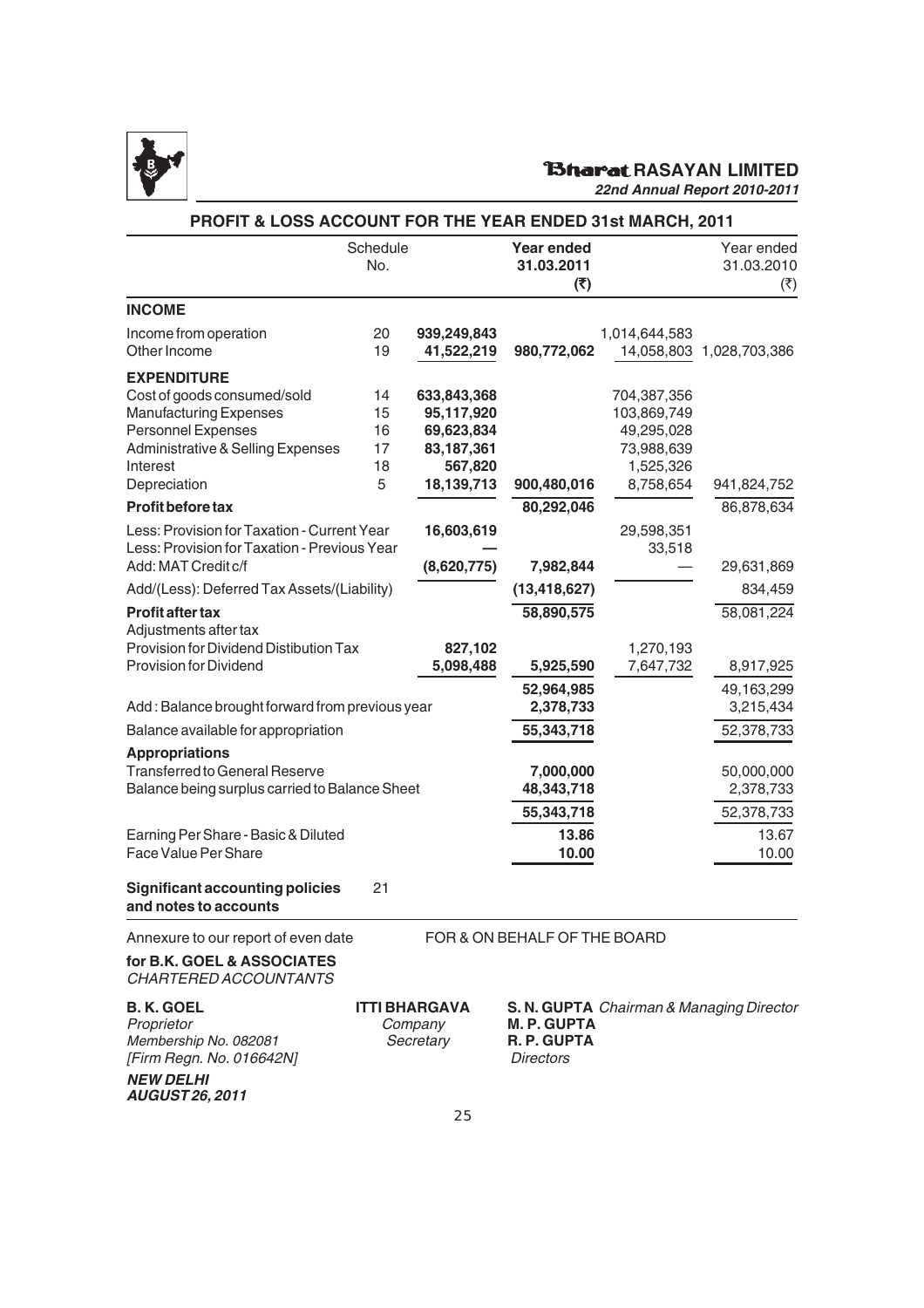

# **RAGAYAN LIMITED**

*22nd Annual Report 2010-2011*

|                                                                                                                                                                          |                | As at<br>31.03.2011<br>(5) |             | As at<br>31.03.2010<br>$(\overline{\zeta})$ |
|--------------------------------------------------------------------------------------------------------------------------------------------------------------------------|----------------|----------------------------|-------------|---------------------------------------------|
| <b>SCHEDULE-1</b>                                                                                                                                                        |                |                            |             |                                             |
| <b>SHARE CAPITAL</b>                                                                                                                                                     |                |                            |             |                                             |
| <b>Authorised</b><br>20,000,000 Equity Shares of ₹10/- each<br>Incresed due to Amalgamation with<br>Siris Crop Sciences Ltd. as per Order<br>of Hon'ble Delhi High Court |                | 200,000,000                |             | 100,000,000                                 |
| <b>Issued, Subscribed &amp; Paid-Up</b>                                                                                                                                  |                |                            |             |                                             |
| 4,248,740 Equity Shares of ₹10/- each                                                                                                                                    |                | 42,487,400                 |             | 42,487,400                                  |
| <b>SCHEDULE-2</b>                                                                                                                                                        |                |                            |             |                                             |
| <b>RESERVES &amp; SURPLUS</b>                                                                                                                                            |                |                            |             |                                             |
| <b>General Reserve</b>                                                                                                                                                   |                |                            |             |                                             |
| - At the commencement of the year                                                                                                                                        | 385,000,000    |                            | 335,000,000 |                                             |
| - Adjustements as per AS 14 for<br>Amalgamation with Siris Crop<br>Sciences Ltd.                                                                                         | (45, 483, 423) |                            |             |                                             |
| - Transferred from the Profit & Loss Account                                                                                                                             | 7,000,000      | 346,516,577                | 50,000,000  | 385,000,000                                 |
| <b>Surplus being balance in Profit &amp; Loss Account</b>                                                                                                                |                | 48,343,718                 |             | 2,378,733                                   |
|                                                                                                                                                                          |                | 394,860,295                |             | 387,378,733                                 |
| <b>SCHEDULE-3</b>                                                                                                                                                        |                |                            |             |                                             |
| <b>SECURED LOANS</b>                                                                                                                                                     |                |                            |             |                                             |
| <b>Working Capital Borrowings</b>                                                                                                                                        |                |                            |             |                                             |
| State Bank of India* (incl. Buyer's Credit & L/C Discount)                                                                                                               |                | 84,001,471                 |             | 32,758,147                                  |
| <b>HDFC BANK</b>                                                                                                                                                         |                |                            |             | 5,012,974                                   |
|                                                                                                                                                                          |                | 84,001,471                 |             | 37,771,121                                  |
| *The borrowings are secured by way of :                                                                                                                                  |                |                            |             |                                             |
| 1) Hypothocation of raw materials, finished goods, semi-finished goods, steres, sparse and book debts                                                                    |                |                            |             |                                             |

1) Hypothecation of raw materials, finished goods, semi-finished goods, stores, spares and book debts, both present and future, of the Company.

2) Equitable mortgage of the land & factory building, plant & machinery and other assets of the Company at Village Mokhra, Distt. Rohtak, Haryana.

### **SCHEDULE - 4**

#### **UNSECURED LOANS**

| Security Deposits from Customers   | 50,000  | 50,000 |
|------------------------------------|---------|--------|
| Fixed Deposit accepted from others | 560,000 |        |
|                                    | 610.000 | 50.000 |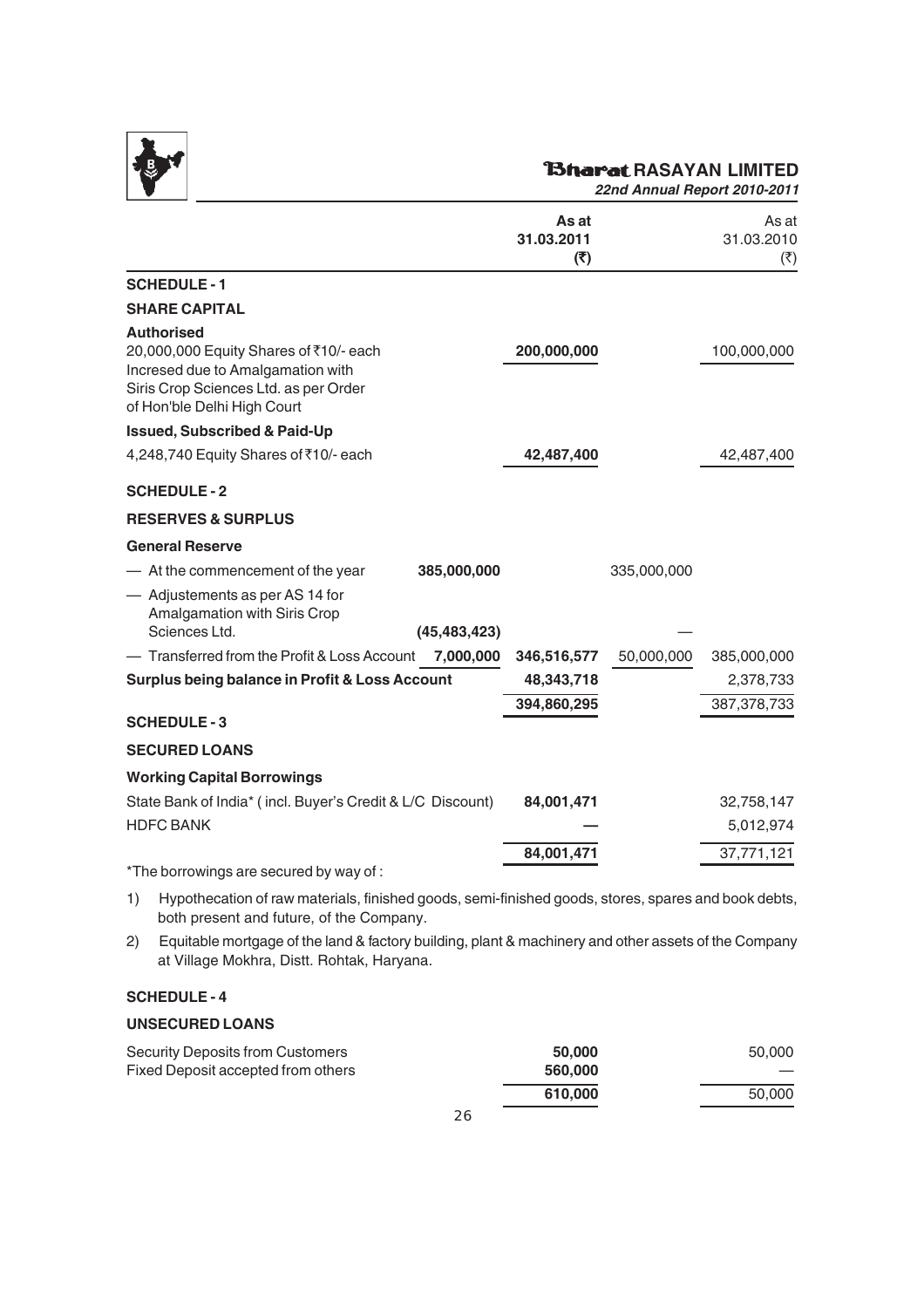

#### **SCHEDULE - 5 FIXED ASSETS** (*Amount in ₹*)

### **RAGINAL RASAYAN LIMITED** *22nd Annual Report 2010-2011*

|                                                                                                                                                                        |                              |                                        |                                    | Gross Block (At Cost) |                          |                              |                        | <b>Depreciation</b> |                             |                        | <b>Net Block</b>         |                              |
|------------------------------------------------------------------------------------------------------------------------------------------------------------------------|------------------------------|----------------------------------------|------------------------------------|-----------------------|--------------------------|------------------------------|------------------------|---------------------|-----------------------------|------------------------|--------------------------|------------------------------|
| Particulars                                                                                                                                                            | Asat<br>01.04.10<br>(Merged) | <b>Additions</b><br>during<br>the year | <b>Sales</b><br>durina<br>the year | Adjust-<br>ment       | Asat<br>31.03.11         | Upto<br>01.04.10<br>(Merged) | <b>For the</b><br>Year | Adjust-<br>ment     | Profit/<br>Losson<br>Assets | Upto<br>31.03.11       | Asat<br>31.03.11         | Asat<br>01.04.10<br>(Merged) |
| 1. Land<br>2. Building<br>4. Plant &                                                                                                                                   | 86,584,679<br>34,250,118     | 403,589                                |                                    | $\blacksquare$        | 86,584,679<br>34,653,707 | 18,010,362                   | 1,499,524              |                     |                             | 19,509,886             | 86,584,679<br>15,143,821 | 86,584,679<br>16,239,756     |
| Machinery<br>5. Furniture &                                                                                                                                            | 265,274,528                  | 13,505,110                             | 2,007,586                          | 1,904,176             | 274,867,876              | 171,138,235                  | 15,401,078 1,904,176   |                     | 720,077                     | 183,915,060            | 90,952,816               | 94,136,293                   |
| Fixture<br>6. Office                                                                                                                                                   | 2,827,697                    | 16,544                                 |                                    |                       | 2,844,241                | 2,091,805                    | 133,736                |                     |                             | 2,225,541              | 618,700                  | 735,892                      |
| Equipments<br>7. Vehicles                                                                                                                                              | 10,039,936<br>3,337,112      | 1,016,030<br>308,613                   | 36.232<br>81,000                   | 184.933<br>708,399    | 10.834.801<br>2,856,326  | 7.514.145<br>2,194,455       | 929,258<br>299,932     | 184.933<br>708,399  | 8,553<br>7,365              | 8.249.917<br>1,778,623 | 2,584,884<br>1,077,703   | 2,525,791<br>1,142,657       |
| 8. R&D<br>Equipments<br>7. Capital-WIP                                                                                                                                 | 2,972,904<br>20,348,914      | 655,602<br>12,439,407                  |                                    |                       | 3,628,506<br>32,788,321  | 661,076                      | 429,752                |                     |                             | 1,090,828              | 2,537,678<br>32,788,321  | 2,311,828<br>20,348,914      |
| Total                                                                                                                                                                  | 425,635,888                  | 28,344,895                             | 2,124,818                          | 2,797,508             | 449,058,457              | 201,610,078                  | 18,693,280             | 2,797,508           | 735,995                     | 216,769,855            | 232,288,602              | 224,025,810                  |
| Corresponding<br>figures for the<br>previous year                                                                                                                      | 191,391,394                  | 11.209.889                             | 725,000                            | 1,764,767             | 200,111,516              | 137,196,603                  | 8,758,654              | 1,700,726           | $\sim$                      | 144,254,531            | 55,856,985               | 54,194,791                   |
| Notes:<br>Depreciation on Dahej Project Assets amounting to ₹1,23,815/- (Computers: ₹6,858/- and Vehicles:<br>₹1,16,958/-) being capitalized and shown in Capital WIP. |                              |                                        |                                    |                       |                          |                              |                        |                     |                             |                        |                          |                              |

2. Depreciation pertain to R&D Units charged amouting to ₹4,29,752/- under the head "R&D Expenses".

|                                                                                                                                                                                                              | As at 31.03.2011        | (5)                                    | As at 31.03.2010<br>(₹) |                                                  |  |
|--------------------------------------------------------------------------------------------------------------------------------------------------------------------------------------------------------------|-------------------------|----------------------------------------|-------------------------|--------------------------------------------------|--|
| <b>SCHEDULE-6</b><br><b>INVESTMENTS (AT COST)</b><br>Unquoted - other than Trade Investment                                                                                                                  |                         |                                        |                         |                                                  |  |
| 2993850 Equity Shares of ₹10/- each<br>(Fully Paid Up) in Siris Crop Sciences Limited- Eliminated<br>due to Amalgamation with Siris Crop Sciences Limited<br>69930 Equity Shares of ₹10/- each Fully paid up |                         |                                        |                         | 63,718,000                                       |  |
| of Pattancheru Enviro-Tech Limited<br>1761 Equity Shares of ₹100/- each Fully Paid up                                                                                                                        | 699,300                 |                                        |                         |                                                  |  |
| of Jeedimetla Effluent Treatement Limited<br><b>Unquoted - Tradeable Investment</b>                                                                                                                          | 176,100                 |                                        |                         |                                                  |  |
| 100 6.85% Perpetual IIFCL Tax Free Bonds cum Interest<br>20 9.25% Perpetual IDBI Bonds cum Interest                                                                                                          | 10,240,000              |                                        | 20,214,389              |                                                  |  |
| 20 9.65% Perpetual Yes Bank Bonds cum Interest<br>Quoted - Tradeable Investment                                                                                                                              |                         | 11,115,400                             | 20,221,156              | 40,435,545                                       |  |
| 999400.360 Units SBI Liquid Plus (Market Value ₹1.00 Crore)                                                                                                                                                  |                         |                                        |                         | 10,000,000                                       |  |
| <b>Total</b>                                                                                                                                                                                                 |                         | 11,115,400                             |                         | 114, 153, 545                                    |  |
| <b>SCHEDULE-7</b><br><b>INVENTORIES</b><br>(As taken, valued & certified by the management)<br>A) Raw Materials & Other Consumable Goods                                                                     |                         |                                        |                         |                                                  |  |
| i) Raw Materials, Consumable & Utilities<br>ii) Consumable Stores and Packing Materials                                                                                                                      | 64,819,187<br>1,244,548 |                                        | 52,222,768<br>1,794,680 |                                                  |  |
| iii) Fuels<br><b>B) Stock-in-process</b><br><b>Finished Goods</b><br>C)                                                                                                                                      | 3,276,590               | 69,340,325<br>37,522,196<br>11,360,965 |                         | 2,960,833 56,978,281<br>46,071,524<br>23,352,771 |  |
|                                                                                                                                                                                                              | ^¬                      | 118,223,486                            |                         | 126,402,576                                      |  |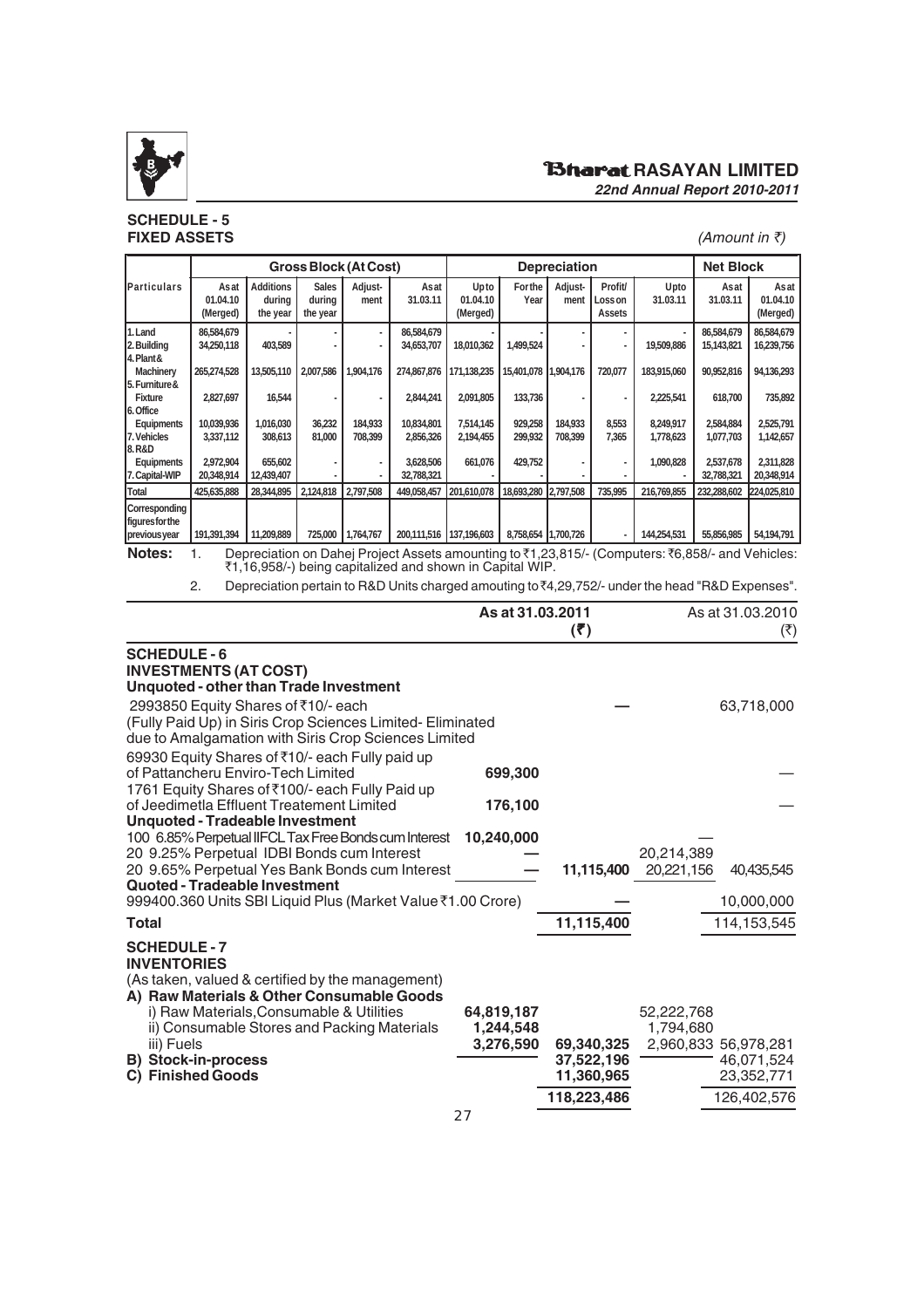

# **RAGARASAYAN LIMITED**

|                                                                                                                                                                                                                                                                        |                                       | As at 31.03.2011<br>(5)                           |                                                     | As at 31.03.2010<br>(₹)                        |
|------------------------------------------------------------------------------------------------------------------------------------------------------------------------------------------------------------------------------------------------------------------------|---------------------------------------|---------------------------------------------------|-----------------------------------------------------|------------------------------------------------|
| <b>SCHEDULE-8</b><br><b>SUNDRY DEBTORS</b>                                                                                                                                                                                                                             |                                       |                                                   |                                                     |                                                |
| (Unsecured, Considered Good)<br>- Outstanding for more than 6 months<br>- Others                                                                                                                                                                                       |                                       | 634,570<br>158,671,203                            |                                                     | 311,537<br>168,919,577                         |
| <b>SCHEDULE-9</b><br><b>CASH &amp; BANK BALANCES</b>                                                                                                                                                                                                                   |                                       | 159,305,773                                       |                                                     | 169,231,114                                    |
| a. Cash in hand<br>b. Balances with Scheduled Banks & Other Banks                                                                                                                                                                                                      |                                       | 1,066,489                                         |                                                     | 273,555                                        |
| i) in Current Accounts<br>ii) in Unpaid Dividend Accounts                                                                                                                                                                                                              | 2,752,498<br>584,623                  | 3,337,121                                         | 20,123,004<br>326,647                               | 20,449,651                                     |
| <b>SCHEDULE-10</b>                                                                                                                                                                                                                                                     |                                       | 4,403,610                                         |                                                     | 20,723,206                                     |
| <b>OTHER CURRENT ASSETS</b>                                                                                                                                                                                                                                            |                                       |                                                   |                                                     |                                                |
| Fixed Deposits with State Bank of India<br>(Margin Money for LC / BG)                                                                                                                                                                                                  |                                       | 6,534,497                                         |                                                     | 5,110,526                                      |
| <b>SCHEDULE-11</b><br><b>LOANS &amp; ADVANCES</b>                                                                                                                                                                                                                      |                                       |                                                   |                                                     |                                                |
| (Unsecured - Considered Good)                                                                                                                                                                                                                                          |                                       |                                                   |                                                     |                                                |
| a) Loans<br>Inter Corporate Deposits                                                                                                                                                                                                                                   |                                       | 141,044                                           |                                                     | 49,463,947                                     |
| b) Advances recoverable in cash or in<br>kind or for value to be received<br>i) Central Excise Duty, Service Tax, Vat & Income Tax 20,370,027<br>ii) Export Incentives Receivables<br>iii) Commissioner of Central Excise and Custom<br>iv)Suppliers, Staff and Others | 26,968,128<br>8,959,650<br>41,746,073 | 98,043,878                                        | 22,094,705<br>14,545,986<br>3,832,083<br>10,315,921 | 50,788,695                                     |
| c) Security Deposits<br>i) For Electricity and Power<br>ii) For Telephones & Telex                                                                                                                                                                                     | 1,707,707<br>21,500                   |                                                   | 1,707,707<br>16,000                                 |                                                |
| iii) with Suppliers and Others                                                                                                                                                                                                                                         | 6,102,548                             | 7,831,755<br>106,016,677                          | 292,330                                             | 2,016,037                                      |
| <b>SCHEDULE - 12</b><br><b>CURRENT LIABILITIES</b>                                                                                                                                                                                                                     |                                       |                                                   |                                                     | 102,268,679                                    |
| <b>Sundry Creditors</b><br><b>Expenses Payable</b><br><b>Advance from Customers</b><br><b>Unclaimed Dividend</b>                                                                                                                                                       |                                       | 50,650,596<br>22,972,453<br>22,498,385<br>584,623 |                                                     | 97,431,232<br>21,764,372<br>100,009<br>326,647 |
| <b>SCHEDULE-13</b><br><b>PROVISIONS</b>                                                                                                                                                                                                                                |                                       | 96,706,057                                        |                                                     | 119,622,260                                    |
| For income tax (Net of taxes paid)<br>For Dividend Distribution Tax<br><b>For Dividend</b>                                                                                                                                                                             |                                       | 5,936,645<br>827,102<br>5,098,488<br>11,862,235   |                                                     | 945,869<br>1,270,193<br>7,647,732<br>9,863,794 |
|                                                                                                                                                                                                                                                                        |                                       |                                                   |                                                     |                                                |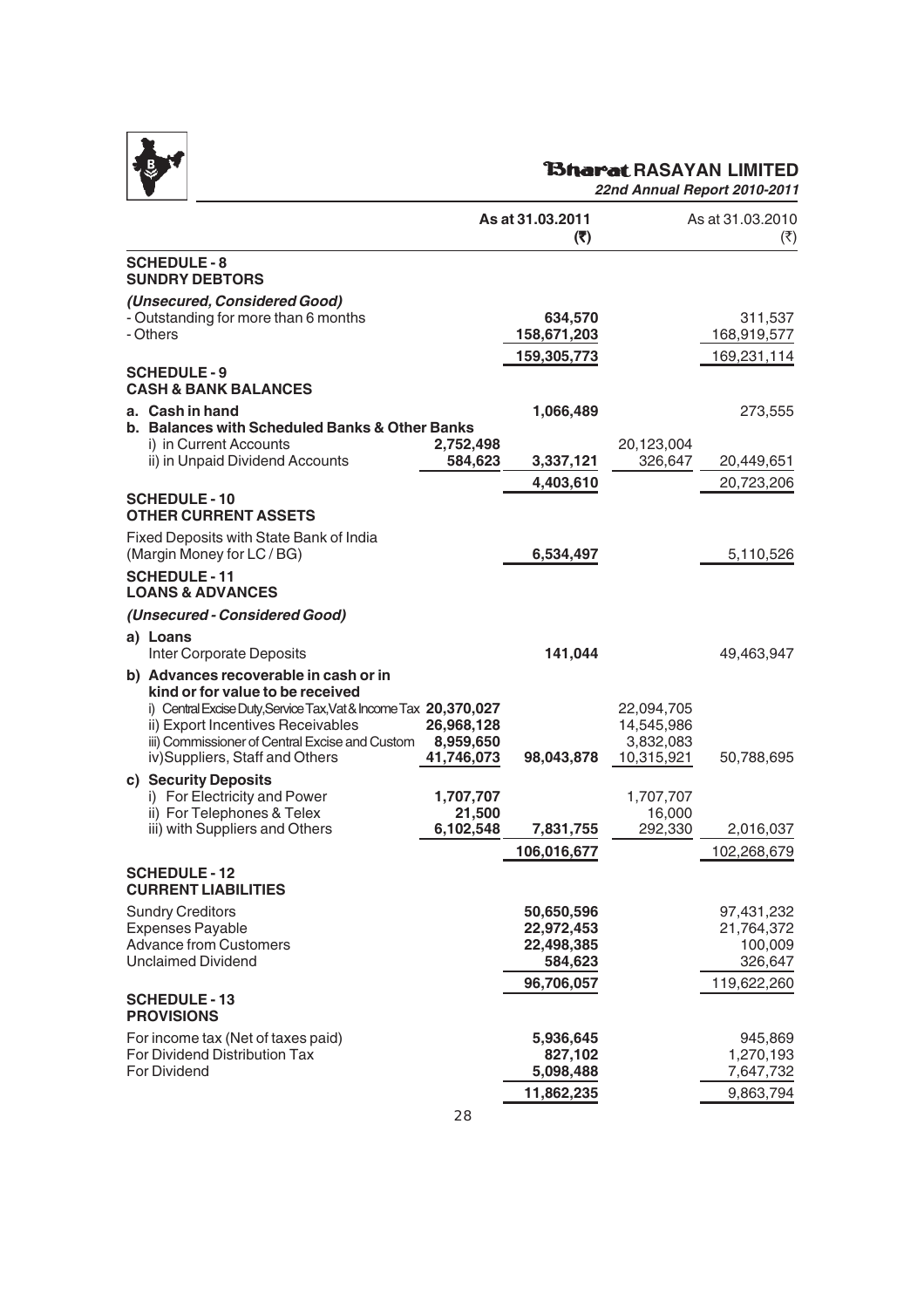

# *RAGE RASAYAN LIMITED*

| (5)                                                                                                                                 |            | 31.03.2010<br>(₹)                                                                                                              |
|-------------------------------------------------------------------------------------------------------------------------------------|------------|--------------------------------------------------------------------------------------------------------------------------------|
|                                                                                                                                     |            |                                                                                                                                |
|                                                                                                                                     |            |                                                                                                                                |
|                                                                                                                                     |            |                                                                                                                                |
|                                                                                                                                     | 34,769,289 |                                                                                                                                |
|                                                                                                                                     | 28,728,448 |                                                                                                                                |
| 177,592,653                                                                                                                         | 43,689,794 | 107,187,531                                                                                                                    |
|                                                                                                                                     |            |                                                                                                                                |
| 574,474,201                                                                                                                         |            | 723,602,401                                                                                                                    |
| 752,066,854                                                                                                                         |            | 830,789,932                                                                                                                    |
|                                                                                                                                     |            |                                                                                                                                |
|                                                                                                                                     | 23,352,771 |                                                                                                                                |
|                                                                                                                                     | 46,071,524 |                                                                                                                                |
| 118,223,486                                                                                                                         |            | 126,402,576                                                                                                                    |
| 633,843,368                                                                                                                         |            | 704,387,356                                                                                                                    |
| 11,991,629<br>28,005,554<br>6,329,400<br>16,277,509<br>7,151,713<br>1,334,991<br>4,360,591<br>4,119,909<br>15,546,624<br>95,117,920 |            | 17,062,201<br>15,696,772<br>8,399<br>42,929,152<br>9,663,328<br>905,357<br>1,155,074<br>4,150,952<br>12,298,514<br>103,869,749 |
| 61,203,706<br>1,764,447<br>2,715,082<br>303,507<br>2,563,062<br>750,639<br>323,391                                                  |            | 42,838,939<br>1,012,990<br>1,903,298<br>253,612<br>1,647,720<br>1,142,744<br>495,725<br>49,295,028                             |
|                                                                                                                                     | 69,623,834 | 56,978,281                                                                                                                     |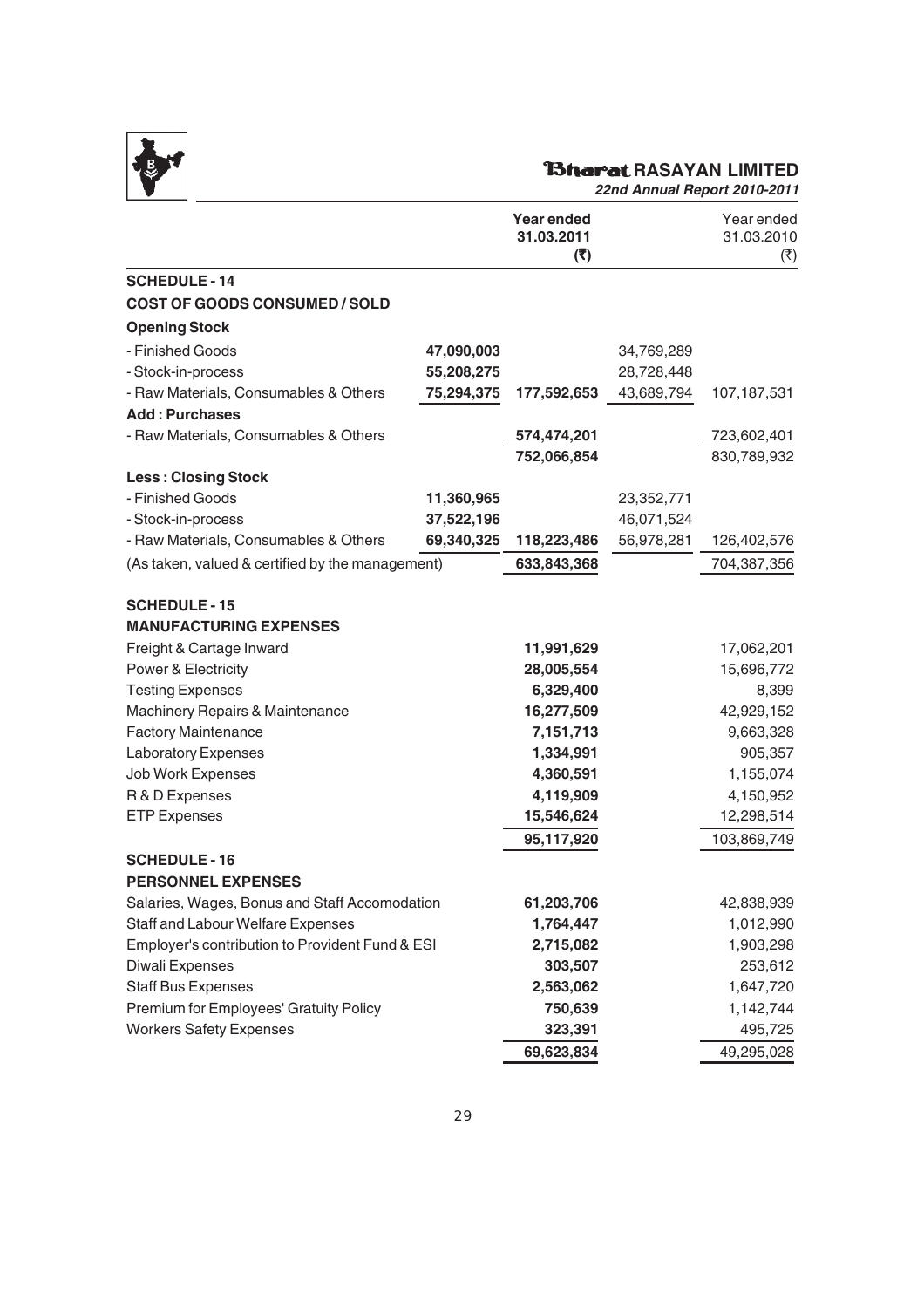

# **RAGARASAYAN LIMITED**

|                                              |         | <b>Year ended</b><br>31.03.2011<br>(₹) |         | Year ended<br>31.03.2010<br>(₹) |
|----------------------------------------------|---------|----------------------------------------|---------|---------------------------------|
| <b>SCHEDULE - 17</b>                         |         |                                        |         |                                 |
| <b>ADMINISTRATIVE &amp; SELLING EXPENSES</b> |         |                                        |         |                                 |
| <b>Advertisement Expenses</b>                |         | 15,708,119                             |         | 10,853,320                      |
| Amalgamation Expenses W/o                    |         | 168,732                                |         |                                 |
| <b>AGM Expenses</b>                          |         | 14,175                                 |         | 9,125                           |
| <b>Audit Fee</b>                             |         |                                        |         |                                 |
| - to Statutory Auditors - as Audit Fees      | 150,000 |                                        | 135,000 |                                 |
| - to Statutory Auditors- as Advisors -       |         |                                        |         |                                 |
| <b>Management Services</b>                   | 121,000 |                                        | 107,000 |                                 |
| - to Other Auditors                          | 195,000 | 466,000                                |         | 242,000                         |
| <b>Bad Debts</b>                             |         |                                        |         |                                 |
| <b>Bank Charges</b>                          |         | 2,166,564                              |         | 3,061,064                       |
| Books, Periodicals and Subscriptions         |         | 634,661                                |         | 525,213                         |
| <b>Building Repairs &amp; Maintenance</b>    |         | 1,611,419                              |         | 878,337                         |
| <b>Business Promotion Expenses</b>           |         | 4,085,404                              |         | 2,398,933                       |
| Car Repairs & Maintenance                    |         | 380,022                                |         | 175,463                         |
| <b>Commission Paid</b>                       |         | 5,714,925                              |         | 20,316,875                      |
| <b>Computer Expenses</b>                     |         | 255,175                                |         | 597,149                         |
| Conveyance Expenses                          |         | 972,956                                |         | 832,568                         |
| Directors' Remuneration                      |         | 8,889,976                              |         | 9,653,181                       |
| Donations                                    |         | 5,250,700                              |         | 2,515,200                       |
| <b>Electricity Charges</b>                   |         | 313,097                                |         | 238,188                         |
| Freight & Cartage Outward                    |         | 11,422,585                             |         | 6,675,847                       |
| <b>Hire Charges</b>                          |         | 1,062,628                              |         | 880,832                         |
| Insurance Charges                            |         | 2,864,903                              |         | 1,578,105                       |
| Legal & Professional Expenses                |         | 10,072,851                             |         | 7,200,482                       |
| <b>Listing Fee</b>                           |         | 15,000                                 |         | 15,000                          |
| Loss on Investments                          |         | 453,732                                |         |                                 |
| Miscellaneous and General Expenses           |         | 204,012                                |         | 194,815                         |
| <b>Office Expenses</b>                       |         | 790,774                                |         | 451,400                         |
| Postage, Telegram & Telephone Expenses       |         | 1,219,473                              |         | 866,190                         |
| <b>Printing &amp; Stationery</b>             |         | 354,424                                |         | 420,060                         |
| Rates & Taxes                                |         | 1,233,495                              |         | 481,143                         |
| Rebates                                      |         | 1,896,498                              |         | 119,274                         |
| <b>Rent Paid</b>                             |         | 164,130                                |         | 41,640                          |
| Sales Tax Paid                               |         |                                        |         | 205                             |
| <b>Security Services</b>                     |         | 2,696,706                              |         | 906,016                         |
| Service Tax Paid                             |         | 16,434                                 |         | 134,209                         |
| <b>Tour &amp; Travelling Expenses</b>        |         | 2,087,791                              |         | 1,726,805                       |
|                                              |         | 83,187,361                             |         | 73,988,639                      |
| <b>SCHEDULE - 18</b><br><b>INTEREST PAID</b> |         |                                        |         |                                 |
| To Bank & others                             |         | 567,820                                |         | 1,887,810                       |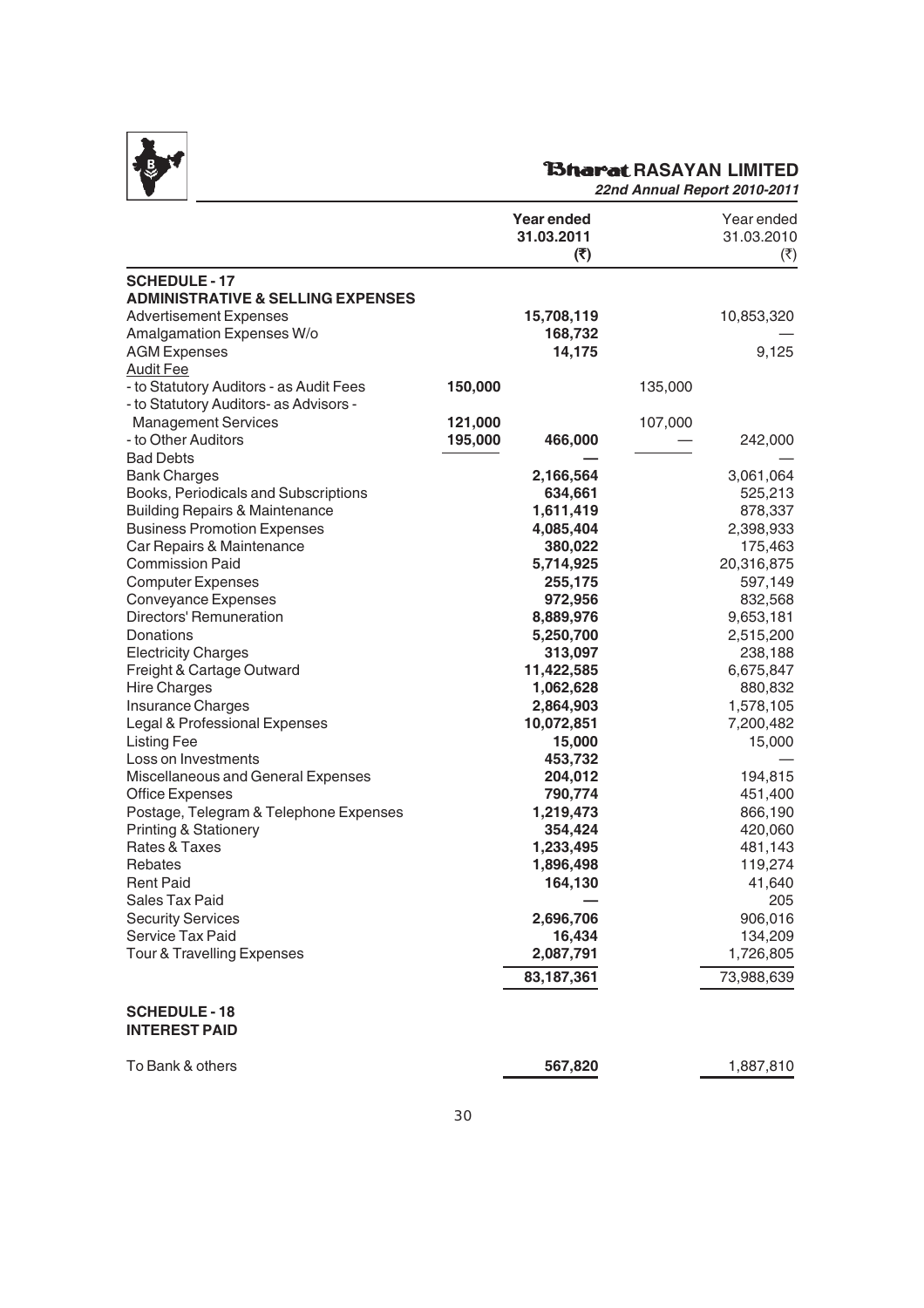

#### **RAGARIAN LIMITED**

*22nd Annual Report 2010-2011*

|                                                                                                                                                                                                                                                               |                   | Year ended<br>31.03.2011<br>(5)                                                     |         | Year ended<br>31.03.2010<br>$(\overline{\zeta})$                              |
|---------------------------------------------------------------------------------------------------------------------------------------------------------------------------------------------------------------------------------------------------------------|-------------------|-------------------------------------------------------------------------------------|---------|-------------------------------------------------------------------------------|
| <b>SCHEDULE-19</b><br><b>OTHER INCOME</b>                                                                                                                                                                                                                     |                   |                                                                                     |         |                                                                               |
| Rental Charges of Cylinders<br>Interest Received on Investments<br>Income from Dividend / Mutual Fund<br>Profit/(Loss) on Sale of Fixed Assets<br><b>Bad debts Recovered</b><br><b>Exchange Difference</b><br>Other Income<br>Insurance Claim on fixed assets |                   | 54,000<br>1,993,165<br>276,394<br>735,995<br>783,292<br>719<br>22,923<br>37,007,998 |         | 109,000<br>12,613,923<br>640,186<br>(64, 041)<br>100,000<br>597,833<br>61,902 |
| Interest received<br>- from Bank on FDR<br>- from Trade Debtors & Others                                                                                                                                                                                      | 632,353<br>15,380 | 647,733                                                                             | 362,484 | 362,484                                                                       |
|                                                                                                                                                                                                                                                               |                   | 41,522,219                                                                          |         | 14,421,287                                                                    |
| <b>SCHEDULE-20</b><br><b>INCOME FROM OPERATION</b><br>Sales<br><b>Export Incentives</b><br>Insurance Claim on sale of goods                                                                                                                                   |                   | 911,136,102<br>18,833,897<br>45,744                                                 |         | 992,420,183<br>21,760,744<br>463,656                                          |
| Job Work Income<br><b>SCHEDULE-21</b>                                                                                                                                                                                                                         |                   | 9,234,100<br>939,249,843                                                            |         | 1,014,644,583                                                                 |

#### **SIGNIFICANT ACCOUNTING POLICIES AND NOTES TO ACCOUNTS**

1 The Company follows the Accrual System of Accounting and on assumptions of an ongoing concern.

- 2 The applicable Accounting standards have been followed in preparation of final Accounts.
- 3 Depreciation has been provided for on written down value method as per Schedule XIV of the Companies Act, 1956.
- 4 As per practice consistently followed, the consumption of raw materials is net of Cenvat Credit availed.
- 5 Corresponding figures of the previous year have been regrouped and/or re-arranged wherever necessary.
- 6 Cost of goods consumed/sold includes cost of raw materials, consumable stores, fuels/oils, packing materials & utilities.
- 7 Details of managerial remuneration are as under:

|     |                               | <b>Year Ended</b> | Year Ended |
|-----|-------------------------------|-------------------|------------|
|     |                               | 31.03.2011        | 31.03.2010 |
|     |                               | (₹)               | (₹)        |
|     | <b>Salaries</b>               | 8,853,496         | 9,625,101  |
| ii) | Monetary value of perquisites | 36,480            | 28,080     |
|     |                               | 8,889,976         | 9,653,181  |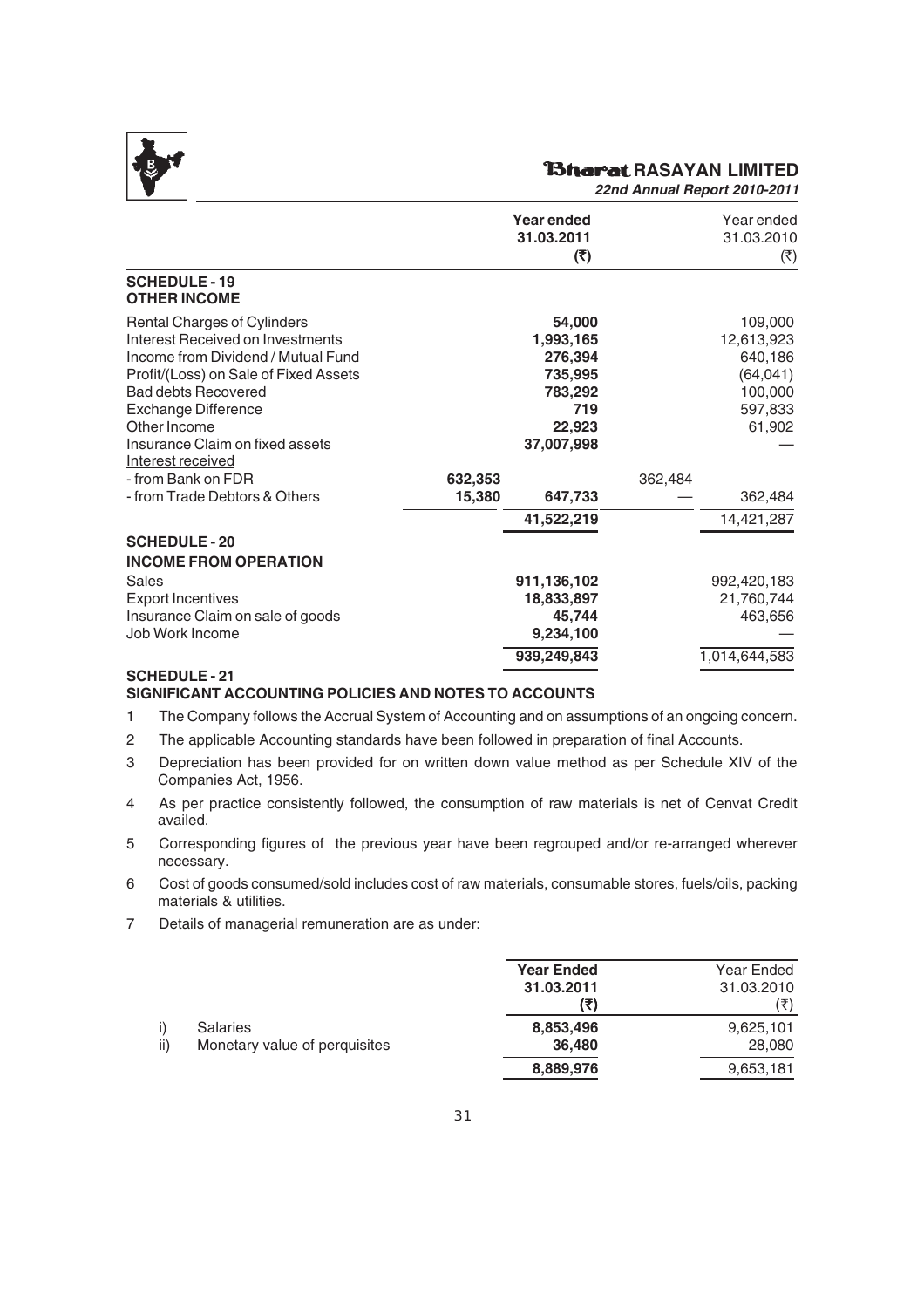

# *<u>Bharat RASAYAN LIMITED</u>*

|    |                                                                                                            | <b>Year Ended</b><br>31.03.2011<br>(₹) | Year Ended<br>31.03.2010<br>(₹) |
|----|------------------------------------------------------------------------------------------------------------|----------------------------------------|---------------------------------|
| 8. | Computation of net profit in accordance<br>with Section 198 of the Companies Act, 1956                     |                                        |                                 |
|    | Profit before income tax<br>Add: Directors' remuneration                                                   | 80,292,046<br>8,889,976                | 86,878,634<br>9,653,181         |
|    | Eligible Profit                                                                                            | 89,182,022                             | 96,531,815                      |
|    | Maximum remuneration allowable as per Section 309(3)<br>of the Companies Act, 1956 read with Schedule-XIII | 8,918,202                              | 9,653,181                       |
|    | Remuneration paid                                                                                          | 8,889,976                              | 9,653,181                       |
|    |                                                                                                            |                                        |                                 |

- 9 Inventory have been valued at lower of cost or net realisable value. Raw Materials are valued on the basis of FIFO. In the case of finished goods cost comprises material, labour and factory overheads. Goods in process have been valued at raw material cost incurred upto the stage of production + conversion cost apportioned. Other Inventories are valued at cost. All the stocks have been certified by the management.
- 10 Sales have been accounted for exclusive of sales tax and excise duty wherever applicable and are net of returns and discounts. Exports benefits under DEPB Scheme have been accounted for separately. The Export benefits are accrued on the date of export. Sales do not include captive consumption.
- 11 Contingent Liabilities not provided for in respect of :

|     |                                                                        | As at<br>31.03.2011<br>(₹ in Lacs) | As at<br>31.03.2010<br>(₹ in Lacs) |
|-----|------------------------------------------------------------------------|------------------------------------|------------------------------------|
|     | Guarantees given to Addl. Excise & Taxation<br>Commissioner, Panchkula | 5.70                               | 5.70                               |
| ii) | Surety given to Dy. Excise & Taxation<br>Commissioner (S.T. Rohtak)    | 8.16                               | 8.16                               |

- iii) 1. In respect of certain disallowances confirmed by Hon'ble Delhi High Court in the case of the Company for Asstt. Year 1997-98 to 2001-02, the demand has not yet ascertained and hence not taken into account.
	- 2. In respect of the erstwhile Amalgamating Company Siris Crop Sciences Limited, following are the disputed / contingent liabilities:

| <b>Asstt Year</b> | <b>Amount of Tax involved</b> | <b>Remarks</b>                                                                                                                                                                                                                                                                                                                                                                                                                         |
|-------------------|-------------------------------|----------------------------------------------------------------------------------------------------------------------------------------------------------------------------------------------------------------------------------------------------------------------------------------------------------------------------------------------------------------------------------------------------------------------------------------|
| 2006-07           | ₹9.704.998/-                  | The assessee after getting relief from CIT (A)<br>has received the refund but as the department<br>has gone in appeal before ITAT, the tax involved<br>is taken as a contingent liability.                                                                                                                                                                                                                                             |
| 2008-09           | ₹2,013,768/-                  | As the loss was assessed at $\overline{3}49.248.581/-$<br>against loss of ₹55,173,170/- as per return,<br>demand for the year is nill. The disallowances<br>are under appeal before CIT (A). Penalty<br>proceedings have been initiated by AO which<br>may result in contingent liability. The decrease<br>in assessed loss may result in decrease eligible<br>for set off brought forward losses and result in<br>ultimate liability. |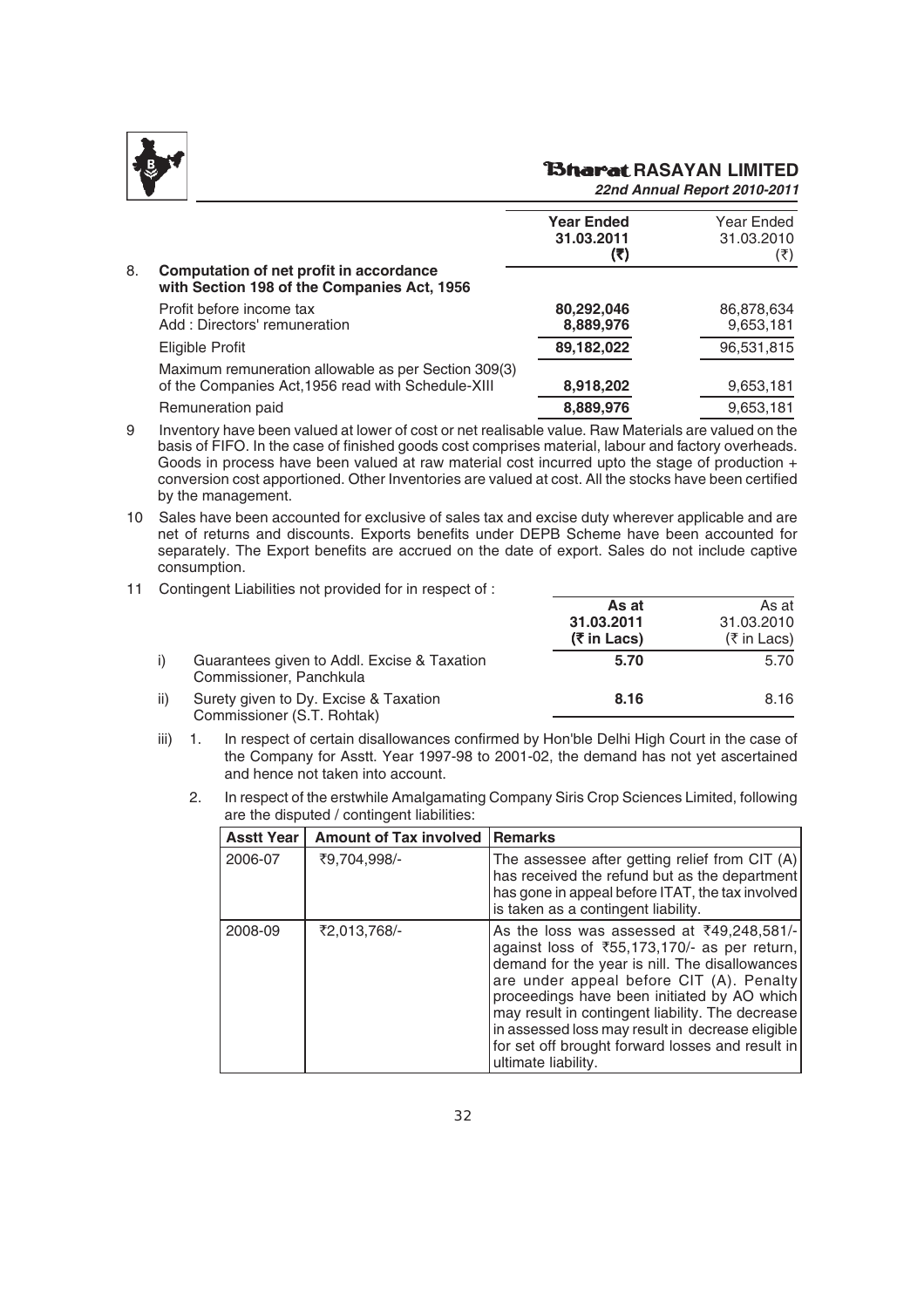

#### 12 **Disclosures of Amalgamation (AS 14)**

Objects of the scheme

Siris Crop Sciences Limited (SCSL) became wholly owned subsidiary of Bharat Rasayan Limited (BRL) on 27.09.2010 and was being managed by the same group. Therefore the Board of Directors of both the Companies considered it appropriate to amalgamate SCSL as Amalgamating Company with BRL as Amalgamated Company subject to the scheme to be approved by Hon'ble Delhi High Court to ensure:-

- (a) consolidation of business expansion and operations of both the group companies;
- (b) reduction of overheads administrative, managerial and other expenditure, and bring about operational rationalization, efficiency and optimal utilization of various resources;
- (c) better management, focus on growing the businesses, enhancement of economic value addition and shareholders' value;
- (d) more efficient and economical control over the business and financial conduct of the companies;
- (e) enhanced financial and growth prospects for the organisation and the people connected therewith.
- (ii) As per the scheme sanctioned by Hon'ble Delhi High Court on 19.07.2011, the scheme has became effective w.e.f the appointed date i.e 01.04.2010 however, became operative from 25.08.2011 after filing the certified copy of the sanctioned scheme with Registrar of Companies, NCT of Delhi & Haryana, New Delhi.
- (iii) With effect from the Appointed Date, i.e. 01.04.2010 and upon the Scheme becoming effective i.e. on 25.08.2011 the entire business and the whole of the undertaking(s) including all assets, liabilities, properties, rights, benefits etc. of SCSL became the integral part of BRL on pooling of interest method as contained in Accounting Standard 14- "Accounting for Amalgamations" as prescribed in the Companies (Accounting Standards) Rules, 2006, issued by the Ministry of Corporate Affairs.
- (iv) All the assets & liabilities of Amalgamating Company have been recorded in the books of the Amalgamated Company at their respective book values in the Amalgamating Company.
- (v) **Change in Accounting Policies of the Amalgamating Company (SCSL) to have uniformity with the Accounting Policies of Amalgamated Company (BRL).**

The impact on the profitability and/ or state of affairs on the BRL up to the appointed date due to difference in Accounting Policies has been quantified as under and adjusted in the Profit & Loss Account of the Amalgamated Company enabling the continuity of the financial results/ position of the Amalgamated Company on the basis of consistent Accounting Policies:-

- (a) Sales were booked inclusive of excise and sales tax in the books of SCSL whereas in the books of BRL sales were booked net of excise and sales tax. Figures of sales of SCSL has been booked accordingly as consistent accounting policy of BRL.
- (b) Provision for Leave Encashments was made in the books of SCSL based on acturial valuation whereas BRL is recording it on payment basis. Balance of such provision `2,20,327/- in the books of SCSL has been reversed accordingly.
- (c) Valuation of stocks of finished goods was being made by SCSL including excise duty leviable there on because they were adopting inclusive method where as stocks were being valued excluding excise duty by BRL. Effect there of  $\overline{23,94,642}$ - and  $\overline{3,44,614}$ - in opening & closing stocks respectively has been accounted for accordingly.
- (d) Valuation of closing stocks in SCSL out of stock purchased from BRL has been reduced by `49,238/- to nullify the effect of inter-se unrealized profit. Accordingly Valuation of closing stocks in BRL out of purchases from SCSL has been reduced by ₹22,357/- to nullify the effect of Inter-se unrealized Profit.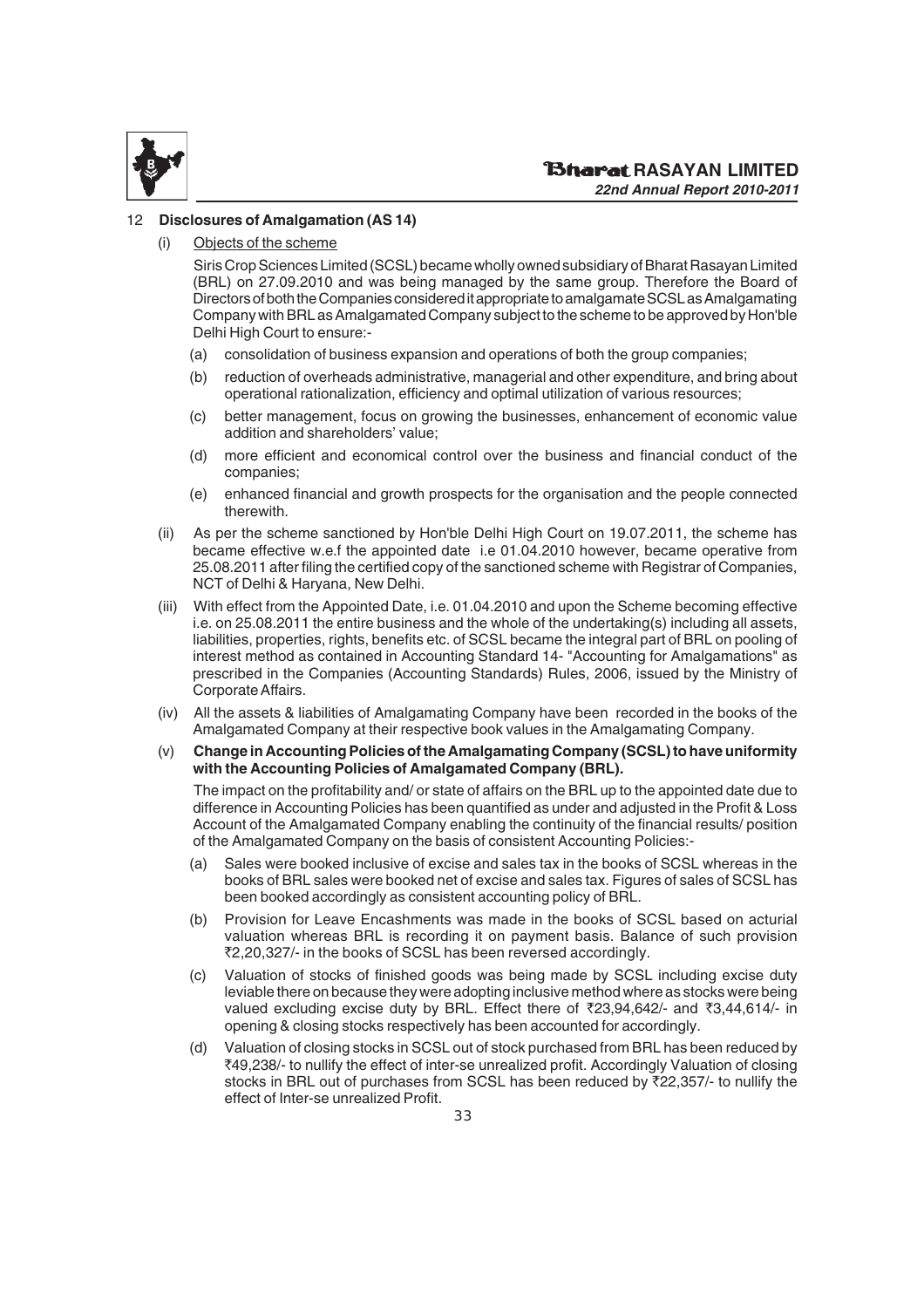

- Amalgamation of the two companies resulted in the following effects in the final accounts of the Amalgamated Company:-
	- (a) The investment in the equity share capital of the Amalgamating Company as appearing in the books the of the Amalgamated Company has been cancelled. Excess of amount invested by the Amalgamated Company over and above net book value of Amalgamating Company which works out to  $\overline{x}4,54,83,423/$ - has been reduced from the general reserve of the Amalagamated Company.
	- (b) The following inter-se transactions after 01.04.2010 have been cancelled to arrive at a true and fair view of the results:-

|                                   | (Amount in ₹) |                                            |
|-----------------------------------|---------------|--------------------------------------------|
| - Interest Received by BRL        |               | 9,35,809   Paid by SCSL                    |
| - Sales by SCSL                   |               | 75,84,441   Purchase by BRL                |
| - Purchase by SCSL                |               | 8,92,284   Sale by BRL                     |
| - Job Work income by SCSL         |               | 1,45,22,050   Paid by BRL                  |
| - Sale of other materials by SCSL |               | 46,35,681   Purchase as Engg Stores by BRL |
| - Sale of Capital assets          |               | 9,38,000   Purchase By BRL                 |

- (vii) The Amalgamated Company has incurred a sum of  $\bar{\mathcal{R}}_3,43,660/$  towards amalgamation expenses up to 31.03.2011 and 1/5th of such expenses has been written off during the year under Section 35DD of the Income Tax Act, 1961.
- (viii) As the Scheme of Amalgamation with Appointed Date as on 01.04.2010, became operative with effect from 25.08.2011 after filing the certified copy of the Order passed by the Hon'ble Delhi High Court, the audited results are being published as a amalgamated entity after taking effect of inter-se transactions and nullfying the effect of unrealised profits to the merged/ amalgamated entity. The Un-Audited Annual and Quarterly Results were published standalone without taking effect of accounting entries on account of amalgamation.
- 13 Previous year figures are the stand alone figures of BRL whereas the current year figures are of amalgamated entity as stated above in the Scheme of Amalgamation with SCSL, hence not comparable. However Cash Flow Statement of the amalgamated entity has been prepared comparing State of affairs of amalgamated entity as at the beginning and the close of the year.

#### 14 **Borrowing Cost (AS 16)**

The manufacturing unit at Dahej (Gujarat) of the erstwhile amalgamating Company SCSL is under construction, plant & machinery and equipments are under procurement and installation. The Borrowing cost relating to acquisition/construction of qualifying assets are capitalised during the year. All other borrowing costs are charged to revenue.

#### 15 **Impairment of Assets (AS 28)**

Specified assets are reviewed for impairment where ever events or changes in circumstances indicate that the carrying amount may not be recoverable. The company forsee no such impairment indication as on date.

#### 16 **Prior period Items (AS 5)**

Provision for Leave Encashments was being made in the books of SCSL based on acturial valuation whereas it is accounted for on payment basis in the books of BRL. Balance of such provision ₹1,99,888/- in the books of SCSL has been reversed accordingly during the year.

#### 17 **Insurance Claim on Loss of fire**

The Amalgamating Company SCSL received a sum of  $\overline{3}3,70,07,998/$ - during the year towards insurance claim against loss of fire in its factory at Hyderabad during financial year 2007-08. As the loss was booked as an expenditure in Profit & Loss Account in the financial year 2007-08, claim against is credited to the Profit & Loss A/c of the year under the head "Other Income".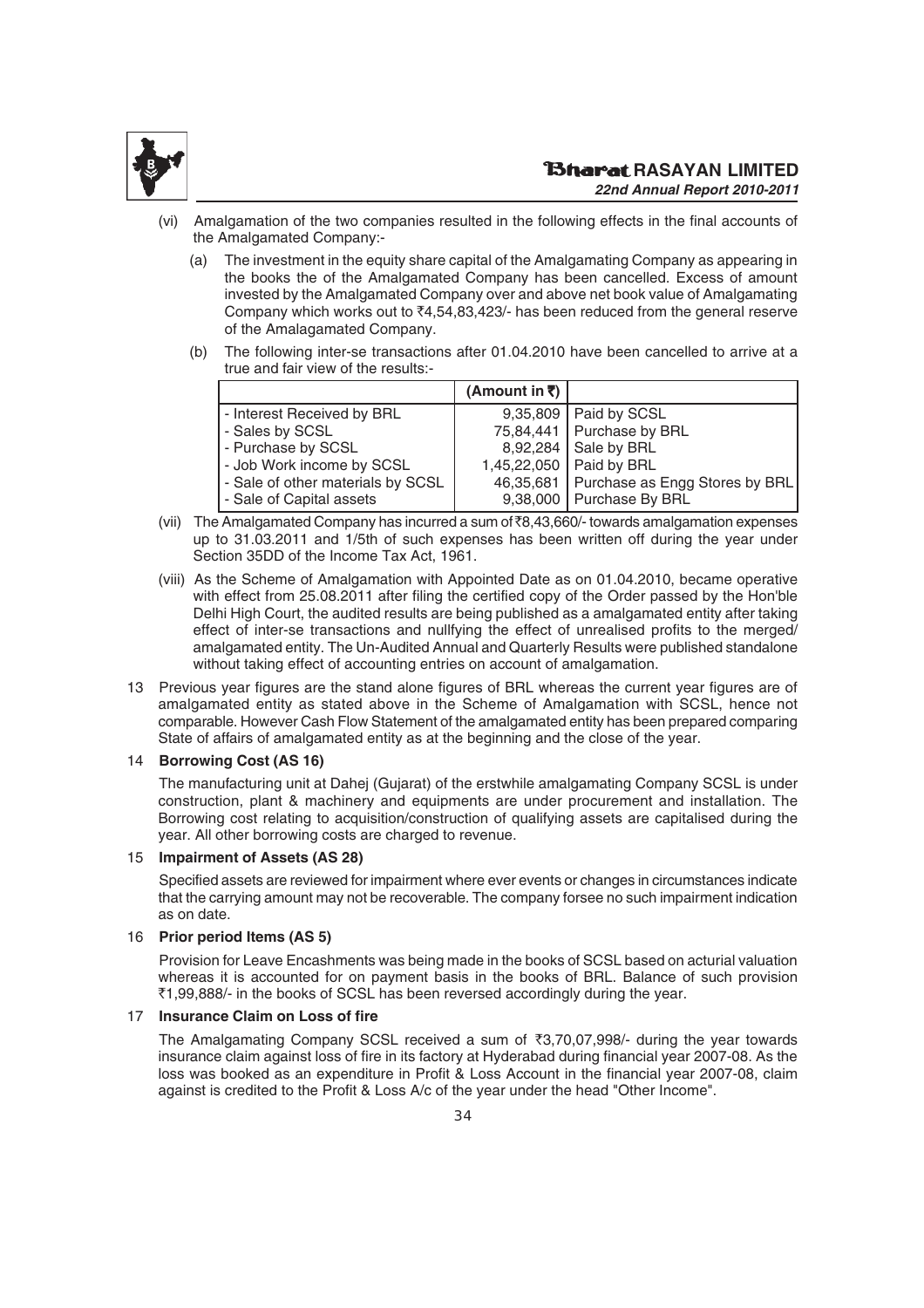

#### 18 **Segment Reporting**

Based on the guiding principles given in Accounting Standard AS-17 "Segment Reporting" notified in companies (Accounting Standards) Rules 2006, the Company's business segments includes only manufacturing of pesticides-technicals, formulations and its Intermediatesin both Amalgamating as well as Amalgamated Company, hence constitutes one single segment.

- 19 The Management have followed appropriate accounting policies consistently. Judgements and estimates are prudently and reasonably used so as to give a true and fair view of the state of affairs of the Company as at 31.03.2011 and of the profit of the Company for the year ended on that date.
- 20 As the Hon'ble Punjab & Haryana High Court strucked down the constitutional validity of Haryana Local Area Development Tax imposed by the Haryana Govt., the Company has applied for refund of LADT deposited in the earlier years. However, matter is subjudice before Hon'ble Supreme Court.
- 21 The Company's manufacturing unit is a continuous processing unit and is located at a remote area. It needs uninterrupted 24 hours operation of its plant and hence all major spare parts, accessories, components for its huge plant has to be kept in reserve/stock to ensure the uninterrupted 24 hours operation of the plant. With the passage of time and due to fast changing technology, some very old/ obsolete CWIP out of it has rare possibility of its use and has a market price at almost scrap value. Keeping in view the above, CWIP is valued at cost or market price whichever is less. This practice is consistently being followed from the financial year 2008-09.

#### 22 **Retirement Benefits**

Contributions are made to Approved Employees' Provident Fund. In respect of Gratuity, the Company has opted for Group Gratuity Life Insurance Scheme of the **Life Insurance Corporation of India** and **Reliance Life Insurance Company Limited**. The Company has not provided for any accrued liability towards Leave with Wages. Expenses have been claimed under this head on payment basis only.

- 23 Balances of Sundry Debtors, Advances to Suppliers and Creditors and Advances from Customers are subject to confirmation.
- 24 Export/import Invoices in foreign currencies are recorded at the rate of exchange in force at the time of transactions. Provisions as per Accounting Standard AS-11 issued by the Institute of Chartered Accountants of India for overseas debtors/creditors for exchange rate difference at the end of the year are made. Final Exchange Rate difference is accounted for at the time of realisation of book debts/payment to creditors.
- 25 The Company is registered as Research & Development Unit (R&D) with Ministry of Science & Technology, Govt. of India, Department of Scientific & Industrial Research, New Delhi, hence eligible for weighted deduction U/s 35 (2AB) of the Income Tax Act on expenditure incurred for the purpose. Total expenditure of ₹47,75,511/- (Revenue Expense of ₹41,19,909/- and Capital Expenditure of `6,55,602/-) are eligible for weighted deduction under Section 35(2AB) of the Income Tax Act, 1961.

#### 26 **Related Party Transactions**

As per Accounting Standard AS-18 issued by the Institute of Chartered Accountants of India, the Company's related parties are disclosed below :

a) Key Management Personnel & Other Relatives

| Shri S.N.Gupta      | Chairman & Managing Director |
|---------------------|------------------------------|
| ii) Shri M.P.Gupta  | Director                     |
| iii) Shri R.P.Gupta | Director                     |
| iv) Shri Ajay Gupta | <b>Director</b>              |
| and their Relatives |                              |
|                     |                              |

#### b) Associated Companies

- i) Bharat Insecticides Limited ii) B R Agrotech Limited
	- iii) BRL Finlease Limited iv) Centum Finance Limited
- - 35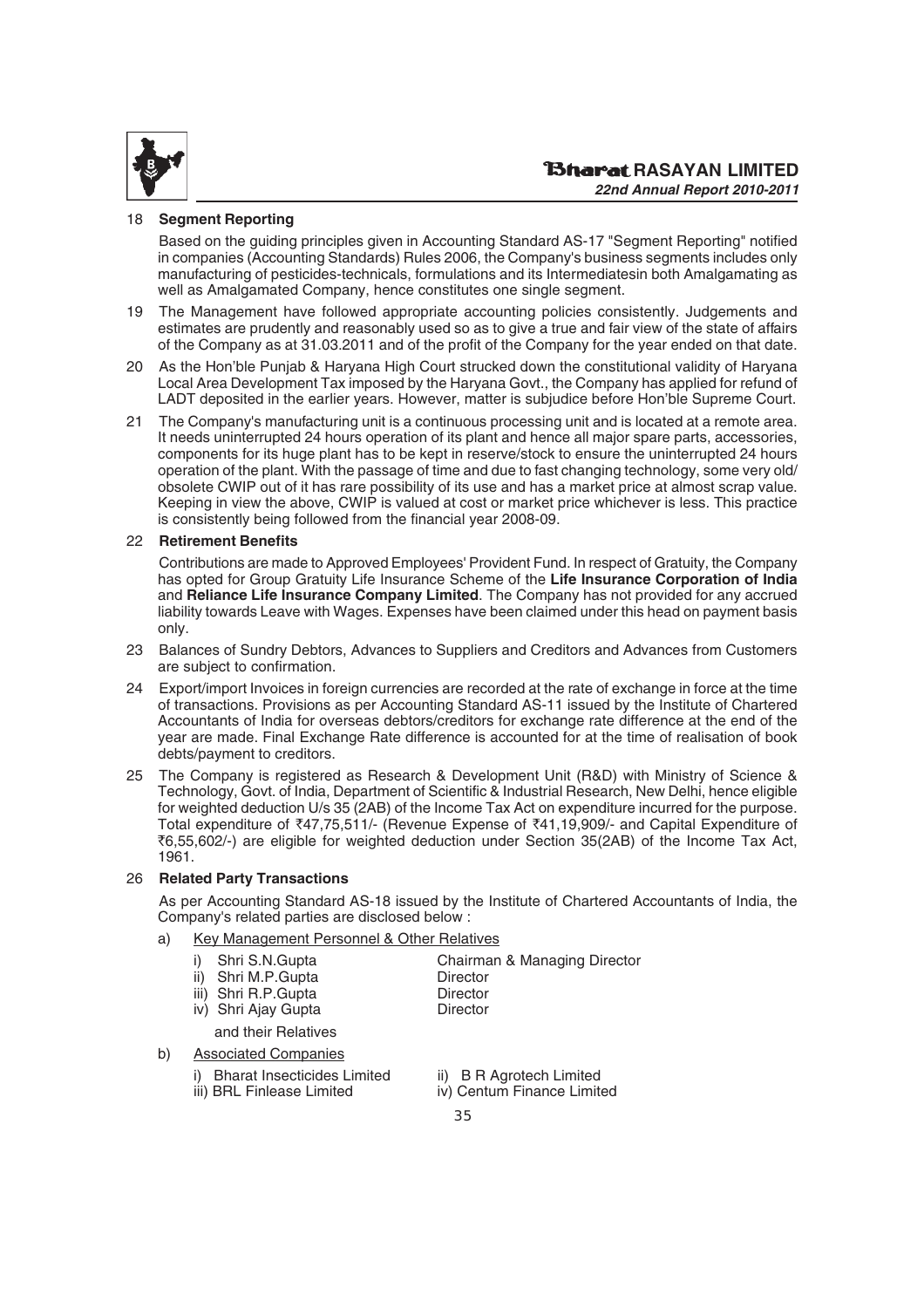

c) Transactions with Related Parties

# **RAGARIAN LIMITED**

*22nd Annual Report 2010-2011*

| Name of Related Party              | Nature of Transactions                                                                                                                                                                      | Amount Credited/Paid*<br>(in ₹)                                                                           |
|------------------------------------|---------------------------------------------------------------------------------------------------------------------------------------------------------------------------------------------|-----------------------------------------------------------------------------------------------------------|
| Shri S.N.Gupta                     | <b>Managerial Remuneration</b>                                                                                                                                                              | 3,954,874                                                                                                 |
| Shri M.P.Gupta                     | <b>Managerial Remuneration</b>                                                                                                                                                              | 1,802,448                                                                                                 |
| Shri R.P.Gupta                     | <b>Managerial Remuneration</b>                                                                                                                                                              | 1,442,151                                                                                                 |
| Shri Ajay Gupta                    | <b>Managerial Remuneration</b>                                                                                                                                                              | 1,690,503                                                                                                 |
| <b>Bharat Insecticides Limited</b> | Material purchased<br><b>Rent Paid</b><br>Sales<br>Purchase of SIRIS shares<br>Machinery sold<br>Inter Corporate Deposit received<br>Inter Corporate Deposit repaid<br>Interest paid on ICD | 18,120,912<br>131,580<br>92,009,708<br>60,588,000<br>1,898,808<br>115,000,000<br>150,690,849<br>2,767,488 |
| <b>B R Agrotech Limited</b>        | Sales<br><b>Machinery Purchase</b><br>Purchase of SIRIS shares<br>Inter Corporate Deposit received<br>Inter Corporate Deposit repaid<br>Interest paid on ICD                                | 95,730,294<br>299,456<br>60,588,000<br>66,500,000<br>115,340,000<br>3,603,038                             |
| <b>Centum Finance Limited</b>      | Inter Corporate Deposit received<br>Inter Corporate Deposit repaid<br>Interest paid on ICD                                                                                                  | 2,725,000<br>2,725,000<br>341,878                                                                         |
| <b>BRL Finlease Limited</b>        | Inter Corporate Deposit received<br>Inter Corporate Deposit repaid<br>Interest paid on ICD                                                                                                  | 175,000<br>175,000<br>9,062                                                                               |

\*Reimbursements not taken into account and figures are inclusive of Excise duty & Sales Tax.

- 27 As per Accounting Standard AS-20 on earning per share, issued by the Institute of Chartered Accountants of India, the earning per share of the Company is  $\bar{\tau}$ 13.86 (Last Year  $\bar{\tau}$ 13.67).
- 28 As per Accounting Standard AS-22 on Accounting for Taxes on income, the Company has recorded the cumulative net deferred tax liability upto 31.03.2011 of  $\overline{51,86,09,587/}$ . For the current year the Company has recorded the deferred tax liability of `1,34,18,627/-, carrying forward cumulative deferred tax liability of ₹1,86,09,587/-.

|                                                     | As at<br>31.03.2011 $($ ₹) | As at<br>31.03.2010 (₹) |
|-----------------------------------------------------|----------------------------|-------------------------|
| <b>Computation of Deferred Tax Liability/Assets</b> |                            |                         |
| Difference in Tax and Book Depreciation-WDV         | 59,250,776                 | 19,712,200              |
| Less: Short Term Capital Loss eligible for          |                            |                         |
| set off in next years                               |                            | 82,005                  |
| Bonus Payable Disallowed U/s 43 B                   | 1,802,377                  | 1,720,623               |
| Gratuity Payable Disallowed U/s 43 B                | 91,066                     |                         |
|                                                     | 57,357,333                 | 17,909,572              |
| Tax on above Difference                             | 18,609,587                 | 5,949,078               |
| Deferred Tax Liability 31.03.2010                   | 5,190,960                  | 6,783,537               |
| Deferred Tax (Assets)/Liability for the Year        | 13,418,627                 | (834, 459)              |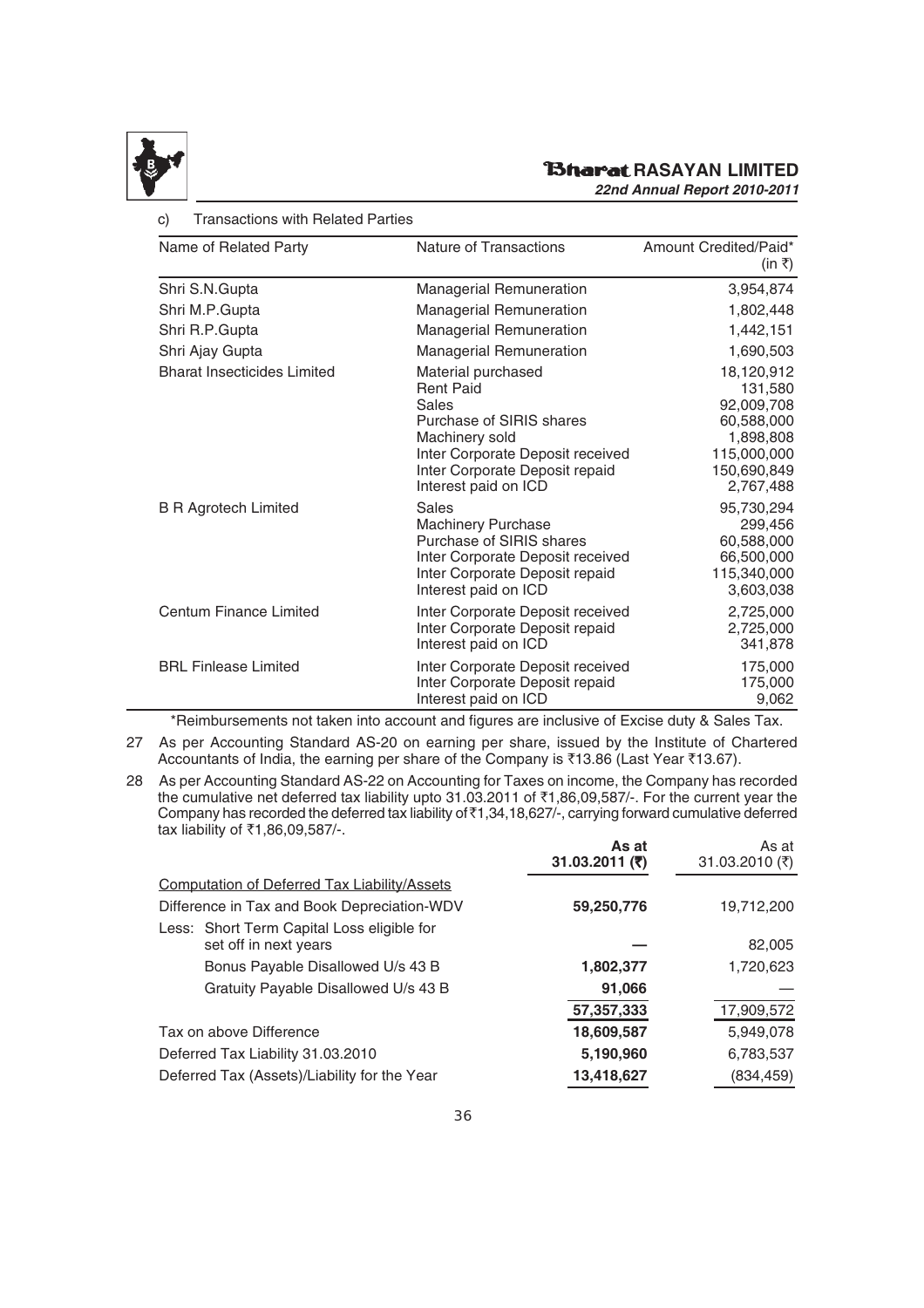

#### **RAGARIAN LIMITED**

*22nd Annual Report 2010-2011*

#### 29. **Additional information pursuant to Part-II of Schedule VI to the Companies Act, 1956.**

| <b>L. CAPACITY &amp; PRODUCTION</b> |  |  |  |
|-------------------------------------|--|--|--|

| <b>CAPACITY &amp; PRODUCTION</b>                                       |                            |                            | (Rounded off in metric tonnes) |                            |
|------------------------------------------------------------------------|----------------------------|----------------------------|--------------------------------|----------------------------|
|                                                                        |                            | <b>Installed Capacity</b>  |                                | <b>Production*</b>         |
|                                                                        | 31.03.2011                 | 31.03.2010                 | 31.03.2011                     | 31.03.2010                 |
| Technical Grade Pesticides<br>Pesticides Formulations<br>Intermediates | 2440.00<br>50.00<br>950.00 | 1070.00<br>30.00<br>900.00 | 971.00<br>10.00<br>715.00      | 1146.66<br>34.40<br>917.70 |
|                                                                        | 3440.00                    | 2000.00                    | 1696.00                        | 2098.76                    |

**Notes :** 1. Installed capacities are both of units BRL and SIRIS interchangeable between different products.

2. \*Net of capative consumption and as certified by the management and relied on by the auditors being a technical matter.

3. Actual production reduced due to factory did not run during the period 07.07.2010 to 27.10.2010

#### **II. QUANTITATIVE DETAILS IN RESPECT OF STOCKS, SALES AND CONSUMPTION OF RAW MATERIALS**

|              |                                                                                  | 2010-11          |                      | 2009-10          |                      |
|--------------|----------------------------------------------------------------------------------|------------------|----------------------|------------------|----------------------|
|              |                                                                                  | Qty.<br>(Kgs.)   | Value<br>(₹ in Lacs) | Qty.<br>(Kgs.)   | Value<br>(₹ in Lacs) |
|              | A) OPENING STOCK                                                                 |                  |                      |                  |                      |
| $\mathbf{I}$ | <b>Finished Goods</b>                                                            |                  |                      |                  |                      |
|              | <b>Technical Grade Pesticides</b>                                                | 158770           | 415.84               | 62798            | 329.57               |
|              | Intermediates                                                                    | 11700            | 54.36                | 6075             | 17.33                |
|              | <b>Others</b>                                                                    | 36470            | 0.70                 | 36046            | 0.79                 |
|              |                                                                                  |                  | 470.90               |                  | 347.69               |
| $\parallel$  | <b>Stock-In-Process</b>                                                          |                  |                      |                  |                      |
|              | <b>Technical Grade Pesticides</b>                                                | 77866            | 263.80               | 40607            | 141.90               |
|              | Intermediates<br><b>Others</b>                                                   | 219799<br>648400 | 221.68<br>66.60      | 138623<br>432558 | 94.86<br>50.52       |
|              |                                                                                  |                  |                      |                  |                      |
|              | <b>B) CLOSING STOCK</b>                                                          |                  | 552.08               |                  | 287.28               |
| $\mathbf{D}$ | <b>Finished Goods</b>                                                            |                  |                      |                  |                      |
|              | <b>Technical Grade Pesticides</b>                                                | 26110            | 111.12               | 59900            | 178.46               |
|              | Intermediates                                                                    | 1350             | 2.16                 | 11700            | 54.36                |
|              | <b>Others</b>                                                                    | 41630            | 0.33                 | 36470            | 0.70                 |
|              |                                                                                  |                  | 113.61               |                  | 233.52               |
|              | II) Stock-In-Process                                                             |                  |                      |                  |                      |
|              | <b>Technical Grade Pesticides</b>                                                | 7766             | 27.72                | 51700            | 175.44               |
|              | Intermediates                                                                    | 20554            | 53.34                | 219799           | 221.68               |
|              | <b>Formulations</b>                                                              | 52               | 0.06                 |                  |                      |
|              | <b>Others</b>                                                                    | 574746           | 294.10               | 618848           | 63.60                |
|              |                                                                                  |                  | 375.22               |                  | 460.72               |
|              | C) SALES*                                                                        |                  |                      |                  |                      |
|              | Technical Grade Pesticides (Self manufactured)<br><b>Pesticides Formulations</b> | 1046897<br>9600  | 5666.72<br>26.19     | 1109294<br>34400 | 6288.69<br>77.66     |
|              | Intermediates                                                                    | 692229           | 2697.38              | 870057           | 2677.94              |
|              | Delhi Trading of Pesticides                                                      | 140757           | 433.00               | 221860           | 736.45               |
|              | <b>Others</b>                                                                    | 4884515          | 288.07               | 7041947          | 143.46               |
|              |                                                                                  |                  | 9111.36              |                  | 9924.20              |
|              | *Net of Captive Consumption                                                      |                  |                      |                  |                      |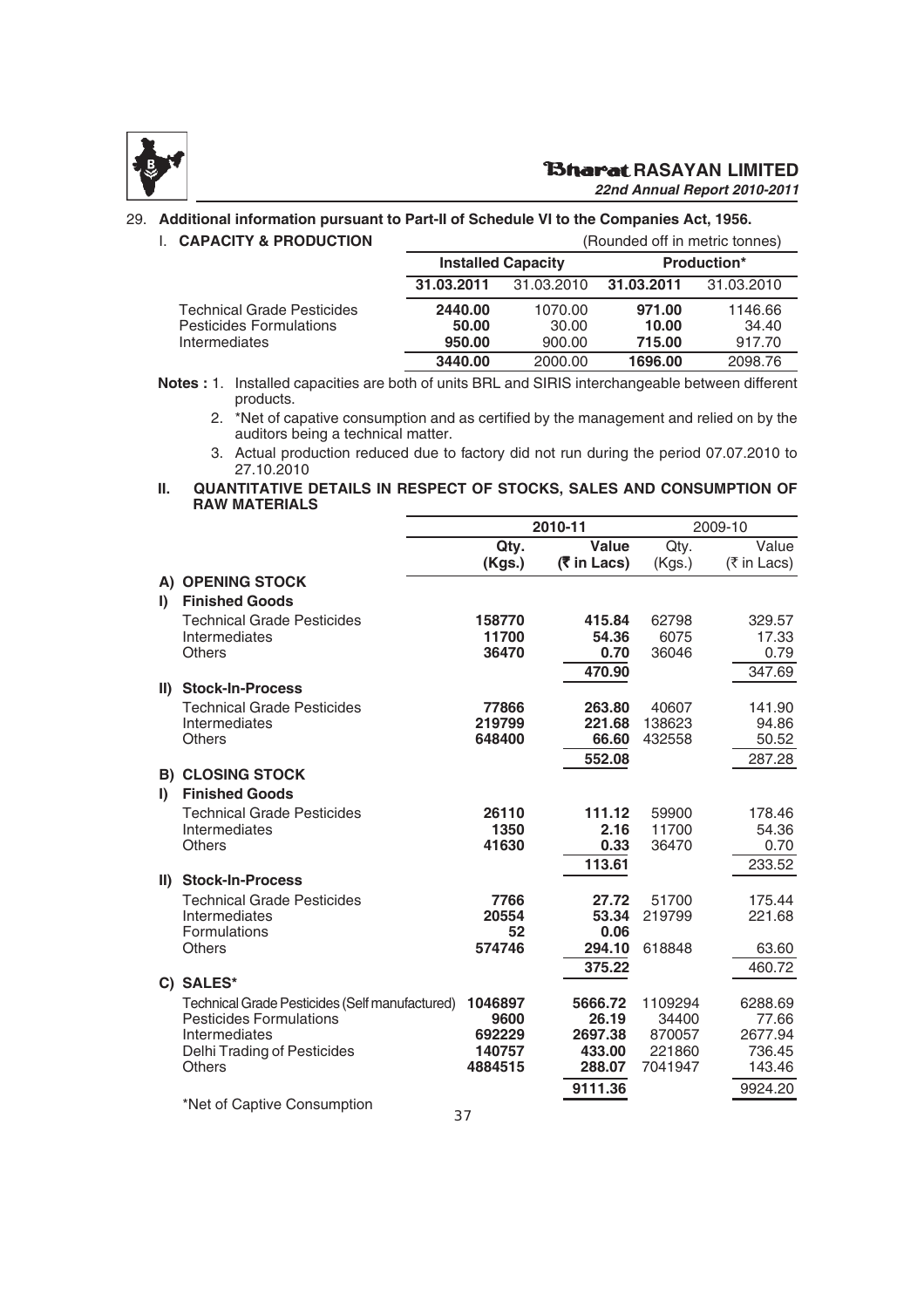

# **RAGARASAYAN LIMITED**

|                                                    |           | 2010-11              |           | 2009-10     |
|----------------------------------------------------|-----------|----------------------|-----------|-------------|
|                                                    | Qty.      | Value                | Qty.      | Value       |
|                                                    |           | $(Kgs.)$ (₹ in Lacs) | (Kgs.)    | (₹ in Lacs) |
| D) CONSUMPTION OF RAW MATERIALS                    |           |                      |           |             |
| 3,4 DICHLORO PHENYL ISO CYNATE                     | 25,000    | 48.51                |           |             |
| 3-THIO AMINA (TRAIZIN)                             | 12,000    | 62.09                |           |             |
| <b>ACRYLONITRILE</b>                               | 17,488    | 18.93                |           |             |
| ALUMINIUM CHLORIDE                                 | 914,600   | 367.71               | 1,332,778 | 451.26      |
| <b>BENZAL DEHYDE</b>                               | 529,972   | 500.31               | 783,600   | 657.26      |
| CAUSTIC POTASH FLAKES (KOH)                        | 322,010   | 172.96               | 441,455   | 285.66      |
| <b>CAUSTIC SODA FLAKES</b>                         | 33,850    | 6.34                 | 68,312    | 15.75       |
| <b>CAUSTIC SODE LYE</b>                            | 733,162   | 68.89                | 704,420   | 80.48       |
| <b>CRUDE PTC</b>                                   | 68,250    | 196.33               |           |             |
| D.V.ACID CHLORIDE/C.M.A.C                          | 76,500    | 352.36               | 119,750   | 539.02      |
| DIBROMOMETHANE (METHYLENE DIBROMIDE)               | 29,806    | 49.88                | 67,506    | 130.76      |
| DIETHYLTHIO PHOSPHORYL CHLORIDE                    | 78,096    | 94.72                |           |             |
| <b>ISOPROPYL BROMIDE</b>                           | 48,750    | 48.65                | 111,434   | 120.46      |
| LAMBDA CYHALOTHRIC ACID                            | 58,500    | 609.27               | 68,975    | 791.26      |
| ORTHO-DIETHYLTHIO PHOSPHORYL CHLORIDE              | 10,115    | 21.89                |           |             |
| PARA CHLORO TOLUENE                                | 98,700    | 72.53                | 223,461   | 163.24      |
| <b>PHENOL</b>                                      | 453,568   | 421.94               | 669,373   | 392.27      |
| SODIUM CYANIDE                                     | 89,828    | 97.92                | 187,849   | 211.96      |
| <b>TOLUENE</b>                                     | 100,579   | 48.03                | 153,984   | 67.00       |
| TRI CHLORO ACETYL CHLORIDE (TCAC)                  | 141,250   | 80.36                |           |             |
| <b>FUELS</b>                                       | 2,462,084 | 293.73               | 1,993,891 | 379.43      |
| <b>OTHERS</b>                                      |           | 2,171.08             |           | 2,817.33    |
|                                                    |           | 5,804.43             |           | 7,103.14    |
| (Increase)/Decrease in Stock of                    |           |                      |           |             |
| Finished Goods & WIP                               |           | 534.00               |           | (59.27)     |
| <b>Cost of Goods Consumed</b>                      |           | 6,338.43             |           | 7,043.87    |
| <b>III. VALUE OF IMPORTS</b>                       |           |                      |           |             |
| Raw Materials (CIF Value)                          |           | 1,445.17             |           | 2,293.72    |
| IV. EXPENDITURE IN FOREIGN CURRENCIES              |           |                      |           |             |
| Material / Capital<br>i)                           |           | 1,645.53             |           | 1,893.98    |
| ii) Travelling Expenses                            |           | 5.82                 |           | 3.18        |
| iii) Commission on Sales                           |           | 19.23                |           | 18.90       |
| iv) Others                                         |           | 8.41                 |           | 7.54        |
|                                                    |           | 1,678.99             |           | 1,923.60    |
| <b>V. EARNING IN FOREIGN CURRENCIES</b>            |           |                      |           |             |
| Export of Goods (FOB value/CIF)                    |           | 2,801.60             |           | 3,134.08    |
| VI. CONSUMPTION OF IMPORTED & INDIGENOUS MATERIALS |           |                      |           |             |

|                        |                                  | 2010-11                     |                           | 2009-10              |  |
|------------------------|----------------------------------|-----------------------------|---------------------------|----------------------|--|
|                        | % of total<br><b>Consumption</b> | Value<br><b>(₹ in Lacs)</b> | % of total<br>Consumption | Value<br>(₹ in Lacs) |  |
| Imported<br>Indigenous | 23.34<br>76.66                   | 1,479.47<br>4,858.96        | 30.65<br>69.35            | 2,159.25<br>4,884.62 |  |
|                        | 100.00                           | 6,338.43                    | 100.00                    | 7,043.87             |  |
|                        |                                  |                             |                           |                      |  |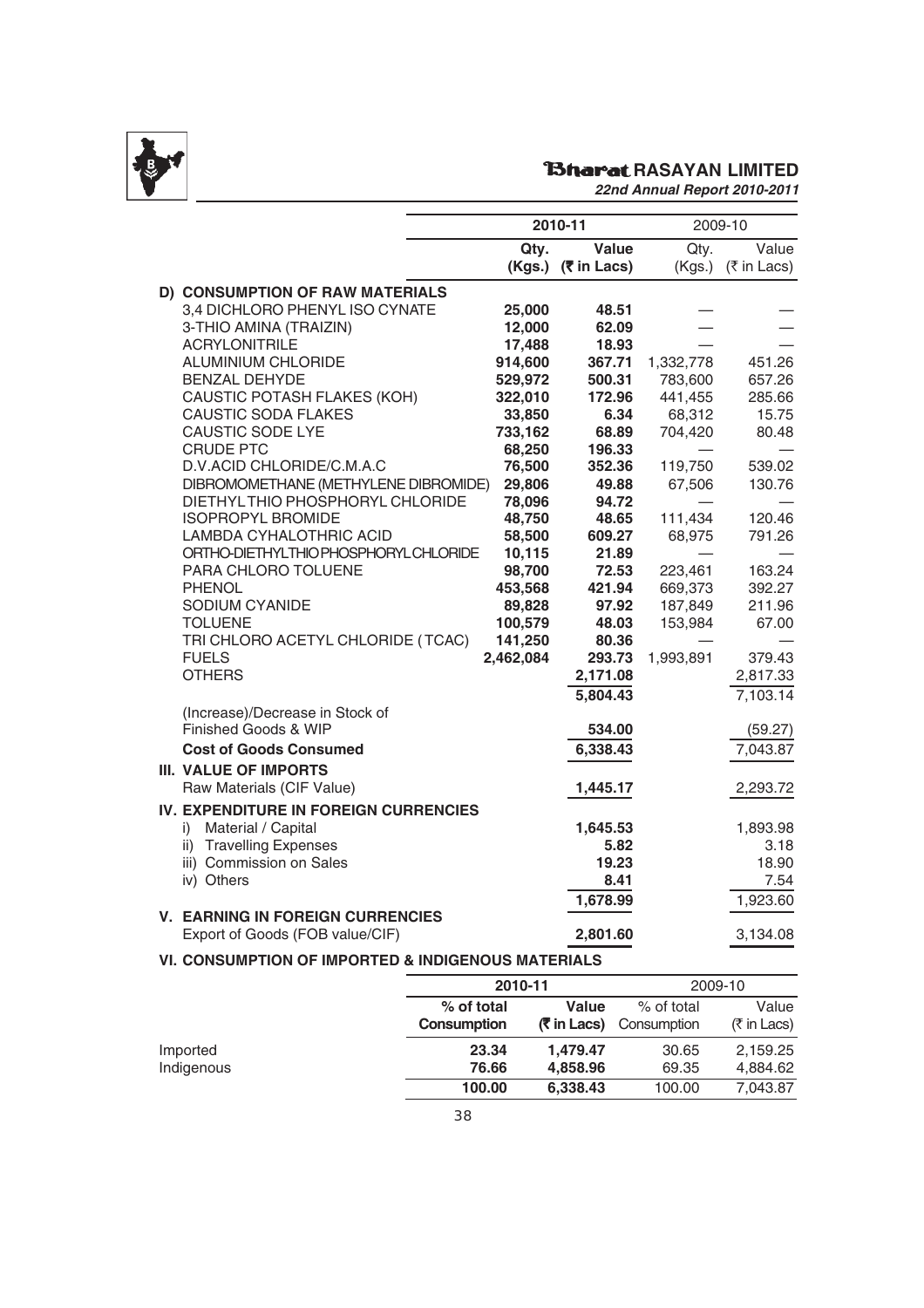

*22nd Annual Report 2010-2011*

### **BALANCE SHEET ABSTRACT AND COMPANY'S GENERAL BUSINESS PROFILE**

#### **I. Registration Details**

|     | CIN/Registration No. L24119DL1989PLC036264                               |                                                                                                         | State Code               | 55         |  |  |  |  |  |
|-----|--------------------------------------------------------------------------|---------------------------------------------------------------------------------------------------------|--------------------------|------------|--|--|--|--|--|
|     | <b>Balance Sheet Date</b>                                                | 31.03.2011                                                                                              |                          |            |  |  |  |  |  |
| II. | Capital Raised during the Year (Amount in ₹ Thousands)                   |                                                                                                         |                          |            |  |  |  |  |  |
|     | <b>Public Issue</b>                                                      | <b>NIL</b>                                                                                              | <b>Right Issue</b>       | <b>NIL</b> |  |  |  |  |  |
|     | Bonus Issue                                                              | <b>NIL</b>                                                                                              | Private Issue            | <b>NIL</b> |  |  |  |  |  |
| Ш.  | Position of Mobilisation and Deployment of Funds (Amount in ₹ Thousands) |                                                                                                         |                          |            |  |  |  |  |  |
|     | <b>Total Liabilities</b>                                                 | 649137                                                                                                  | <b>Total Assets</b>      | 649137     |  |  |  |  |  |
|     | <b>Sources of Funds</b>                                                  |                                                                                                         |                          |            |  |  |  |  |  |
|     | Paid-up Capital                                                          | 42487                                                                                                   | Reserves & Surplus       | 394860     |  |  |  |  |  |
|     | <b>Secured Loans</b>                                                     | 84001                                                                                                   | <b>Unsecured Loans</b>   | 610        |  |  |  |  |  |
|     | Deferred Tax Liability                                                   | 18610                                                                                                   |                          |            |  |  |  |  |  |
|     | <b>Application of Funds</b>                                              |                                                                                                         |                          |            |  |  |  |  |  |
|     | <b>Net Fixed Assets</b>                                                  | 232288                                                                                                  | Investments              | 11115      |  |  |  |  |  |
|     | <b>Net Current Assets</b>                                                | 296490                                                                                                  | Misc.Expenditure         | 675        |  |  |  |  |  |
|     | IV. Performance of Company (Amount in ₹ Thousands)                       |                                                                                                         |                          |            |  |  |  |  |  |
|     | Turnover (Sales & Other Income)                                          | 980772                                                                                                  | <b>Total Expenditure</b> | 900480     |  |  |  |  |  |
|     | Profit before tax                                                        | 80292                                                                                                   | Profit after tax         | 58891      |  |  |  |  |  |
|     | Earning per share (in ₹)                                                 | 13.86                                                                                                   | Dividend rate (in %)     | 12%        |  |  |  |  |  |
| V.  |                                                                          | Generic Names of three Principal Products of the Company                                                |                          |            |  |  |  |  |  |
|     | Item Code No.<br><b>Product Description</b>                              | 291221.00<br>METAPHENOXY BENZALDEHYDE                                                                   |                          |            |  |  |  |  |  |
|     | Item Code No.<br><b>Product Description</b>                              | 380810.29<br>FENVALERATE TECHNICAL & FORMULATIONS<br>380810.24<br>CYPERMETHRIN TECHNICAL & FORMULATIONS |                          |            |  |  |  |  |  |
|     | Item Code No.<br><b>Product Description</b>                              |                                                                                                         |                          |            |  |  |  |  |  |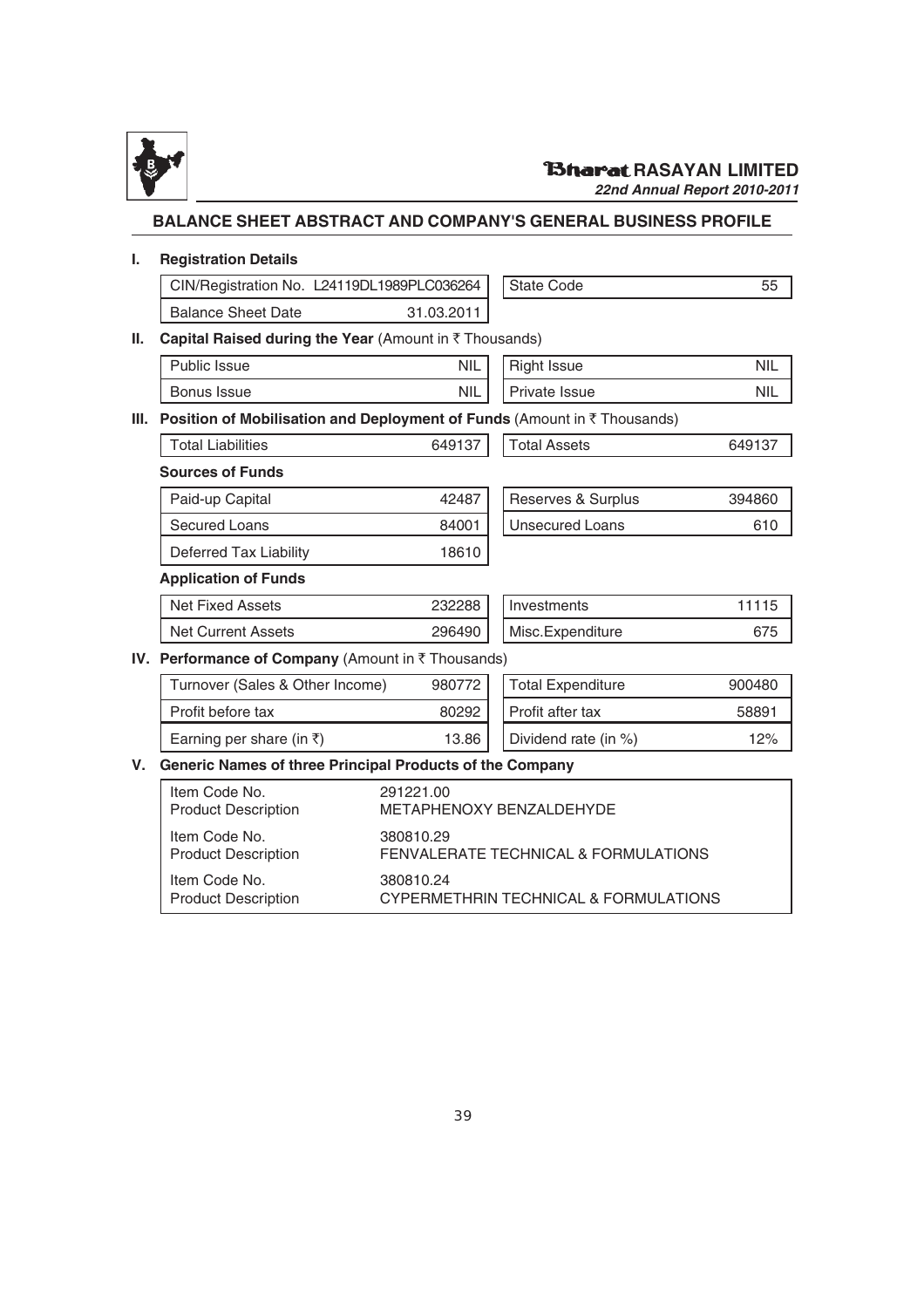

### **RASAYAN LIMITED**

*22nd Annual Report 2010-2011*

| <b>CASH FLOW STATEMENT PURSUANT TO LISTING AGREEMENTS</b> |                                                                                                                                                                                                                                                                            |                                                  |                                                                    |                                                  |                                          |  |
|-----------------------------------------------------------|----------------------------------------------------------------------------------------------------------------------------------------------------------------------------------------------------------------------------------------------------------------------------|--------------------------------------------------|--------------------------------------------------------------------|--------------------------------------------------|------------------------------------------|--|
|                                                           |                                                                                                                                                                                                                                                                            | Year ended 31.03.2011                            | $($ ₹ in lacs)                                                     | Year ended 31.03.2010                            | (₹ in Lacs)                              |  |
|                                                           | A. CASH FLOW FROM OPERATING ACTIVITIES<br>Net profit before income tax & extraordinary items<br><b>Adjustments for</b>                                                                                                                                                     |                                                  | 802.92                                                             |                                                  | 868.78                                   |  |
|                                                           | Depreciation<br>Profit/Loss on sale on fixed assets<br>Insurance Claim on fixed assets                                                                                                                                                                                     | 186.93<br>(7.36)<br>(370.08)                     |                                                                    | 87.59<br>0.64                                    |                                          |  |
|                                                           | Interest received on investments<br>Dividend received<br>Interest paid                                                                                                                                                                                                     | (26.41)<br>(2.76)<br>5.68                        |                                                                    | (3.62)<br>18.88                                  |                                          |  |
|                                                           | Profit/Loss on sale on Investments<br>Amalgamation expenses - Written off                                                                                                                                                                                                  | (4.54)<br>1.69                                   | (216.85)                                                           |                                                  | 103.49                                   |  |
|                                                           | Operating profit before working capital changes                                                                                                                                                                                                                            |                                                  | 586.07                                                             |                                                  | 972.27                                   |  |
|                                                           | <b>Adjustments for</b><br>Increase/Decrease in Sundry Debtors<br>Increase/Decrease in Inventories<br>Increase/Decrease in Machinery Spare Parts<br>Increase/Decrease in Loans and Advances<br>Increase/Decrease in Current Liabilities                                     | 595.05<br>617.65<br>74.42<br>248.06)<br>(588.64) | 450.42                                                             | 533.90<br>(195.57)<br>(38.81)<br>910.42<br>53.01 | 1262.95                                  |  |
|                                                           | <b>Cash generated from operations</b>                                                                                                                                                                                                                                      |                                                  | 1036.49                                                            |                                                  | 2235.22                                  |  |
|                                                           | Direct taxes paid                                                                                                                                                                                                                                                          |                                                  | (29.93)                                                            |                                                  | (359.60)                                 |  |
|                                                           | Net cash from operating activities                                                                                                                                                                                                                                         |                                                  | 1006.56                                                            |                                                  | 1875.62                                  |  |
|                                                           | <b>B. CASH FLOWS FROM INVESTING ACTIVITIES</b><br>Net Investment in Shares & Units<br>Additions to fixed assets<br>Amalgamation expenses<br>Insurance Claim on fixed assets<br>Proceeds from sale of fixed assets<br>Interest received on investments<br>Dividend received |                                                  | (817.53)<br>(284.41)<br>(8.44)<br>370.08<br>18.12<br>26.41<br>2.76 |                                                  | (703.95)<br>(112.10)<br>7.25<br>3.62     |  |
|                                                           | <b>Net Cash used in Investing Activities</b>                                                                                                                                                                                                                               |                                                  | (693.00)                                                           |                                                  | (805.18)                                 |  |
|                                                           | <b>C. CASH FLOW FROM FINANCING ACTIVITIES</b><br>Proceeds from new borrowings<br>Repayment of borrowings<br>Dividend Paid<br>Dividend Distribution Tax paid<br>Interest paid                                                                                               |                                                  | 462.30<br>(889.24)<br>(76.48)<br>(12.70)<br>(5.68)                 |                                                  | (893.00)<br>(42.49)<br>(7.22)<br>(18.88) |  |
|                                                           | Net cash used in financing activities                                                                                                                                                                                                                                      |                                                  | (521.80)                                                           |                                                  | (961.59)                                 |  |
|                                                           | Net increase in cash & cash equivalents (A+B+C)<br>(208.24)<br>Cash and cash equivalents as at 01.04.2010<br>317.62<br>Cash and cash equivalents as at 31.03.2011<br>109.38                                                                                                |                                                  |                                                                    |                                                  | 108.85<br>149.48<br>258.33               |  |
|                                                           | Notes: 1) Previous year's figure have been regrouped to conform with those of current year.                                                                                                                                                                                |                                                  |                                                                    |                                                  |                                          |  |
|                                                           | 2) Cash and Cash Equivalents - Cash and Bank Balances<br>- Margin Deposits                                                                                                                                                                                                 |                                                  | 44.04<br>65.34                                                     |                                                  | 207.22<br>51.11                          |  |
|                                                           |                                                                                                                                                                                                                                                                            |                                                  | 109.38                                                             |                                                  | 258.33                                   |  |

Annexure to our report of even date FOR & ON BEHALF OF THE BOARD

**for B.K. GOEL & ASSOCIATES** CHARTERED ACCOUNTANTS

*NEW DELHI AUGUST 26, 2011*

Membership No. 082081 Secretary **R. P. GUPTA** [Firm Regn. No. 016642N] Directors

**B. K. GOEL ITTI BHARGAVA S. N. GUPTA** Chairman & Managing Director<br>
Proprietor Company M. P. GUPTA<br>
Membership No. 082081 Secretary R. P. GUPTA